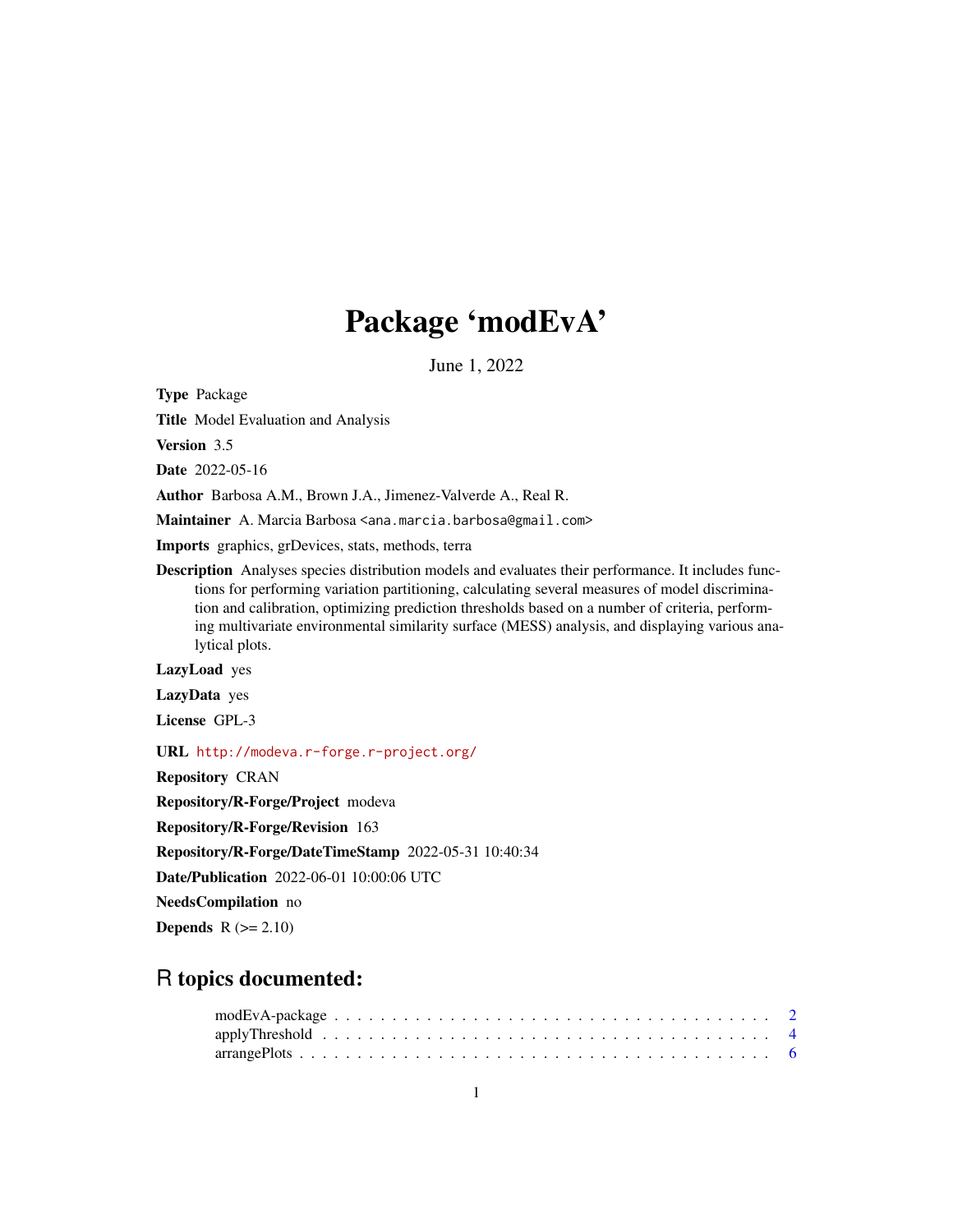<span id="page-1-0"></span>

|             |  |  |  | $\overline{7}$ |
|-------------|--|--|--|----------------|
|             |  |  |  | -11            |
|             |  |  |  | 14             |
| Dsquared    |  |  |  | 16             |
|             |  |  |  | 18             |
|             |  |  |  | 19             |
|             |  |  |  | 20             |
|             |  |  |  | 23             |
|             |  |  |  | 25             |
|             |  |  |  | 27             |
|             |  |  |  | 31             |
| <b>MESS</b> |  |  |  | 32             |
| MillerCalib |  |  |  | 35             |
|             |  |  |  | 37             |
|             |  |  |  | 38             |
|             |  |  |  | 39             |
|             |  |  |  | 41             |
|             |  |  |  | 43             |
|             |  |  |  | 46             |
|             |  |  |  | 48             |
|             |  |  |  | 50             |
|             |  |  |  | 52             |
|             |  |  |  | 55             |
|             |  |  |  | 57             |
|             |  |  |  | 58             |
|             |  |  |  | 59             |
|             |  |  |  | 60             |
|             |  |  |  | 62             |
|             |  |  |  | 63             |
|             |  |  |  | 67             |
|             |  |  |  | 71             |

modEvA-package *Model Evaluation and Analysis*

### Description

The modEvA package can analyse species distribution models and evaluate their performance. It includes functions for performing variation partitioning; calculating several measures of model discrimination, classification, explanatory power, and calibration; optimizing prediction thresholds based on a number of criteria; performing multivariate environmental similarity surface (MESS) analysis; and displaying various analytical plots.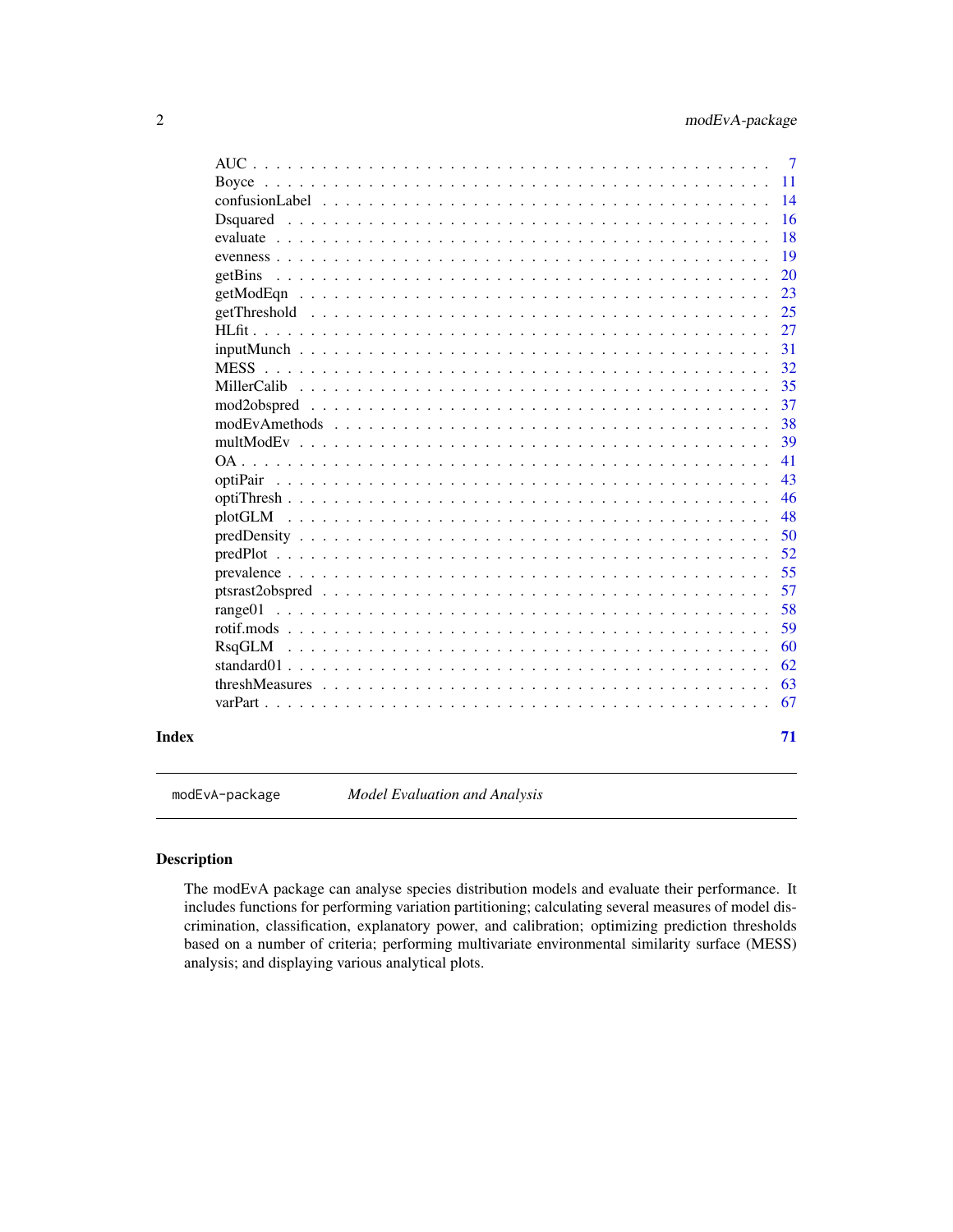### Details

| Package: | modEvA     |
|----------|------------|
| Type:    | Package    |
| Version: | 3.5        |
| Date:    | 2022-05-16 |
| License: | $GPI - 3$  |

### Author(s)

Barbosa A.M., Brown J.A., Jimenez-Valverde A., Real R.

A. Marcia Barbosa <ana.marcia.barbosa@gmail.com>

### References

Barbosa A.M., Real R., Munoz A.R. & Brown J.A. (2013) New measures for assessing model equilibrium and prediction mismatch in species distribution models. Diversity and Distributions 19: 1333-1338 (DOI: 10.1111/ddi.12100)

### See Also

#### PresenceAbsence, ROCR, verification

### Examples

```
# load sample models:
data(rotif.mods)
# choose a particular model to play with:
mod <- rotif.mods$models[[1]]
# plot this model:
plotGLM(model = mod)
# calculate the area under the ROC curve for the model:
AUC(model = mod)# calculate some threshold-based measures for this model:
threshMeasures(model = mod, thresh = 0.5)
threshold = mod, thresh = "preval")# calculate optimal thresholds based on several criteria:
optiThresh(model = mod, measures = c("CCR", "Sensitivity", "kappa", "TSS"),
ylim = c(0, 1)# calculate the optimal threshold balancing two evaluation measures:
```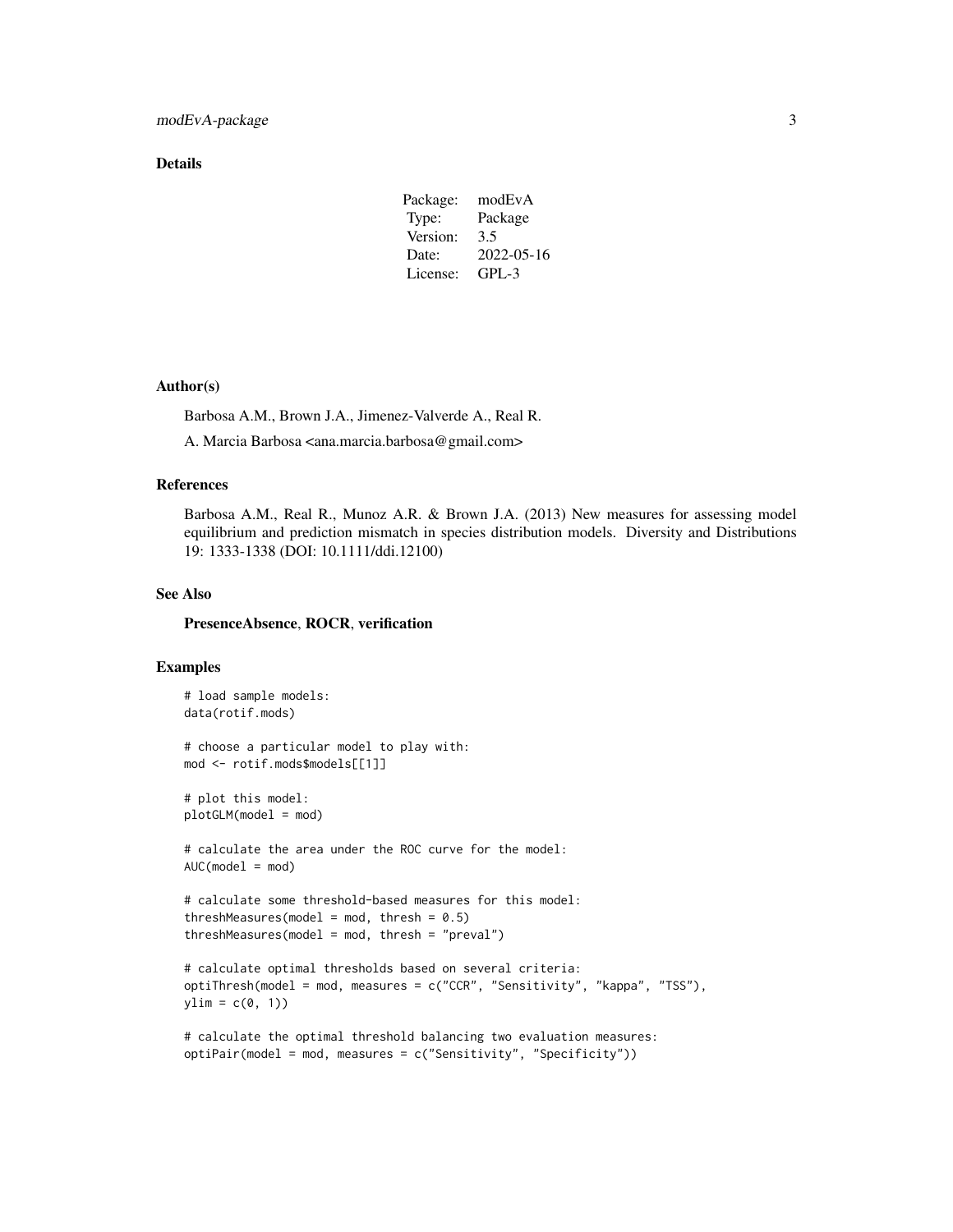```
# calculate the Boyce index, explained deviance, Hosmer-Lemeshow goodness-of-fit,
# Miller's calibration stats, and (pseudo) R-squared values for the model:
Boyce(model = mod)Dsquared(model = mod)
HLfit(model = mod, bin.method = "quantiles")
MillerCalib(model = mod)
RsqGLM(model = mod)
# calculate a bunch of evaluation measures for a set of models:
multModEv(models = rotif.mods$models[1:4], thresh = "preval",
bin.method = "quantiles")
```
applyThreshold *Apply a threshold to model predictions*

### Description

This function applies a threshold value to the continuous predictions of a model, converting them to binary predictions – 1 for values above the threshold, and 0 for values below it.

### Usage

```
applyThreshold(model = NULL, obs = NULL, pred = NULL, thresh, right = FALSE,
interval = 0.01, quant = 0, na.rm = TRUE)
```

| model  | a binary-response model object of class "glm", "gam", "gbm", "randomForest"<br>or "bart". If this argument is provided, 'obs' and 'pred' will be extracted with<br>mod2obspred. Alternatively, you can input the 'obs' and 'pred' arguments in-<br>stead of 'model'.                                                                                                                                                                                                                                                                    |
|--------|-----------------------------------------------------------------------------------------------------------------------------------------------------------------------------------------------------------------------------------------------------------------------------------------------------------------------------------------------------------------------------------------------------------------------------------------------------------------------------------------------------------------------------------------|
| obs    | alternatively to 'model' and together with 'pred', a numeric vector of observed<br>presences (1) and absences (0) of a binary response variable. Alternatively (and<br>if 'pred' is a 'SpatRaster'), a two-column matrix or data frame containing, re-<br>spectively, the x (longitude) and y (latitude) coordinates of the presence points,<br>in which case the 'obs' vector will be extracted with ptsrast2obspred. This<br>argument is ignored if 'model' is provided.                                                              |
| pred   | alternatively to 'model' and together with 'obs', a vector with the correspond-<br>ing predicted values of presence probability, habitat suitability, environmental<br>favourability or alike. Must be of the same length and in the same order as 'obs'.<br>Alternatively (and if 'obs' is a set of point coordinates), a 'SpatRaster' map of<br>the predicted values for the entire evaluation region, in which case the 'pred'<br>vector will be extracted with ptsrast2obspred. This argument is ignored if<br>'model' is provided. |
| thresh | numeric threshold value within the limits of 'pred', or a criterion under which<br>to compute the threshold – run modEvAmethods("getThreshold") for available<br>options, and see Details in getThreshold for their description.                                                                                                                                                                                                                                                                                                        |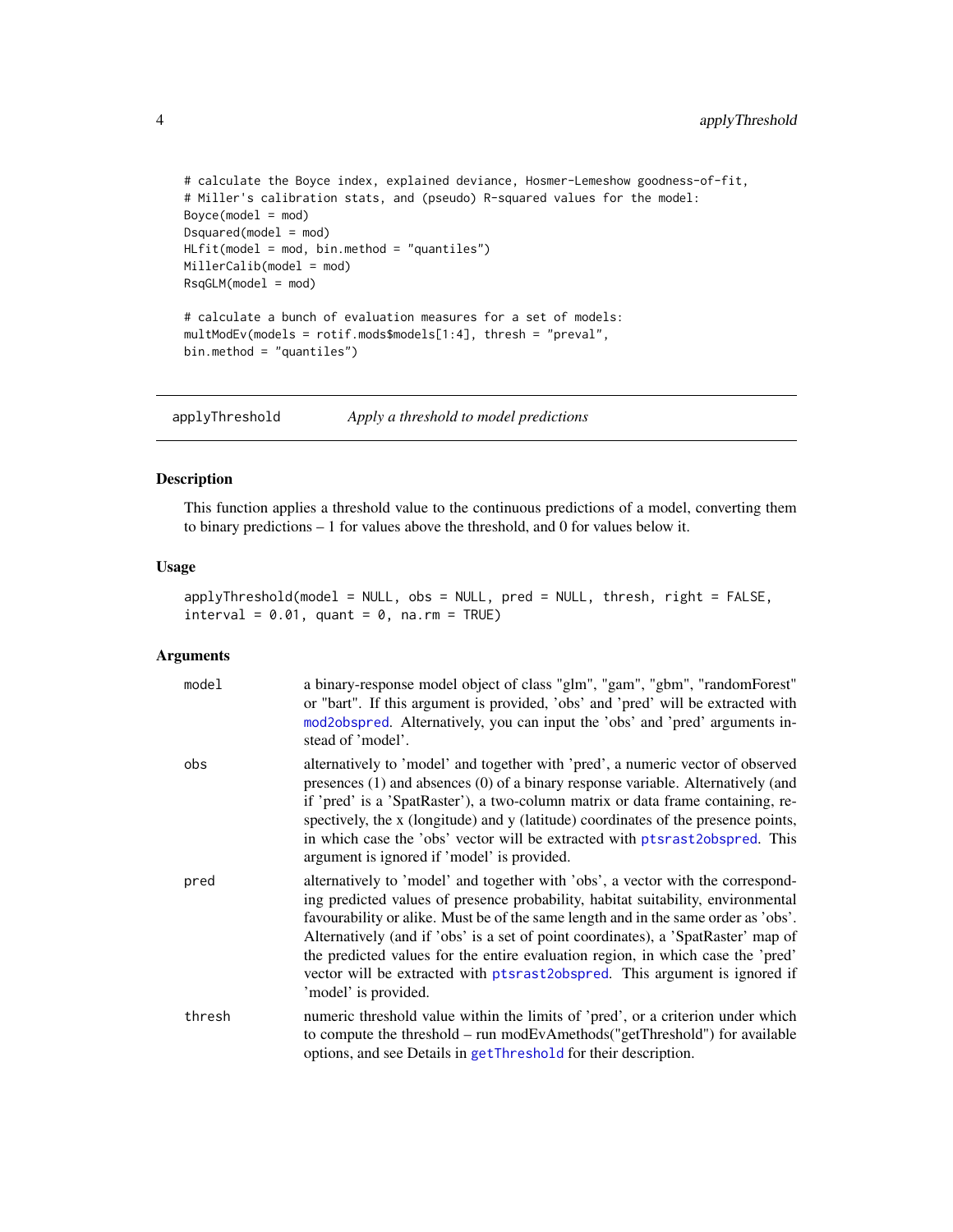<span id="page-4-0"></span>

| right    | logical value indicating if the interval should be closed on the right (and open<br>on the left) or vice versa, i.e., if the threshold value itself should be classified as<br>0 rather than 1. The default is FALSE.                                                                                                                     |
|----------|-------------------------------------------------------------------------------------------------------------------------------------------------------------------------------------------------------------------------------------------------------------------------------------------------------------------------------------------|
| interval | Argument to pass to optitude indicating the interval between the thresholds<br>to test, if 'thresh' implies optimizing a threshold-based measure. The default<br>is 0.01. Smaller values may provide more precise results but take longer to<br>compute.                                                                                  |
| quant    | Numeric value indicating the proportion of presences to discard if thresh="MTP"<br>(minimum training presence). With the default value 0, MTP will be the thresh-<br>old at which all observed presences are classified as such; with e.g. quant=0.05,<br>MTP will be the threshold at which 5% presences will be classified as absences. |
| na.rm    | Logical value indicating whether NA values should be ignored. Defaults to<br>TRUE.                                                                                                                                                                                                                                                        |

### Details

Several criteria have been proposed for selecting a threshold with which to convert continuous model predictions (of presence probability, habitat suitability or alike) into binary predictions of presence or absence. A threshold is required for computing threshold-based model evaluation metrics, such as those in [threshMeasures](#page-62-1). This function reclassifies the predictions of a model given a numeric threshold, or a threshold selection criterion implemented in [getThreshold](#page-24-1).

#### Value

This function returns an object of the same class as 'pred' with the reclassified values after application of the threshold.

#### Author(s)

A. Marcia Barbosa

#### See Also

[getThreshold](#page-24-1), [threshMeasures](#page-62-1)

### Examples

```
# load sample models:
data(rotif.mods)
```

```
# choose a particular model to play with:
mod <- rotif.mods$models[[1]]
```

```
applyThreshold(model = mod, thresh = "maxTSS")
```
# you can also use applyThreshold with vectors of observed and predicted values:

presabs <- mod\$y prediction <- mod\$fitted.values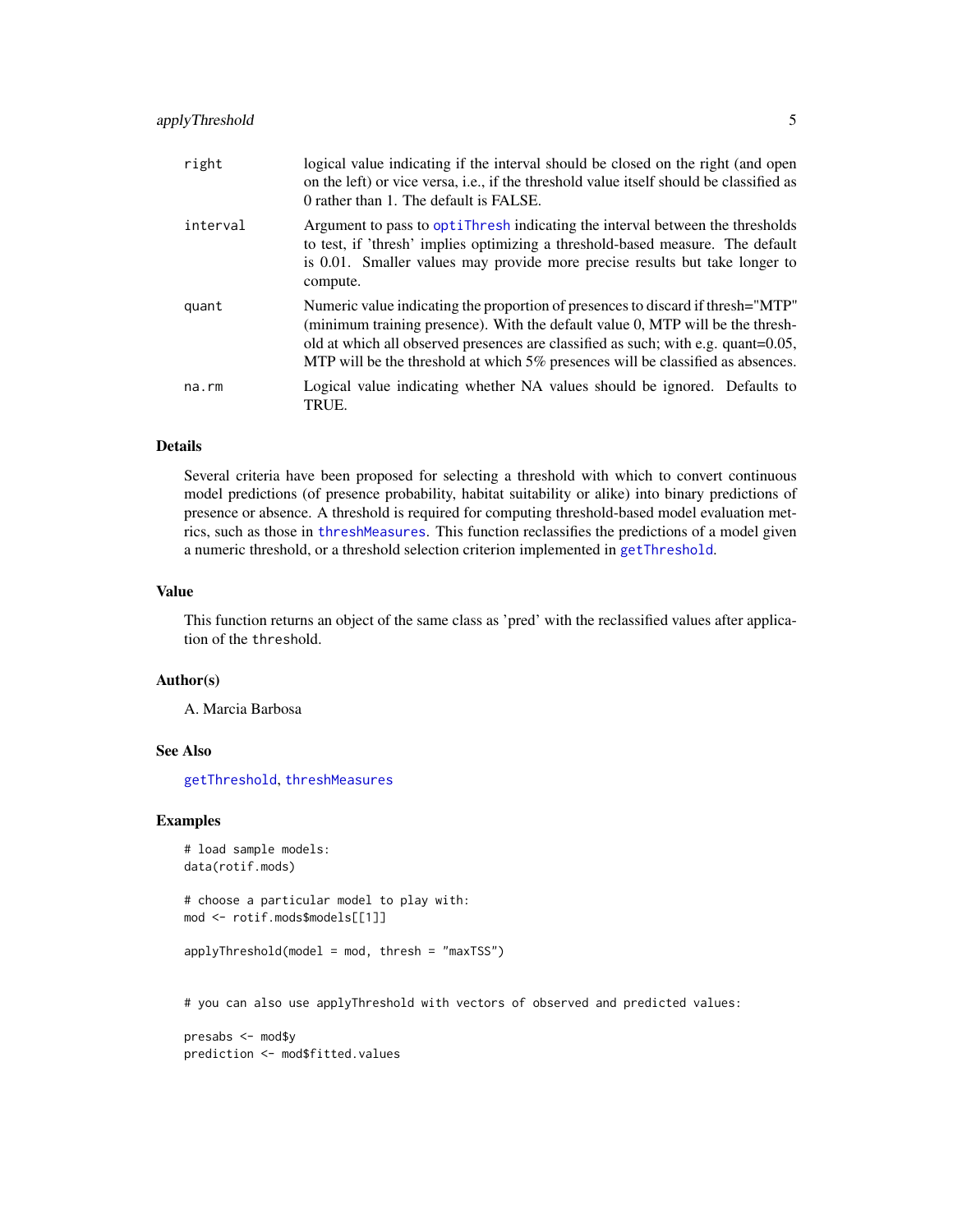```
applyThreshold(pred = prediction, thresh = "meanPred")
applyThreshold(obs = presabs, pred = prediction, thresh = "preval")
applyThreshold(obs = presabs, pred = prediction, thresh = "MTP")
applyThreshold(obs = presabs, pred = prediction, thresh = "MTP",
quant = 0.05)
# 'obs' can also be a table of presence point coordinates
# and 'pred' a SpatRaster of predicted values
```
arrangePlots *Arrange plots*

### Description

Get an appropriate row/column combination (for par(mfrow)) for arranging a given number of plots within a plotting window.

### Usage

```
arrangePlots(n.plots, landscape = FALSE)
```
#### Arguments

| n.plots   | number of plots to be placed in the graphics device.                                                                                                  |
|-----------|-------------------------------------------------------------------------------------------------------------------------------------------------------|
| landscape | logical, whether the plotting window should be landscape/horizontal (number                                                                           |
|           | of columns larger than the number of rows) or not. The value does not make a<br>difference if the number of plots makes for a square plotting window. |
|           |                                                                                                                                                       |

### Details

This function is used internally by optiThresh, but can also be useful outside it.

### Value

An integer vector of the form c(nr, nc) indicating, respectively, the number of rows and of columns of plots to set in the graphics device.

#### Author(s)

A. Marcia Barbosa

### See Also

[plot](#page-0-0), [layout](#page-0-0)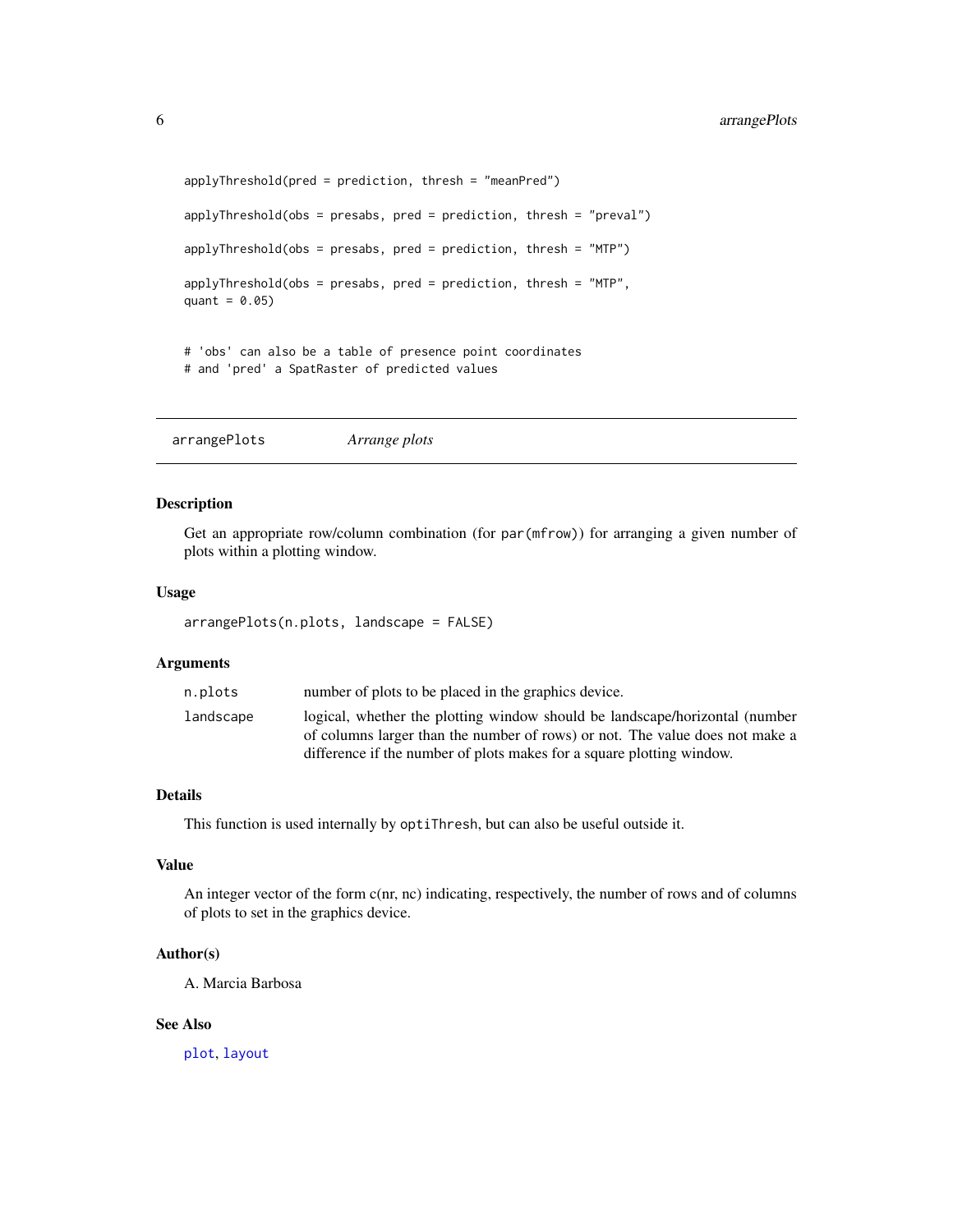### <span id="page-6-0"></span> $AUC$   $7$

### Examples

```
arrangePlots(10)
arrangePlots(10, landscape = TRUE)
# a more practical example:
data(iris)
names(iris)
# say you want to plot all columns in a nicely arranged plotting window:
par(mfrow = arrangePlots(ncol(iris)))
for (i in 1:ncol(iris)) {
 plot(1:nrow(iris), iris[, i])
}
```
<span id="page-6-1"></span>AUC *Area Under the Curve*

### **Description**

This function calculates the Area Under the Curve of the receiver operating characteristic (ROC) plot, or alternatively the precision-recall (PR) plot, for either a model object or two matching vectors of observed binary (1 for occurrence vs. 0 for non-occurrence) and predicted continuous (e.g. occurrence probability) values, respectively.

### Usage

```
AUC(model = NULL, obs = NULL, pred = NULL, simplified = FALSE,interval = 0.01, FPR.limits = c(0, 1), curve = "ROC",
method = "rank", plot = TRUE, diag = TRUE, diag.col = "grey",
diag.lty = 1, curve.col = "black", curve.lty = 1, curve.lwd = 2,
plot.values = TRUE, plot.digits = 3, plot.preds = FALSE,
grid = FALSE, xlab = "auto", ylab = "auto", ticks = FALSE,
na.rm = TRUE, rm.dup = FALSE, ...)
```
### Arguments

model a binary-response model object of class "glm", "gam", "gbm", "randomForest" or "bart". If this argument is provided, 'obs' and 'pred' will be extracted with [mod2obspred](#page-36-1). Alternatively, you can input the 'obs' and 'pred' arguments instead of 'model'.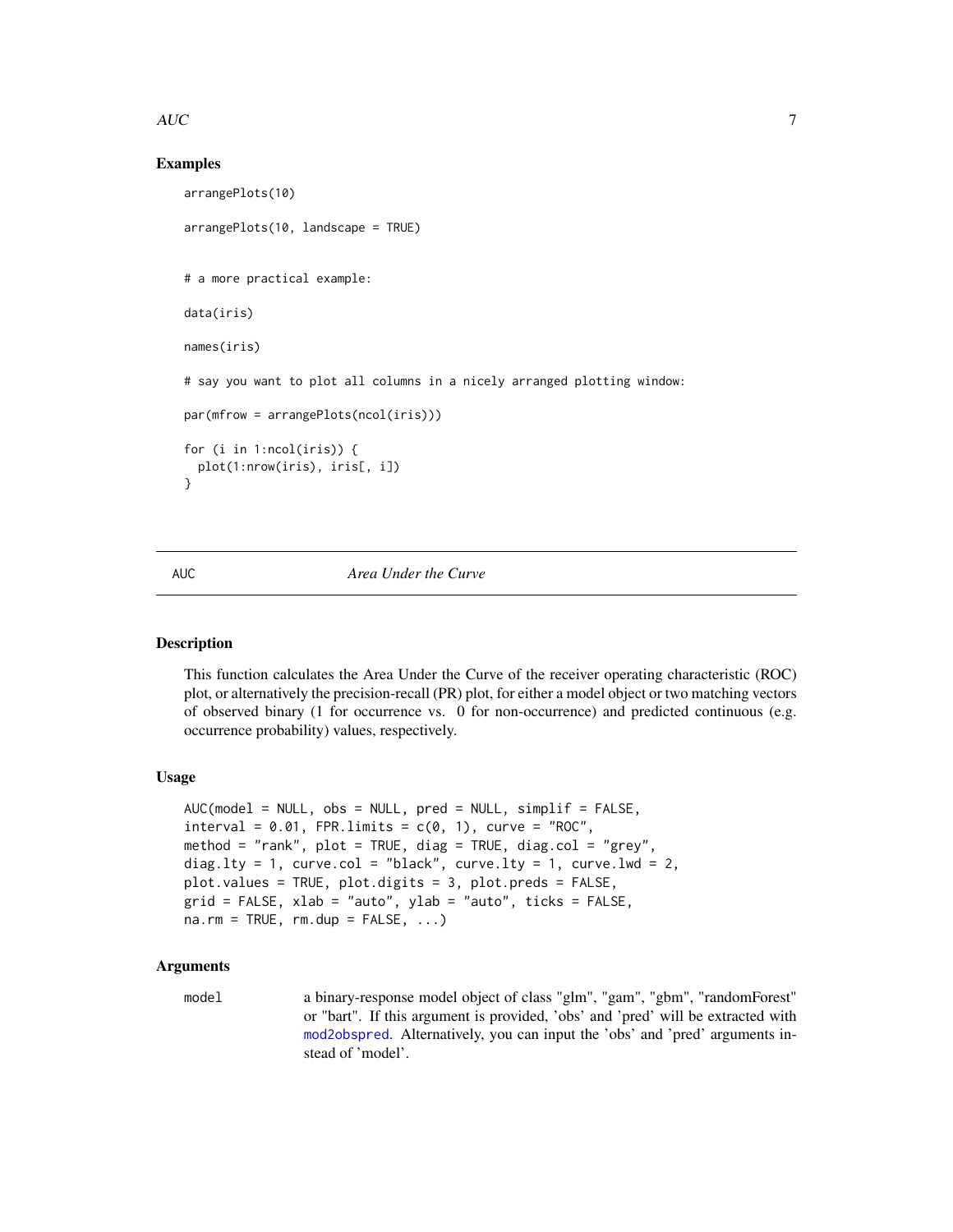<span id="page-7-0"></span>

| obs         | alternatively to 'model' and together with 'pred', a numeric vector of observed<br>presences (1) and absences (0) of a binary response variable. Alternatively (and<br>if 'pred' is a 'SpatRaster'), a two-column matrix or data frame containing, re-<br>spectively, the x (longitude) and y (latitude) coordinates of the presence points,<br>in which case the 'obs' vector will be extracted with ptsrast2obspred. This<br>argument is ignored if 'model' is provided.                                                                                                                                                                                                                                                                                                                                     |
|-------------|----------------------------------------------------------------------------------------------------------------------------------------------------------------------------------------------------------------------------------------------------------------------------------------------------------------------------------------------------------------------------------------------------------------------------------------------------------------------------------------------------------------------------------------------------------------------------------------------------------------------------------------------------------------------------------------------------------------------------------------------------------------------------------------------------------------|
| pred        | alternatively to 'model' and together with 'obs', a vector with the correspond-<br>ing predicted values of presence probability, habitat suitability, environmental<br>favourability or alike. Must be of the same length and in the same order as 'obs'.<br>Alternatively (and if 'obs' is a set of point coordinates), a 'SpatRaster' map of<br>the predicted values for the entire evaluation region, in which case the 'pred'<br>vector will be extracted with ptsrast2obspred. This argument is ignored if<br>'model' is provided.                                                                                                                                                                                                                                                                        |
| simplif     | logical, whether to use a faster version that returns only the AUC value (and the<br>plot if 'plot = $TRUE'$ ).                                                                                                                                                                                                                                                                                                                                                                                                                                                                                                                                                                                                                                                                                                |
| FPR.limits  | (NOT YET IMPLEMENTED) numerical vector of length 2 indicating the limits<br>of false positive rate between which to calculate a partial AUC. The default is<br>$c(0, 1)$ , for considering the whole AUC.                                                                                                                                                                                                                                                                                                                                                                                                                                                                                                                                                                                                      |
| curve       | character indicating whether to compute the "ROC" (receiver operating chara-<br>teristic) or the "PR" (precision-recall) curve.                                                                                                                                                                                                                                                                                                                                                                                                                                                                                                                                                                                                                                                                                |
| interval    | interval of threshold values at which to calculate the true and false positive rates.<br>Defaults to 0.01 for relatively quick while still relatively accurate computation.<br>Note that, if method = "rank" (the default if curve = " $ROC$ "), this does not affect<br>the obtained AUC value (although it can affect the size of the plotted curve,<br>especially when prevalence is low), as the AUC is calculated with the Mann-<br>Whitney-Wilcoxon statistic and is therefore threshold-independent. If method<br>$!=$ "rank" (or, by extension, if curve = "PR" – see 'method' argument), setting<br>'interval' to smaller values will provide more accurate AUC values. The size<br>of the 'interval' also affects the resulting 'meanPrecision', as this is averaged<br>across all threshold values. |
| method      | character indicating with which method to calculate the AUC value. Available<br>options are "rank" (the default and most accurate, but implemented only if curve<br>$=$ "ROC") and "trapezoid" (the default if curve $=$ "PR"). The latter is computed<br>more accurately if 'interval' is decreased (see 'interval' argument).                                                                                                                                                                                                                                                                                                                                                                                                                                                                                |
| plot        | logical, whether or not to plot the curve. Defaults to TRUE.                                                                                                                                                                                                                                                                                                                                                                                                                                                                                                                                                                                                                                                                                                                                                   |
| diag        | logical, whether or not to add the reference diagonal (if plot = TRUE). Defaults<br>to TRUE.                                                                                                                                                                                                                                                                                                                                                                                                                                                                                                                                                                                                                                                                                                                   |
| diag.col    | line colour for the reference diagonal (if diag = TRUE).                                                                                                                                                                                                                                                                                                                                                                                                                                                                                                                                                                                                                                                                                                                                                       |
| diag.lty    | line type for the reference diagonal (if diag = TRUE).                                                                                                                                                                                                                                                                                                                                                                                                                                                                                                                                                                                                                                                                                                                                                         |
| curve.col   | line colour for the curve.                                                                                                                                                                                                                                                                                                                                                                                                                                                                                                                                                                                                                                                                                                                                                                                     |
| curve.lty   | line type for the curve.                                                                                                                                                                                                                                                                                                                                                                                                                                                                                                                                                                                                                                                                                                                                                                                       |
| curve.lwd   | line width for the curve.                                                                                                                                                                                                                                                                                                                                                                                                                                                                                                                                                                                                                                                                                                                                                                                      |
| plot.values | logical, whether or not to show in the plot the values associated to the curve<br>(e.g., the AUC). Defaults to TRUE.                                                                                                                                                                                                                                                                                                                                                                                                                                                                                                                                                                                                                                                                                           |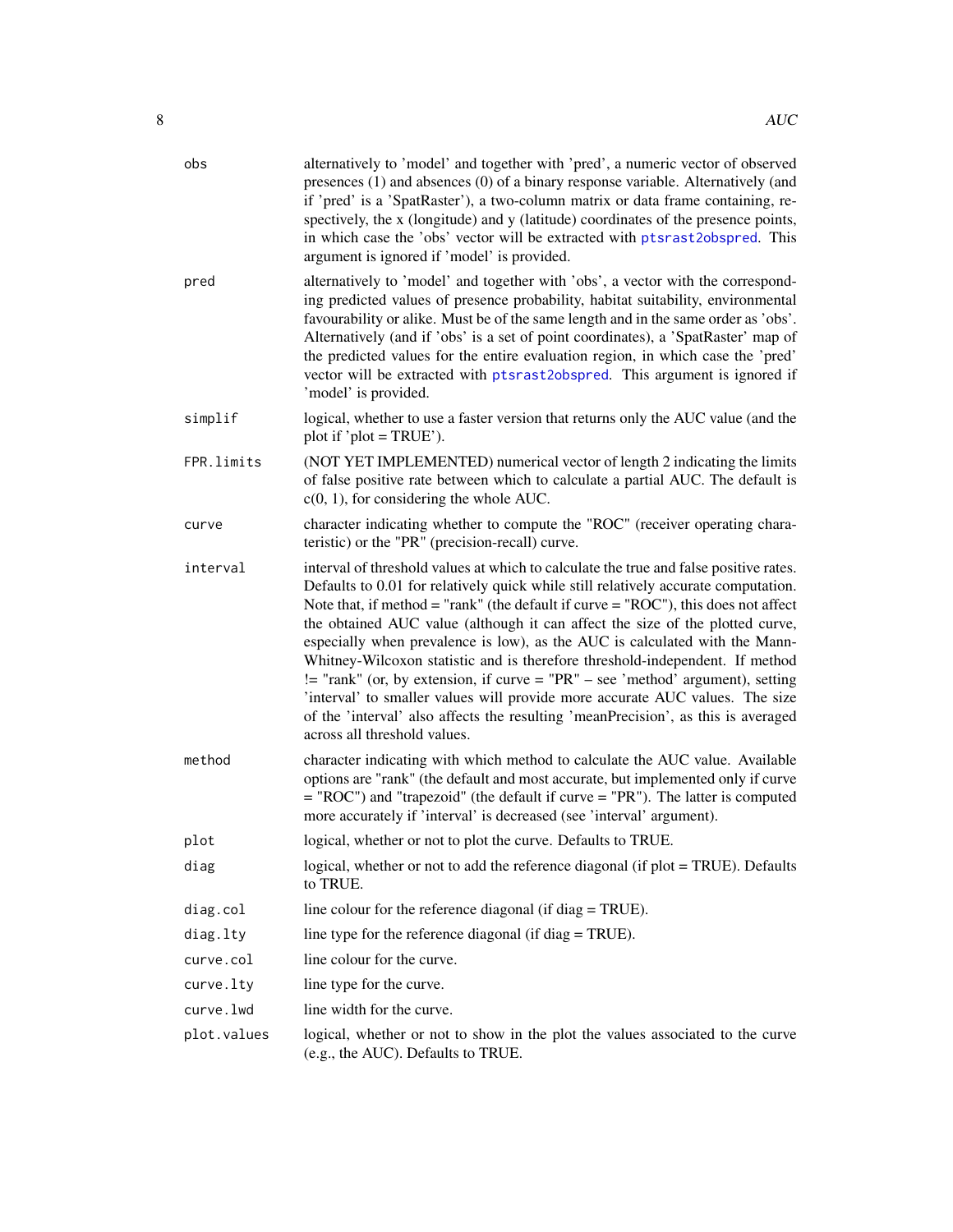<span id="page-8-0"></span>

| plot.digits | integer number indicating the number of digits to which the values in the plot<br>should be rounded. Defaults to 3. This argument is ignored if 'plot' or 'plot.values'<br>are set to FALSE.                                                                                                                                                                                                                                                                                                      |
|-------------|---------------------------------------------------------------------------------------------------------------------------------------------------------------------------------------------------------------------------------------------------------------------------------------------------------------------------------------------------------------------------------------------------------------------------------------------------------------------------------------------------|
| plot.preds  | logical value indicating whether the proportions of 'pred' values for each thresh-<br>old should be plotted as proportionally sized blue circles. Can also be provided<br>as a character vector specifying if the circles should be plotted on the "curve"<br>(the default) and/or at the "bottom" of the plot. The default is FALSE for no cir-<br>cles, but it may be interesting to try it, especially if your curve has long straight<br>lines or does not cover the full length of the plot. |
| grid        | logical, whether or not to add a grid to the plot, marking the analysed thresholds.<br>Defaults to FALSE.                                                                                                                                                                                                                                                                                                                                                                                         |
| xlab        | label for the x axis. By default, a label is automatically generated according to<br>the specified 'curve'.                                                                                                                                                                                                                                                                                                                                                                                       |
| ylab        | label for the y axis. By default, a label is automatically generated according to<br>the specified 'curve'.                                                                                                                                                                                                                                                                                                                                                                                       |
| ticks       | logical, whether or not to add blue tick marks at the bottom of the plot to mark<br>the thresholds at which there were values from which to to draw the curve. De-<br>faults to FALSE.                                                                                                                                                                                                                                                                                                            |
| na.rm       | Logical value indicating if missing values should be ignored in computations.<br>The default is TRUE.                                                                                                                                                                                                                                                                                                                                                                                             |
| rm.dup      | If TRUE and if 'pred' is a SpatRaster and if there are repeated points within the<br>same pixel, a maximum of one point per pixel is used to compute the presences.<br>See examples in ptsrast2obspred. The default is FALSE.                                                                                                                                                                                                                                                                     |
| .           | further arguments to be passed to the plot function.                                                                                                                                                                                                                                                                                                                                                                                                                                              |

### Details

In the case of the "ROC" curve (the default), the AUC is a measure of the overall discrimination power of the predictions, or the probability that an occurrence site has a higher predicted value than a non-occurrence site. It can thus be calculated with the Wilcoxon rank sum statistic, as is done with the default method="rank". There's also an option to compute, instead of the ROC curve, the precision-recall ("PR") curve, which is more robust to imbalanced data, e.g. species rarity (Sofaer et al. 2019), as it doesn't value true negatives.

If 'curve' is set to "PR", or if 'method' is manually set to "trapezoid", the AUC value will be more accurate if 'interval' is decreased (see 'method' and 'interval' arguments above). The plotted curve will also be more accurate with smaller 'interval' values, especially for imbalanced datasets (which can cause an apparent disagreement between the look of the curve and the actual value of the AUC).

Mind that the AUC has been widely criticized (e.g. Lobo et al. 2008, Jimenez-Valverde et al. 2013), but is still among the most widely used metrics in model evaluation. It is highly correlated with species prevalence (as are all model discrimination and classification metrics), so prevalence is also output by the AUC function (if simplif = FALSE, the default) for reference.

Although there are functions to calculate the AUC in other R packages (e.g.  $\angle$ ROCR, Presence-Absence, verification, Epi, PRROC, PerfMeas, precrec), the AUC function is more compatible with the remaining functions in  $\text{modEvA}$ , and it can be applied not only to a set of observed vs. predicted values, but also directly to a model object of class "glm", "gam", "gbm", "randomForest" or "bart".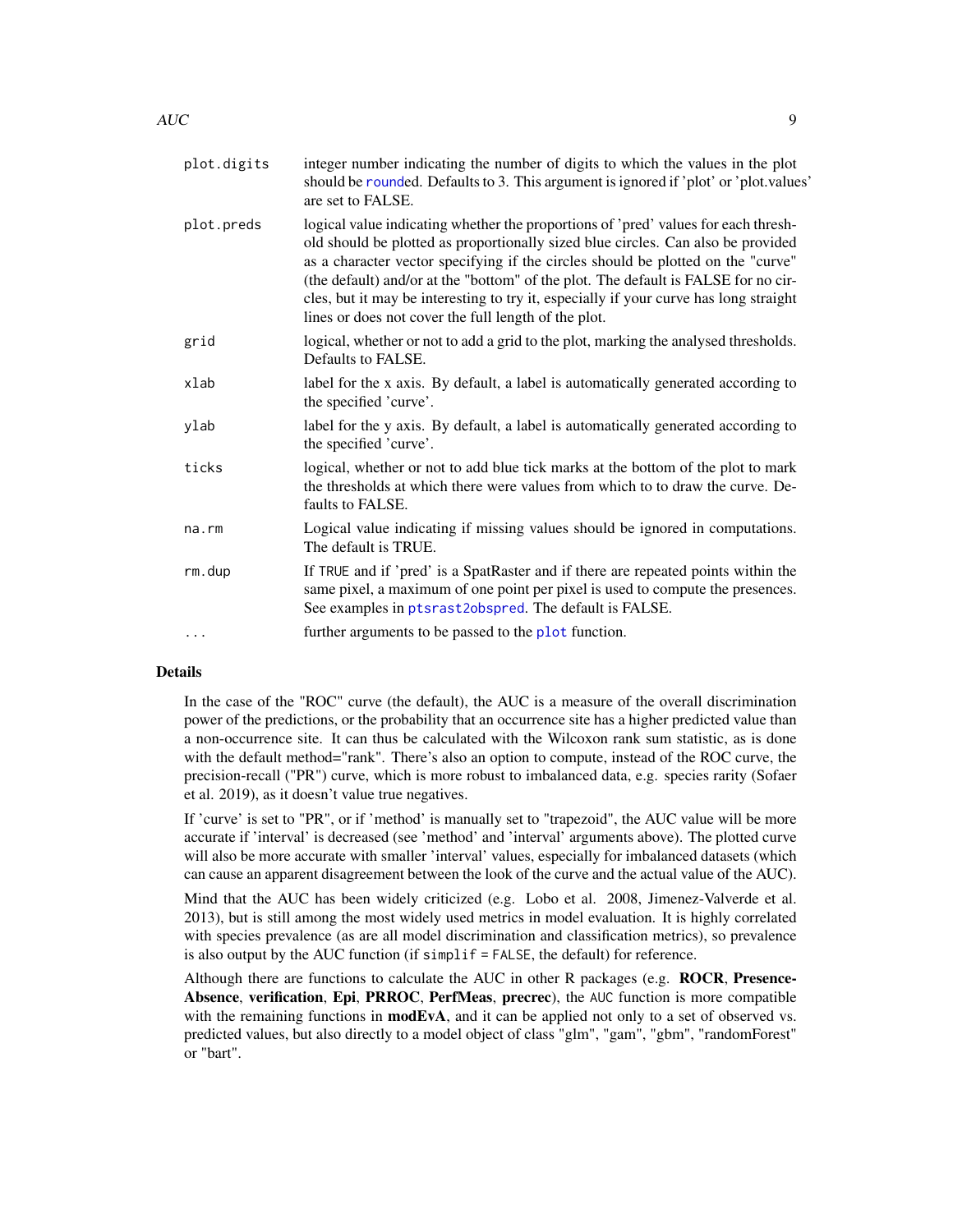### <span id="page-9-0"></span>Value

If simplif = TRUE, the function returns only the AUC value (a numeric value between 0 and 1). Otherwise (the default), it returns a list with the following components:

| thresholds    | a data frame of the true and false positives, the sensitivity, specificity and recall<br>of the predictions, and the number of predicted values at each analysed thresh-<br>old.                                            |
|---------------|-----------------------------------------------------------------------------------------------------------------------------------------------------------------------------------------------------------------------------|
| N             | the total number of obervations.                                                                                                                                                                                            |
| prevalence    | the proportion of presences (i.e., ones) in the data (which correlates with the<br>AUC of the "ROC" plot).                                                                                                                  |
| AUC           | the value of the AUC).                                                                                                                                                                                                      |
| AUCratio      | the ratio of the obtained AUC value to the null expectation $(0.5)$ .                                                                                                                                                       |
| meanPrecision | the arithmetic mean of precision (proportion of predicted presences actually ob-<br>served as presences) across all threshold values (defined by 'interval'). It is close<br>to the AUC of the precision-recall (PR) curve. |

### Author(s)

A. Marcia Barbosa

### References

Lobo, J.M., Jimenez-Valverde, A. & Real, R. (2008). AUC: a misleading measure of the performance of predictive distribution models. Global Ecology and Biogeography 17: 145-151

Jimenez-Valverde, A., Acevedo, P., Barbosa, A.M., Lobo, J.M. & Real, R. (2013). Discrimination capacity in species distribution models depends on the representativeness of the environmental domain. Global Ecology and Biogeography 22: 508-516

Sofaer, H.R., Hoeting, J.A. & Jarnevich, C.S. (2019). The area under the precision-recall curve as a performance metric for rare binary events. Methods in Ecology and Evolution, 10: 565-577

#### See Also

[threshMeasures](#page-62-1)

### Examples

```
# load sample models:
data(rotif.mods)
```

```
# choose a particular model to play with:
mod <- rotif.mods$models[[1]]
```
# compute the AUC:

AUC(model = mod, simplif = TRUE)

 $AUC(model = mod, curve = "PR")$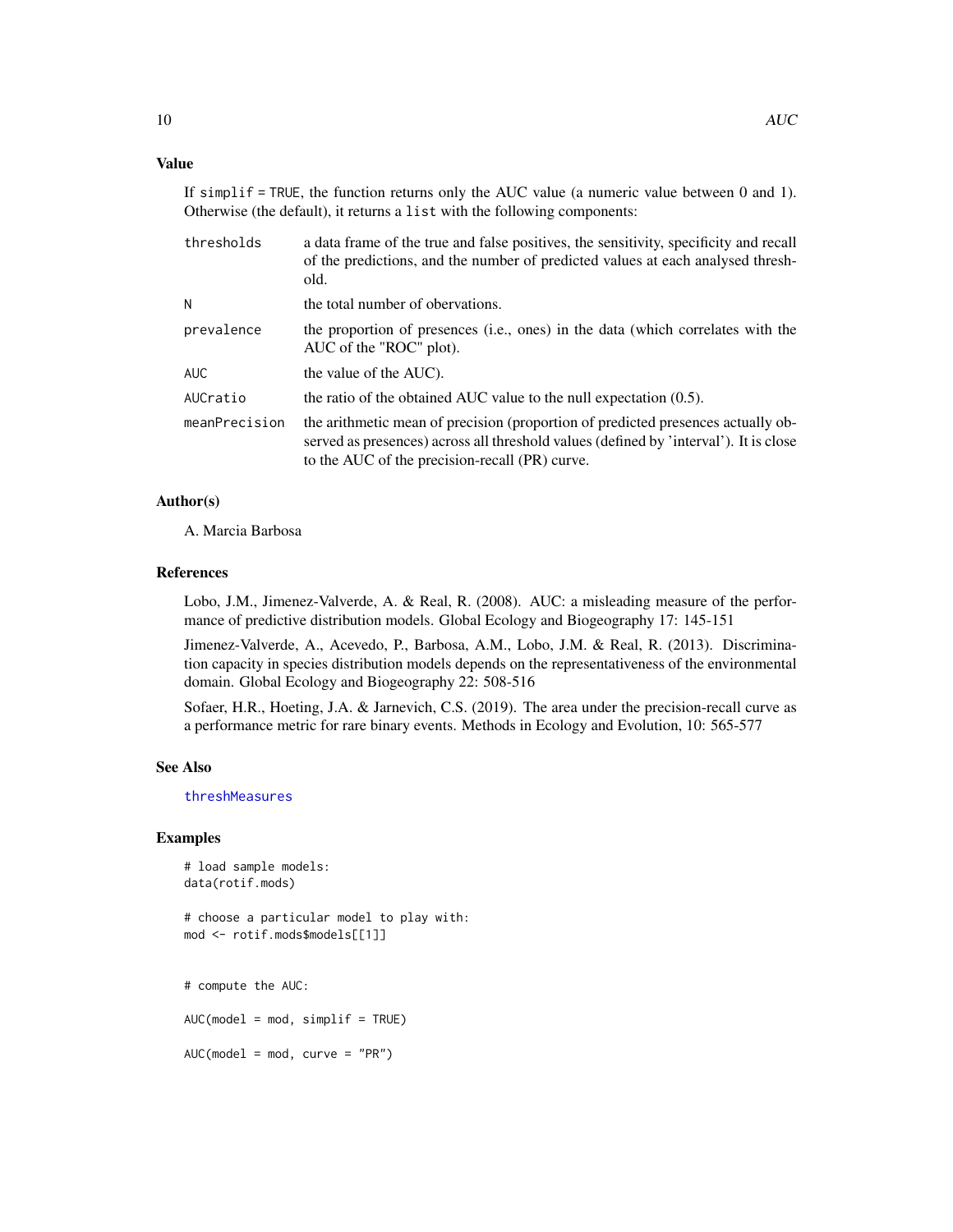#### <span id="page-10-0"></span>Boyce 2012 11 and 2012 11 and 2012 12:00 12:00 12:00 12:00 12:00 12:00 12:00 12:00 12:00 12:00 12:00 12:00 12:00 12:00 12:00 12:00 12:00 12:00 12:00 12:00 12:00 12:00 12:00 12:00 12:00 12:00 12:00 12:00 12:00 12:00 12:00 1

```
AUC(model = mod, interval = 0.1, grid = TRUE)AUC(model = mod, plot.preds = TRUE)
AUC(model = mod, ticks = TRUE)AUC(model = mod, plot.preds = c("curve", "bottom"))
# you can also use vectors of observed and predicted values
# instead of a model object:
presabs <- mod$y
prediction <- mod$fitted.values
AUC(obs = presabs, pred = prediction)
AUC(obs = presabs, pred = prediction, plot.preds = TRUE)
# 'obs' can also be a table of presence point coordinates
# and 'pred' a SpatRaster of predicted values
```
Boyce *Boyce Index*

#### Description

This function computes the (continuous) Boyce index (Boyce 2002; Hirzel et al. 2006) for either: 1) a model object; or 2) two paired numeric vectors of observed (binary, 1 for occurrence vs. 0 for no occurrence records) and predicted (continuous, e.g. occurrence probability) values; or 3) a set of presence point coordinates and a raster map with the predicted values for the entire model evaluation area. This metric is designed for evaluating model predictions against presence/background data (i.e. presence/available, where "available" includes both presences and absences; Boyce 2002), so the function uses the model predictions for the presence sites (ones) against the predictions for the entire dataset (ones and zeros). The code is largely based on the 'ecospat.boyce' function in the ecospat package (version 3.2.1), but it is modified to match the input types in the remaining functions of 'modEvA', and to return a more complete output.

### Usage

```
Boyce(model = NULL, obs = NULL, pred = NULL, n \cdot b ins = NA,
bin.width = "default", res = 100, method = "spearman", rm.dup.classes = FALSE,
rm.dup.points = FALSE, plot = TRUE, plot.lines = TRUE, plot.values = TRUE,
plot.digits = 3, na.rm = TRUE, ...)
```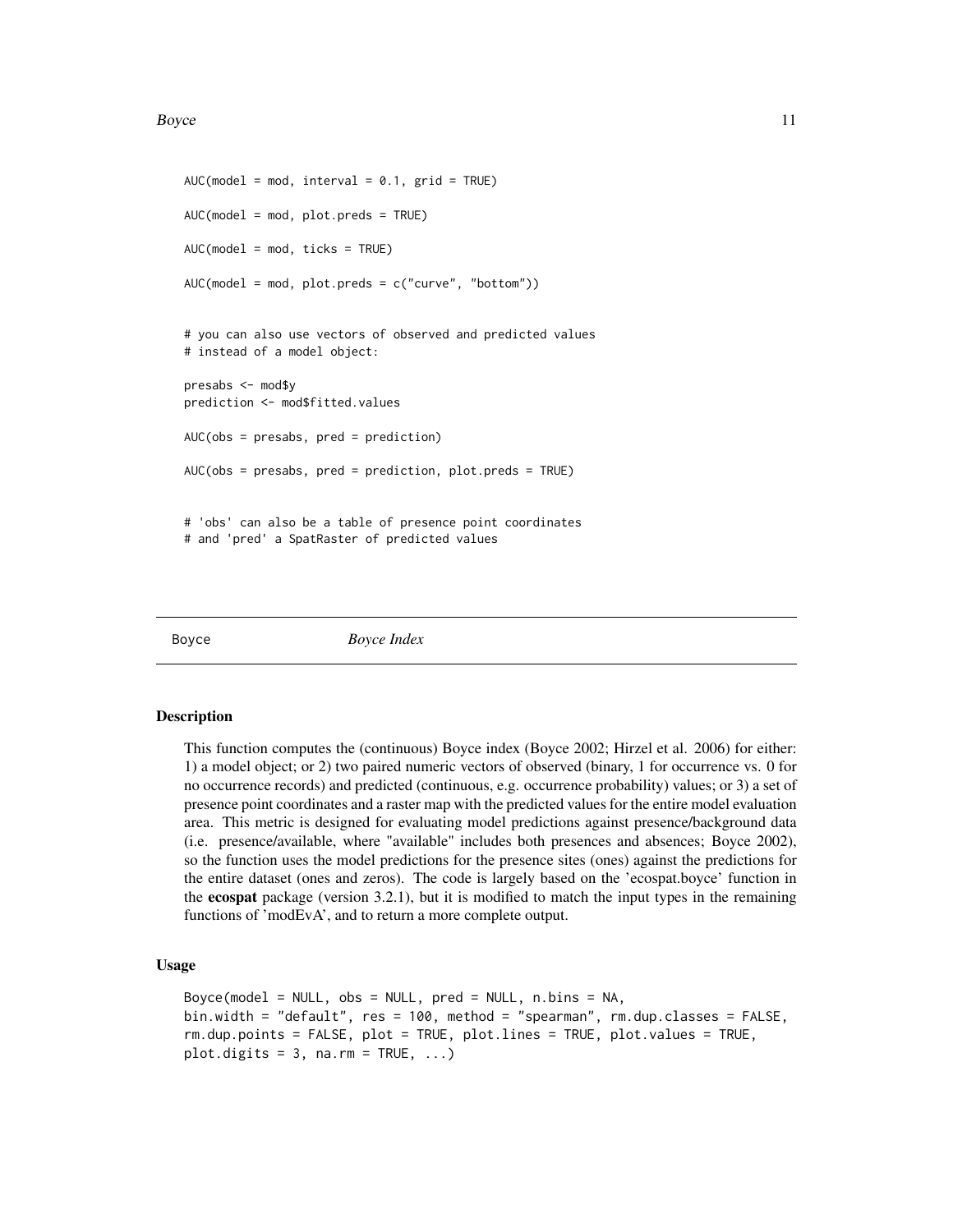<span id="page-11-0"></span>

| model         | a binary-response model object of class "glm", "gam", "gbm", "randomForest"<br>or "bart". If this argument is provided, 'obs' and 'pred' will be extracted with<br>mod2obspred. Alternatively, you can input the 'obs' and 'pred' arguments (e.g.<br>for external test data) instead of 'model'.                                                                                                                                                                                                                                        |
|---------------|-----------------------------------------------------------------------------------------------------------------------------------------------------------------------------------------------------------------------------------------------------------------------------------------------------------------------------------------------------------------------------------------------------------------------------------------------------------------------------------------------------------------------------------------|
| obs           | alternatively to 'model' and together with 'pred', a numeric vector of observed<br>presences (1) and absences (0) of a binary response variable. Alternatively (and<br>if 'pred' is a 'SpatRaster'), a two-column matrix or data frame containing, re-<br>spectively, the x (longitude) and y (latitude) coordinates of the presence points,<br>in which case the 'obs' vector will be extracted with ptsrast2obspred. This<br>argument is ignored if 'model' is provided.                                                              |
| pred          | alternatively to 'model' and together with 'obs', a vector with the correspond-<br>ing predicted values of presence probability, habitat suitability, environmental<br>favourability or alike. Must be of the same length and in the same order as 'obs'.<br>Alternatively (and if 'obs' is a set of point coordinates), a 'SpatRaster' map of<br>the predicted values for the entire evaluation region, in which case the 'pred'<br>vector will be extracted with ptsrast2obspred. This argument is ignored if<br>'model' is provided. |
| n.bins        | number of classes or bins (e.g. 10) in which to group the 'pred' values, or a<br>vector with the bin thresholds. If n.bins = NA (the default), a moving window<br>is used (see next parameters), so as to compute the "continuous Boyce index"<br>(Hirzel et al. 2006).                                                                                                                                                                                                                                                                 |
| bin.width     | width of the moving window (if n.bins = $NA$ ), in the units of 'pred' (e.g. 0.1).<br>By default, it is 1/10th of the 'pred' range).                                                                                                                                                                                                                                                                                                                                                                                                    |
| res           | resolution of the moving window (if $n \cdot bin s = NA$ ). By default it is 100 focals,<br>providing 100 moving bins).                                                                                                                                                                                                                                                                                                                                                                                                                 |
| method        | argument to be passed to cor indicating which correlation coefficient to use. The<br>default is 'spearman' as per Boyce et al. (2002), but 'pearson' and 'kendall'<br>can also be used.                                                                                                                                                                                                                                                                                                                                                 |
|               | rm.dup.classes if TRUE (as in 'ecospat:ecospat.boyce') and if there are different bins with the<br>same predicted/expected ratio, only one of each is used to compute the correla-<br>tion. See Examples.                                                                                                                                                                                                                                                                                                                               |
| rm.dup.points | if TRUE and if 'pred' is a SpatRaster and if there are repeated points within the<br>same pixel, a maximum of one point per pixel is used to compute the presences.<br>See examples in ptsrast2obspred. The default is FALSE.                                                                                                                                                                                                                                                                                                           |
| plot          | logical, whether or not to plot the predicted/expected ratio against the median<br>prediction of each bin. Defaults to TRUE.                                                                                                                                                                                                                                                                                                                                                                                                            |
| plot.lines    | logical, whether or not to add lines connecting the points in the plot (if plot=TRUE).<br>Defaults to TRUE.                                                                                                                                                                                                                                                                                                                                                                                                                             |
| plot.values   | logical, whether or not to show in the plot the value of the Boyce index. Defaults<br>to TRUE.                                                                                                                                                                                                                                                                                                                                                                                                                                          |
| plot.digits   | number of digits to which the value in the plot should be rounded (if 'plot' and<br>'plot.values' are TRUE). Defaults to 3.                                                                                                                                                                                                                                                                                                                                                                                                             |
| na.rm         | Logical value indicating if missing values should be removed from computa-<br>tions. The default is TRUE.                                                                                                                                                                                                                                                                                                                                                                                                                               |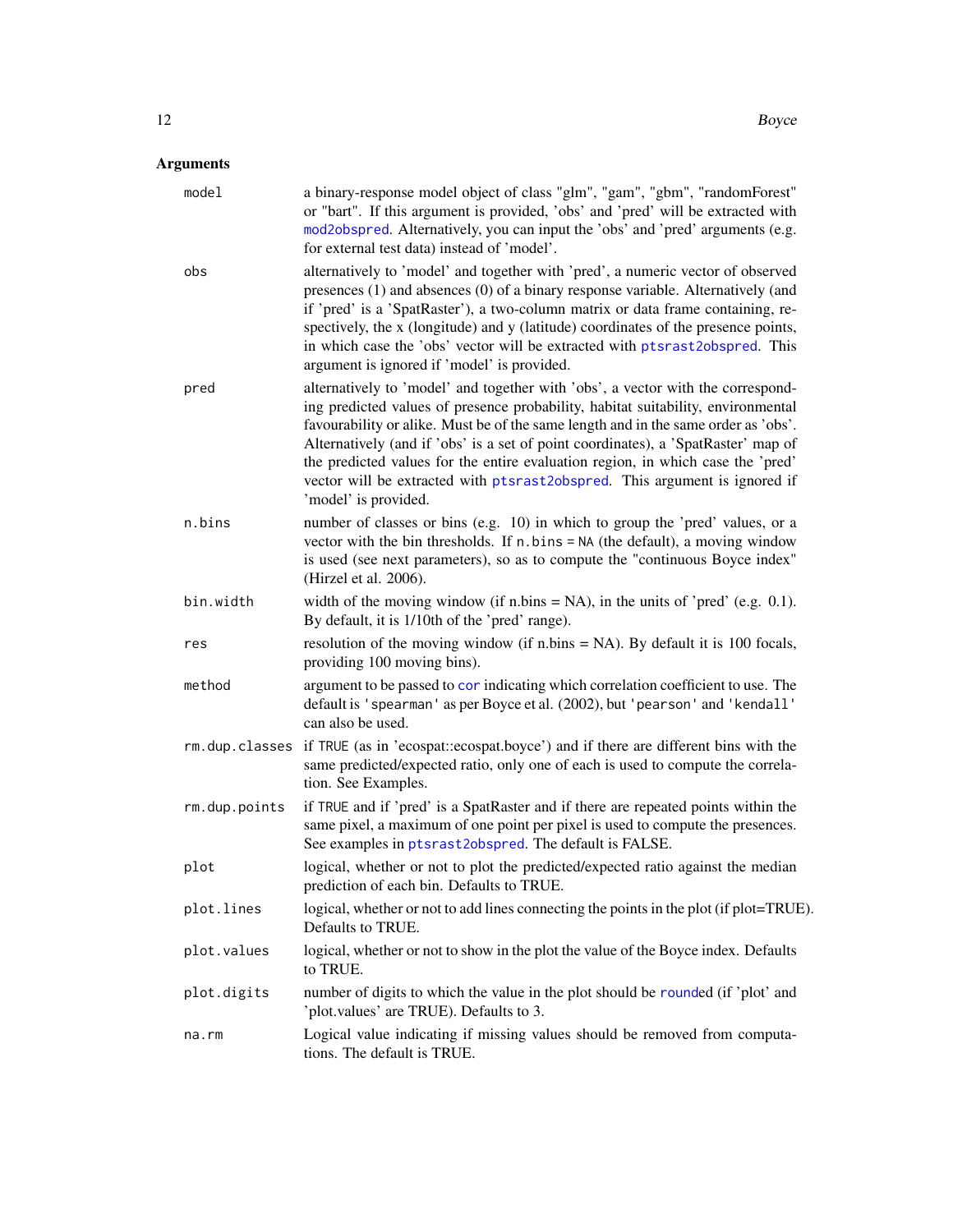#### <span id="page-12-0"></span>Boyce 2012 13 and 2012 13 and 2012 13 and 2012 13 and 2012 13 and 2012 13 and 2012 13 and 2012 13 and 2012 13 and 2012 13 and 2012 13 and 2012 13 and 2012 13 and 2012 13 and 2012 13 and 2012 13 and 2012 13 and 2012 13 and

### Details

The Boyce index is the correlation between model predictions and area-adjusted frequencies (i.e., observed vs. expected proportion of occurrences) along different prediction classes. In other words, it measures how model predictions differ from a random distribution of the observed presences across the prediction gradient (Boyce et al. 2002). It can take values between -1 and 1. Positive values indicate that presences are more frequent than expected by chance (given availability) in areas with higher predicted values. Values close to zero mean that predictions are no better than random, and negative values indicate counter predictions, i.e. that presences are more frequent in areas with lower predicted values.

### Value

This function returns a list with the following components:

- bins a data frame with the number of values in each bin, their median and range of predicted values, and the corresponding predicted/expected ratio of presences. B the numeric value of the Boyce index, i.e. the coefficient of correlation between
	- the median predicted value in each bin and the corresponding predicted/expected ratio.

If plot=TRUE (the default), the function also plots the predicted/expected ratio for the utilized bins along the prediction range. A good model should yield a monotonically increasing curve (but see Note).

#### **Note**

In bins with overly small sample sizes, the comparison between median prediction and random expectation may not be meaningful, although these bins will equally contribute to the overall Boyce index. When there are bins with less than 30 values, a warning is emitted and their points are plotted in red, but note that 30 is a largely arbitrary number. See the \$bins\$bin.N section of the console output, and use the 'bin.width' argument to enlarge the bins.

### Author(s)

A. Marcia Barbosa, with significant chunks of code from the 'ecospat::ecospat.boyce' function by Blaise Petitpierre and Frank Breiner (ecospat package version 3.2.1).

### References

Boyce, M.S., P.R. Vernier, S.E. Nielsen & F.K.A. Schmiegelow (2002) Evaluating resource selection functions. Ecological Modelling 157: 281-300

Hirzel, A.H., G. Le Lay, V. Helfer, C. Randin & A. Guisan (2006) Evaluating the ability of habitat suitability models to predict species presences. Ecological Modelling 199: 142-152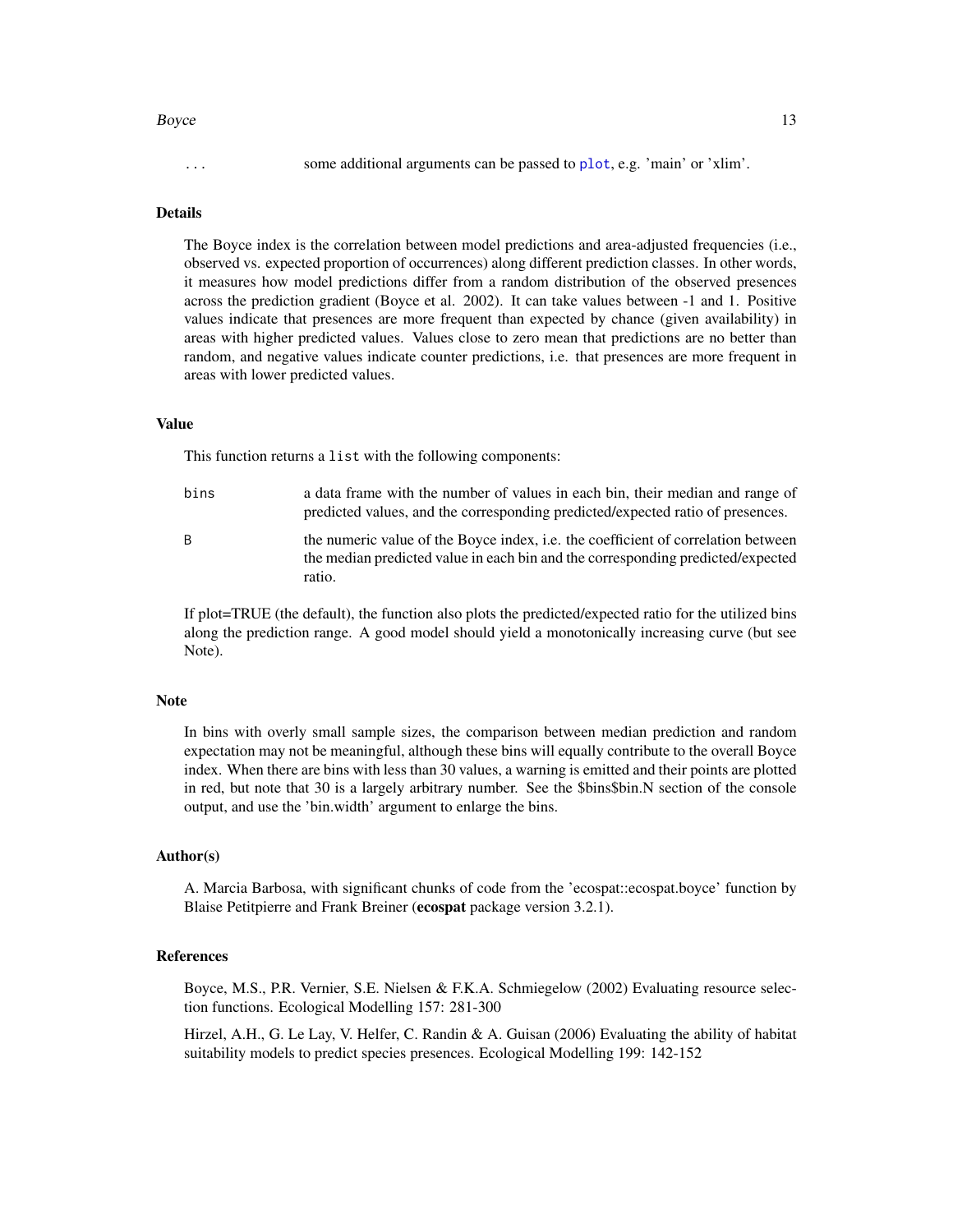### Examples

```
# load sample models:
data(rotif.mods)
# choose a particular model to play with:
mod <- rotif.mods$models[[1]]
# compute the Boyce index:
Boyce(model = mod, main = "My model Boyce plot")
Boyce(model = mod, main = "My model Boyce plot", rm.dup.classes = TRUE)
# you can also use vectors of observed and predicted values
# instead of a model object:
presabs <- mod$y
prediction <- mod$fitted.values
Boyce(obs = presabs, pred = prediction)
# 'obs' can also be a table of presence point coordinates
# and 'pred' a SpatRaster of predicted values
```
confusionLabel *Label predictions according to their confusion matrix category*

### Description

This function labels the predictions of a binary-response model according to their confusion matrix categories, i.e., it classifies each prediction into a false positive, false negative, true positive or true negative, given a user-defined threshold value.

#### Usage

```
confusionLabel(model = NULL, obs = NULL, pred = NULL, thresh, verbosity = 2,
na.rm = FALSE, rm.dup = FALSE)
```

| model | a binary-response model object of class "glm", "gam", "gbm", "randomForest"<br>or "bart". If this argument is provided, 'obs' and 'pred' will be extracted with<br>mod2obspred. Alternatively, you can input the 'obs' and 'pred' arguments (e.g.<br>for external test data) instead of 'model'.                                                 |
|-------|--------------------------------------------------------------------------------------------------------------------------------------------------------------------------------------------------------------------------------------------------------------------------------------------------------------------------------------------------|
| obs   | alternatively to 'model' and together with 'pred', a numeric vector of observed<br>presences $(1)$ and absences $(0)$ of a binary response variable. Alternatively (and<br>if 'pred' is a 'SpatRaster'), a two-column matrix or data frame containing, re-<br>spectively, the x (longitude) and y (latitude) coordinates of the presence points, |

<span id="page-13-0"></span>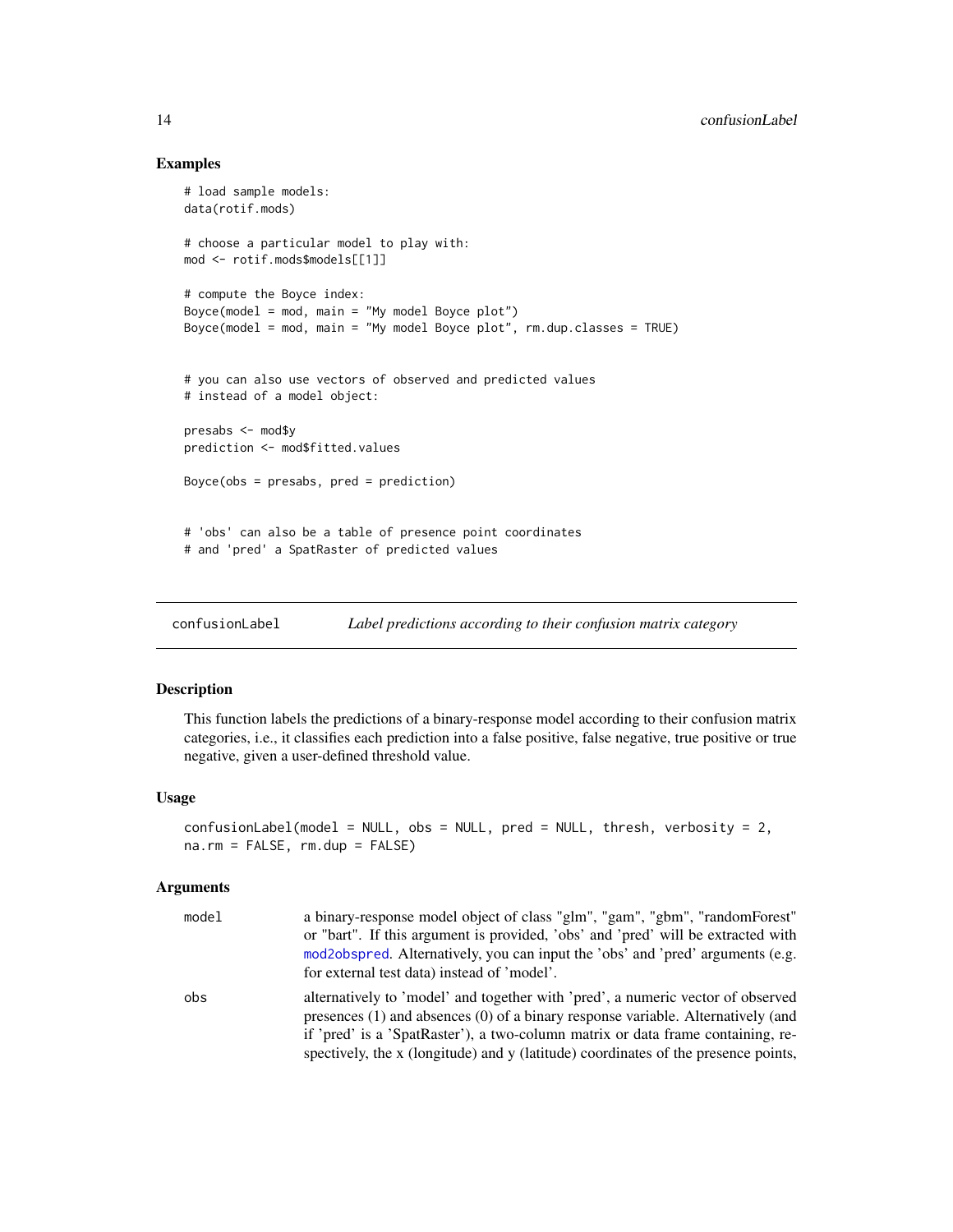<span id="page-14-0"></span>

|             | in which case the 'obs' vector will be extracted with ptsrast2obspred. This<br>argument is ignored if 'model' is provided.                                                                                                                                                                                                                                                                                                                                                                                                              |
|-------------|-----------------------------------------------------------------------------------------------------------------------------------------------------------------------------------------------------------------------------------------------------------------------------------------------------------------------------------------------------------------------------------------------------------------------------------------------------------------------------------------------------------------------------------------|
| pred        | alternatively to 'model' and together with 'obs', a vector with the correspond-<br>ing predicted values of presence probability, habitat suitability, environmental<br>favourability or alike. Must be of the same length and in the same order as 'obs'.<br>Alternatively (and if 'obs' is a set of point coordinates), a 'SpatRaster' map of<br>the predicted values for the entire evaluation region, in which case the 'pred'<br>vector will be extracted with ptsrast2obspred. This argument is ignored if<br>'model' is provided. |
| thresh      | numeric value of the threshold to separate predicted presences from predicted<br>absences; can be "preval", to use the prevalence of 'obs' (or of the response<br>variable in 'model') as the threshold, or any real number between 0 and 1. See<br>Details in threshMeasures for an informed choice.                                                                                                                                                                                                                                   |
| verbosity   | integer specifying the amount of messages to display. Defaults to the maximum<br>implemented; lower numbers (down to 0) decrease the number of messages.                                                                                                                                                                                                                                                                                                                                                                                |
| $na$ . $rm$ | logical argument indicating whether to remove (with a warning saying how<br>many) rows with NA in any of the 'obs' or 'pred' values. The default is FALSE.                                                                                                                                                                                                                                                                                                                                                                              |
| rm.dup      | If TRUE and if 'pred' is a SpatRaster and if there are repeated points within the<br>same pixel, a maximum of one point per pixel is used to compute the presences.<br>See examples in ptsrast2obspred. The default is FALSE.                                                                                                                                                                                                                                                                                                           |

### Value

This function returns a character vector of the same length as 'obs' and 'pred', or of the same number of rows as the data in 'model', containing the confusion matrix label for each value.

### Author(s)

A. Marcia Barbosa

### See Also

[threshMeasures](#page-62-1)

### Examples

```
# load sample models:
data(rotif.mods)
# choose a particular model to play with:
mod <- rotif.mods$models[[1]]
confusionLabel(model = mod, thresh = 0.5)# you can instead use vectors of observed and predicted values:
presabs <- mod$y
prediction <- mod$fitted.values
```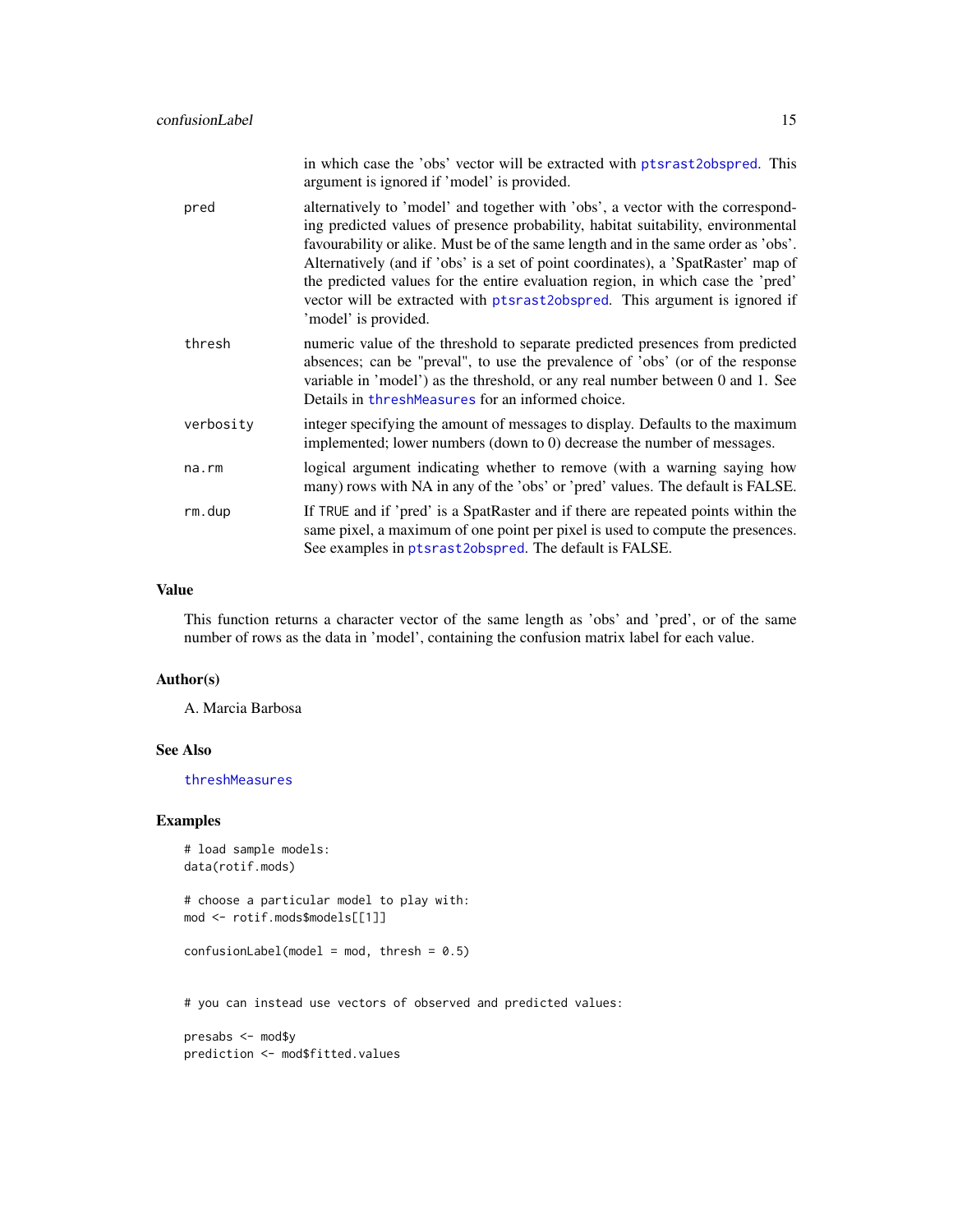```
confusionLabel(obs = presabs, pred = prediction, thresh = 0.5)
# 'obs' can also be a table of presence point coordinates
# and 'pred' a SpatRaster of predicted values
```
<span id="page-15-1"></span>Dsquared *Proportion of deviance explained by a GLM*

### Description

This function calculates the (adjusted) amount of deviance accounted for by a generalized linear model.

### Usage

Dsquared(model = NULL, obs = NULL, pred = NULL, family = NULL, adjust = FALSE, npar = NULL, na.rm = TRUE, rm.dup = FALSE)

| model  | a model object of class "glm". If this argument is provided, 'obs' and 'pred'<br>will be extracted with mod2obspred. Alternatively, you can input the 'obs' and<br>'pred' arguments instead of 'model'.                                                                                                                                                                                                                                                                                                                                 |
|--------|-----------------------------------------------------------------------------------------------------------------------------------------------------------------------------------------------------------------------------------------------------------------------------------------------------------------------------------------------------------------------------------------------------------------------------------------------------------------------------------------------------------------------------------------|
| obs    | alternatively to 'model' and together with 'pred', a numeric vector of observed<br>presences (1) and absences (0) of a binary response variable. Alternatively (and<br>if 'pred' is a 'SpatRaster'), a two-column matrix or data frame containing, re-<br>spectively, the x (longitude) and y (latitude) coordinates of the presence points,<br>in which case the 'obs' vector will be extracted with ptsrast2obspred. This<br>argument is ignored if 'model' is provided.                                                              |
| pred   | alternatively to 'model' and together with 'obs', a vector with the correspond-<br>ing predicted values of presence probability, habitat suitability, environmental<br>favourability or alike. Must be of the same length and in the same order as 'obs'.<br>Alternatively (and if 'obs' is a set of point coordinates), a 'SpatRaster' map of<br>the predicted values for the entire evaluation region, in which case the 'pred'<br>vector will be extracted with ptsrast2obspred. This argument is ignored if<br>'model' is provided. |
| family | a character vector (i.e. in quotes) of length 1 specifying the family of the GLM.<br>This argument is ignored if model is provided; otherwise (i.e. if 'obs' and 'pred'<br>are provided rather than a model object), only families 'binomial' (logit link)<br>and 'poisson' (log link) are currently implemented.                                                                                                                                                                                                                       |
| adjust | logical, whether or not to adjust the D-squared value for the number of obser-<br>vations and parameters in the model (see Details). The default is FALSE; TRUE<br>requires either providing the model object, or specifying the number of parame-<br>ters in the model that produced the pred values.                                                                                                                                                                                                                                  |

<span id="page-15-0"></span>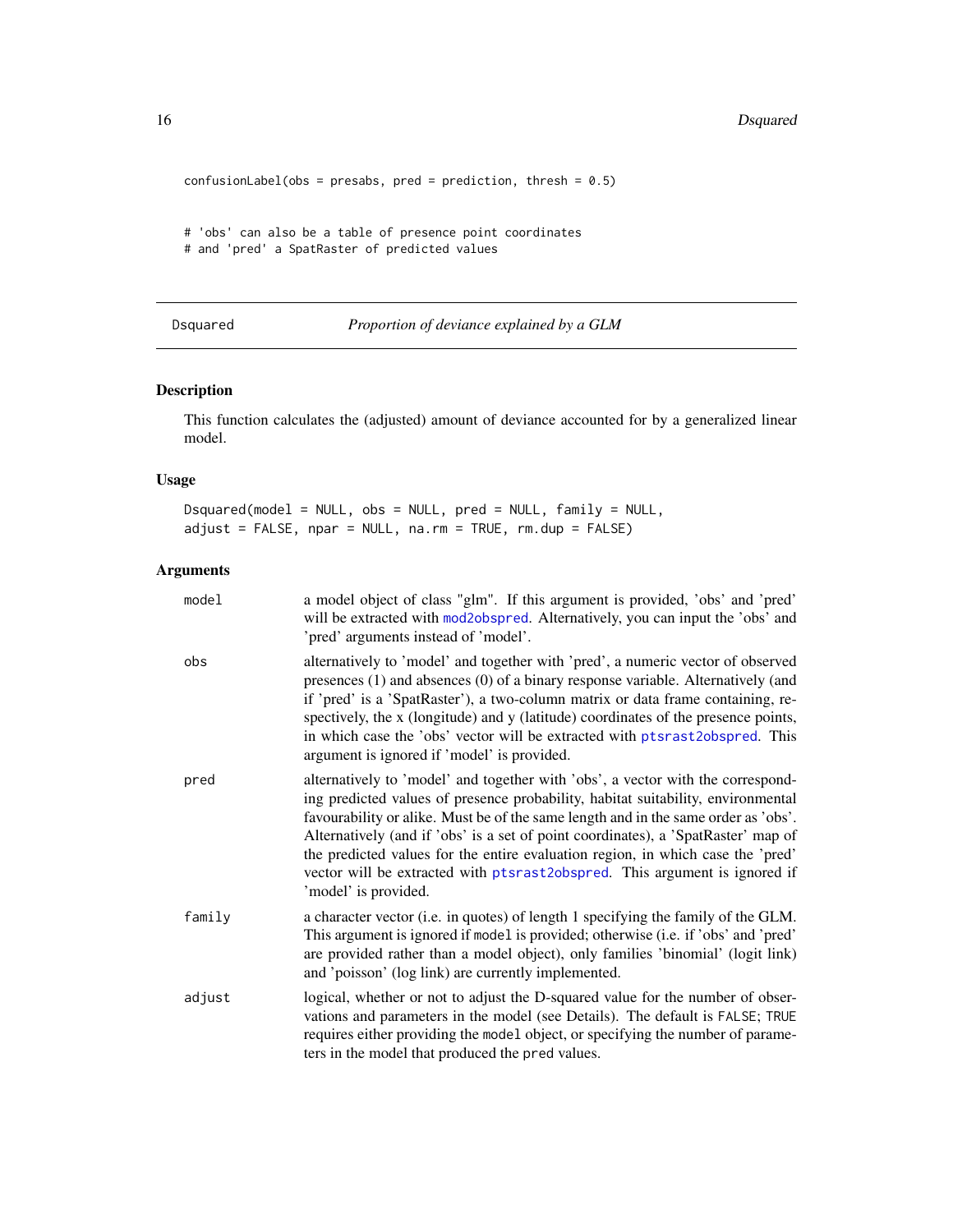#### <span id="page-16-0"></span>Dsquared 17

| npar   | an integer vector indicating the number of parameters in the model. This argu-<br>ment is ignored if model is provided or if adjust = FALSE.                                                                                  |
|--------|-------------------------------------------------------------------------------------------------------------------------------------------------------------------------------------------------------------------------------|
| na.rm  | Logical value indicating whether missing values should be ignored in computa-<br>tions. Defaults to TRUE.                                                                                                                     |
| rm.dup | If TRUE and if 'pred' is a SpatRaster and if there are repeated points within the<br>same pixel, a maximum of one point per pixel is used to compute the presences.<br>See examples in ptsrast2obspred. The default is FALSE. |

### Details

Linear models come with an R-squared value that measures the proportion of variation that the model accounts for. The R-squared is provided with summary(model) in R. For generalized linear models (GLMs), the equivalent is the amount of deviance accounted for (D-squared; Guisan & Zimmermann 2000), but this value is not normally provided with the model summary. The Dsquared function calculates it. There is also an option to calculate the adjusted D-squared, which takes into account the number of observations and the number of predictors, thus allowing direct comparison among different models (Weisberg 1980, Guisan & Zimmermann 2000).

### Value

This function returns a numeric value indicating the (adjusted) proportion of deviance accounted for by the model.

### Author(s)

A. Marcia Barbosa

### References

Guisan, A. & Zimmermann, N.E. (2000) Predictive habitat distribution models in ecology. Ecological Modelling 135: 147-186

Weisberg, S. (1980) Applied Linear Regression. Wiley, New York

### See Also

[glm](#page-0-0), [plotGLM](#page-47-1)

### Examples

```
# load sample models:
data(rotif.mods)
# choose a particular model to play with:
mod <- rotif.mods$models[[1]]
Dsquared(model = mod)
```
 $Dsquared(model = mod, adjust = TRUE)$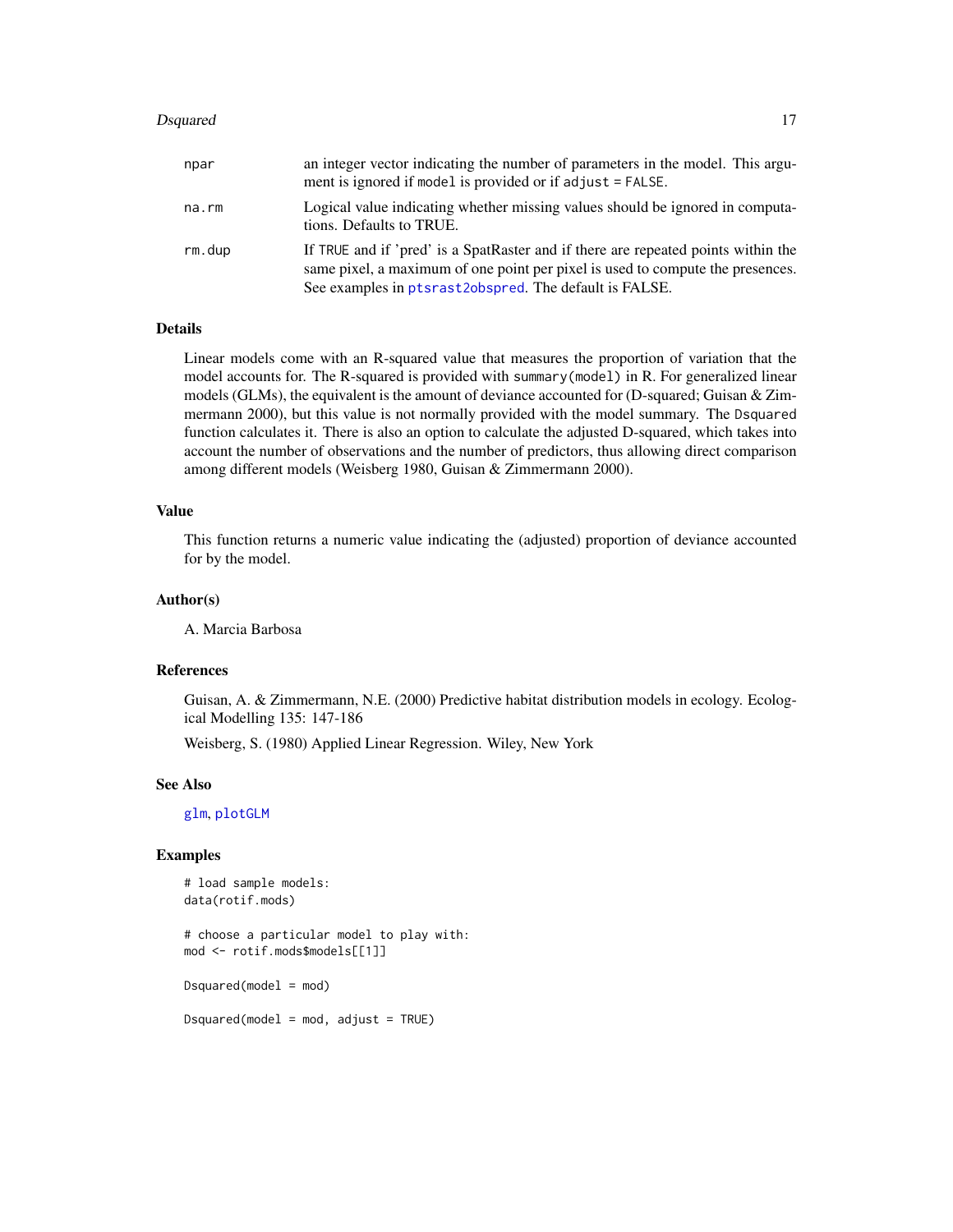#### <span id="page-17-0"></span>18 evaluate experience of the contract of the contract of the contract of the contract of the contract of the contract of the contract of the contract of the contract of the contract of the contract of the contract of the

```
# you can also use Dsquared with vectors of observed and predicted values
# instead of with a model object:
presabs <- mod$y
prediction <- mod$fitted.values
parameters <- attributes(logLik(mod))$df
Dsquared(obs = presabs, pred = prediction, family = "binomial")
Dsquared(obs = presabs, pred = prediction, family = "binomial",
adjust = TRUE, npar = parameters)
# 'obs' can also be a table of presence point coordinates
# and 'pred' a SpatRaster of predicted values
```
evaluate *Evaluate a model based on the elements of a confusion matrix.*

### Description

This function evaluates the classification performance of a model based on the values of a confusion matrix obtained at a particular threshold.

### Usage

evaluate(a, b, c, d,  $N = NULL$ , measure = "CCR")

### Arguments

| a           | number of correctly predicted presences                                                                                                       |
|-------------|-----------------------------------------------------------------------------------------------------------------------------------------------|
| $\mathsf b$ | number of absences incorrectly predicted as presences                                                                                         |
| C.          | number of presences incorrectly predicted as absences                                                                                         |
| d           | number of correctly predicted absences                                                                                                        |
| N           | total number of cases. If NULL (the default), it is calculated automatically by<br>adding up a, b, c and d.)                                  |
| measure     | a character vector of length 1 indicating the the evaluation measure to use. Type<br>'modEvAmethods("threshMeasures")' for available options. |

### Details

A number of measures can be used to evaluate continuous model predictions against observed binary occurrence data (Fielding & Bell 1997; Liu et al. 2011; Barbosa et al. 2013). The 'evaluate' function can calculate a few threshold-based classification measures from the values of a confusion matrix obtained at a particular threshold. The 'evaluate' function is used internally by [threshMeasures](#page-62-1). It can also be accessed directly by the user, but it is usually more practical to use 'threshMeasures', which calculates the confusion matrix automatically.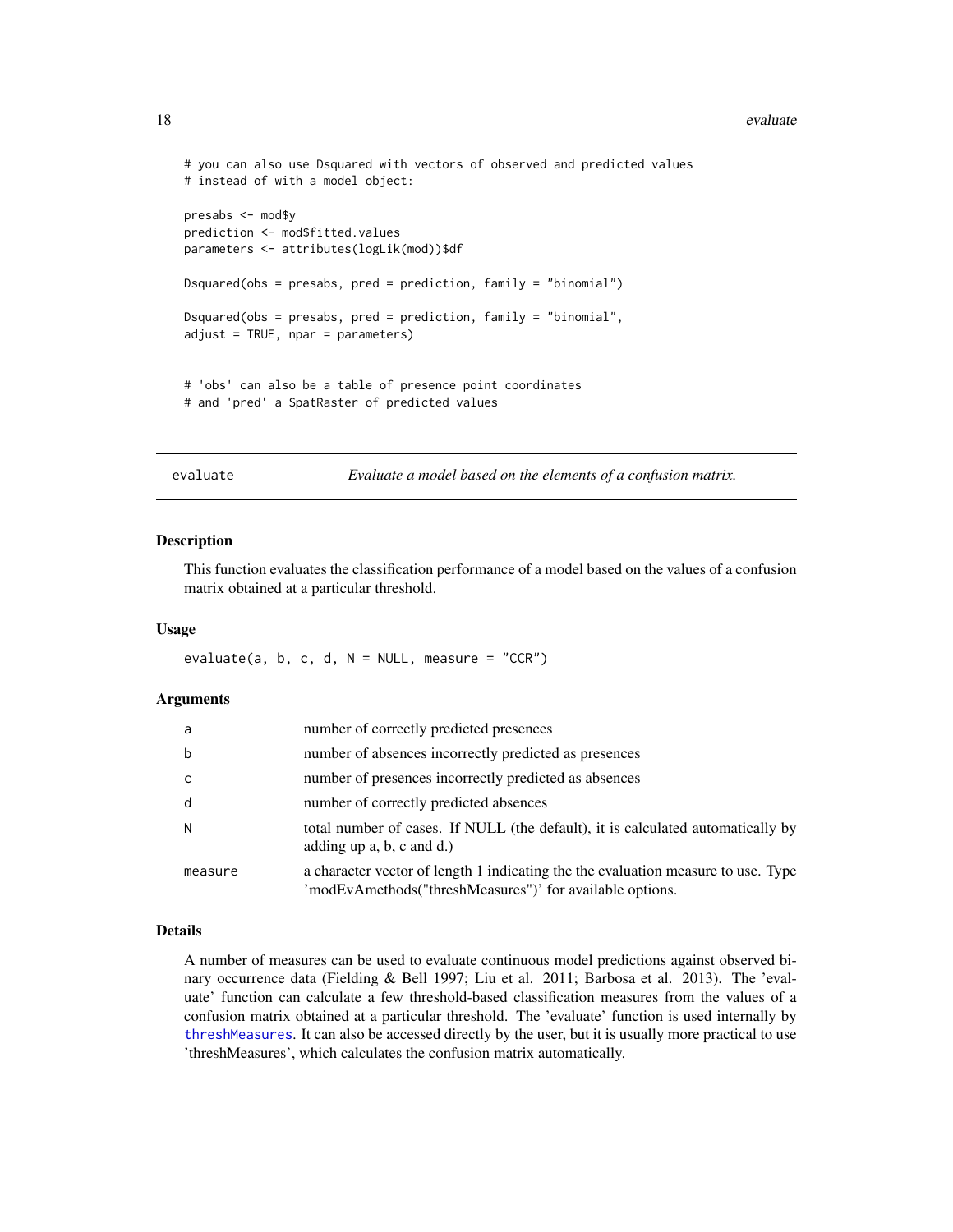#### <span id="page-18-0"></span>evenness 19

### Value

The value of the specified evaluation measure.

### Note

Some measures (e.g. NMI, odds ratio) don't work with zeros in (some parts of) the confusion matrix. Also, TSS and NMI are not symmetrical, i.e. "obs" vs "pred" different from "pred" vs "obs".

### Author(s)

A. Marcia Barbosa

### References

Barbosa A.M., Real R., Munoz A.R. & Brown J.A. (2013) New measures for assessing model equilibrium and prediction mismatch in species distribution models. Diversity and Distributions, 19: 1333-1338

Fielding A.H. & Bell J.F. (1997) A review of methods for the assessment of prediction errors in conservation presence/absence models. Environmental Conservation 24: 38-49

Liu C., White M., & Newell G. (2011) Measuring and comparing the accuracy of species distribution models with presence-absence data. Ecography, 34, 232-243.

### See Also

[threshMeasures](#page-62-1)

### Examples

```
evaluate(23, 44, 21, 34)
```
evaluate(23, 44, 21, 34, measure = "TSS")

<span id="page-18-1"></span>

evenness *Evenness in a binary vector.*

### Description

For building and evaluating species distribution models, the porportion of presences (prevalence) of a species and the balance between the number of presences and absences may be issues to take into account (e.g. Jimenez-Valverde & Lobo 2006, Barbosa et al. 2013). The evenness function calculates the presence-absence balance in a binary (e.g., presence/absence) vector.

### Usage

evenness(obs)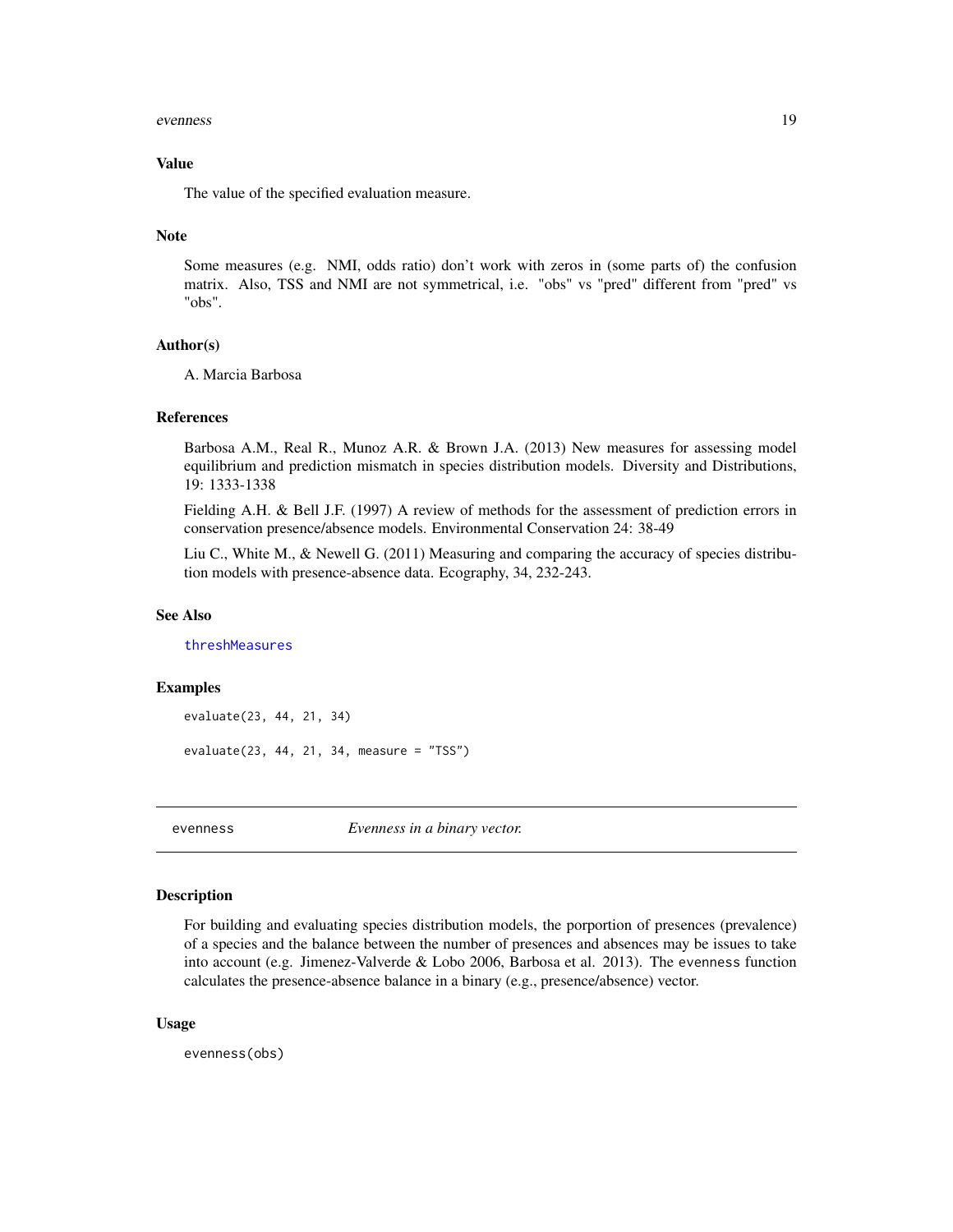### <span id="page-19-0"></span>Arguments

obs a vector of binary observations (e.g. 1 or 0, male or female, disease or no disease, etc.)

### Value

A number ranging between 0 when all values are the same, and 1 when there are the same number of cases with each value in obs.

### Author(s)

A. Marcia Barbosa

### References

Barbosa A.M., Real R., Munoz A.R. & Brown J.A. (2013) New measures for assessing model equilibrium and prediction mismatch in species distribution models. Diversity and Distributions, 19: 1333-1338

Jimenez-Valverde A. & Lobo J.M. (2006) The ghost of unbalanced species distribution data in geographical model predictions. Diversity and Distributions, 12: 521-524.

### See Also

[prevalence](#page-54-1)

### Examples

```
(x \leq rep(c(0, 1), each = 5))(y <- c(rep(0, 3), rep(1, 7)))
(z < -c(rep(\theta, 7), rep(1, 3)))prevalence(x)
evenness(x)
prevalence(y)
evenness(y)
```
prevalence(z) evenness(z)

<span id="page-19-1"></span>getBins *Get bins of continuous values.*

### Description

Get continuous predicted values into bins according to specific criteria.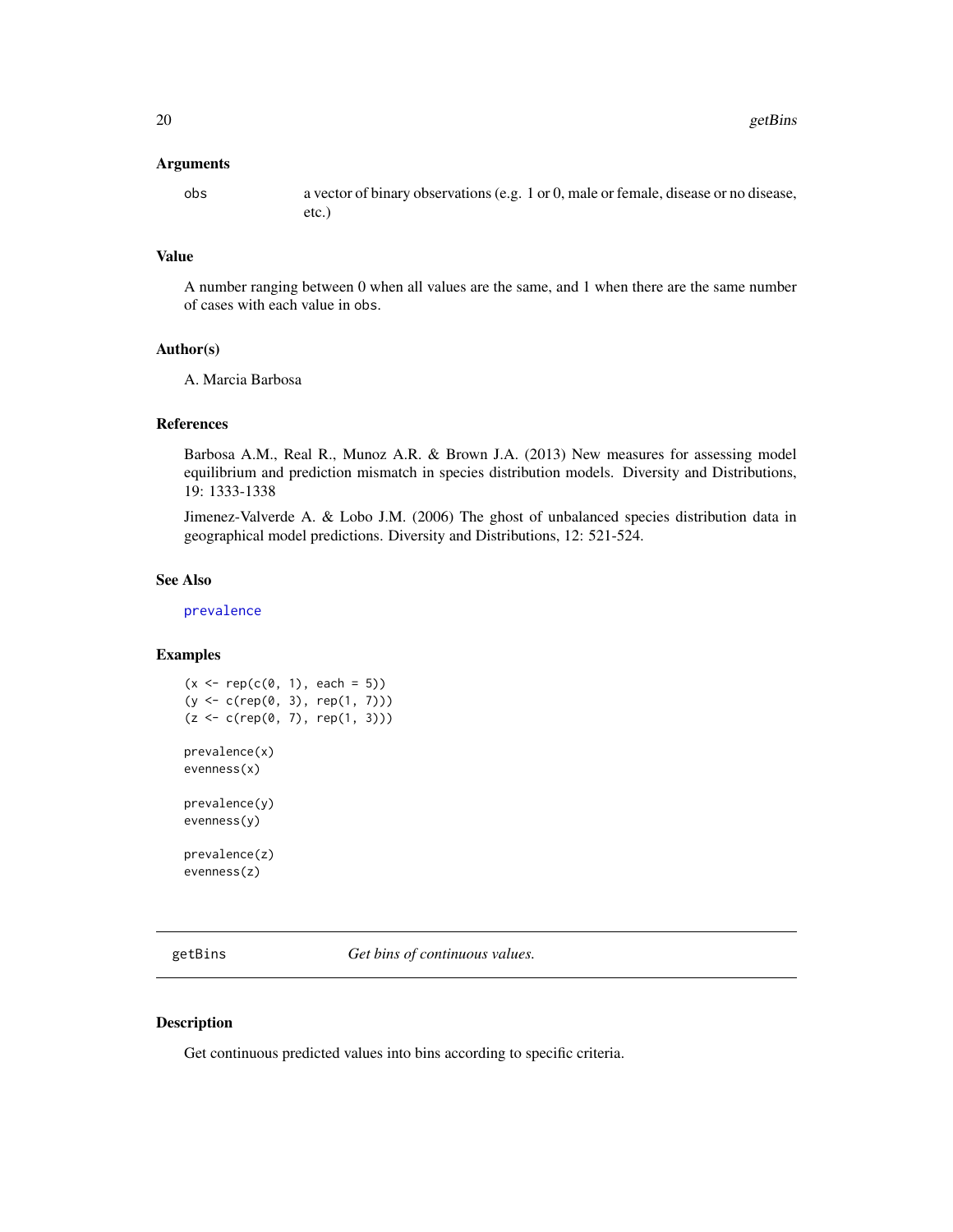#### <span id="page-20-0"></span>getBins  $21$

### Usage

```
getBins(model = NULL, obs = NULL, pred = NULL, id = NULL,
bin.method, n.bins = 10, fixed.bin.size = FALSE, min.bin.size = 15,
min.prob.interval = 0.1, quantile.type = 7, simplif = FALSE,
verbosity = 2, na.rm = TRUE, rm.dup = FALSE)
```

| model             | a binary-response model object of class "glm", "gam", "gbm", "randomForest"<br>or "bart". If this argument is provided, 'obs' and 'pred' will be extracted with<br>mod2obspred. Alternatively, you can input the 'obs' and 'pred' arguments in-<br>stead of 'model'.                                                                                                                                                                                                                                                                    |
|-------------------|-----------------------------------------------------------------------------------------------------------------------------------------------------------------------------------------------------------------------------------------------------------------------------------------------------------------------------------------------------------------------------------------------------------------------------------------------------------------------------------------------------------------------------------------|
| obs               | alternatively to 'model' and together with 'pred', a numeric vector of observed<br>presences (1) and absences (0) of a binary response variable. Alternatively (and<br>if 'pred' is a 'SpatRaster'), a two-column matrix or data frame containing, re-<br>spectively, the x (longitude) and y (latitude) coordinates of the presence points,<br>in which case the 'obs' vector will be extracted with ptsrast2obspred. This<br>argument is ignored if 'model' is provided.                                                              |
| pred              | alternatively to 'model' and together with 'obs', a vector with the correspond-<br>ing predicted values of presence probability, habitat suitability, environmental<br>favourability or alike. Must be of the same length and in the same order as 'obs'.<br>Alternatively (and if 'obs' is a set of point coordinates), a 'SpatRaster' map of<br>the predicted values for the entire evaluation region, in which case the 'pred'<br>vector will be extracted with ptsrast2obspred. This argument is ignored if<br>'model' is provided. |
| id                | optional vector of row identifiers; must be of the same length and in the same<br>order of obs and pred (or of the cases used to build model)                                                                                                                                                                                                                                                                                                                                                                                           |
| bin.method        | the method with which to divide the values into bins. Type modEvAmeth-<br>ods("getBins") for available options and see Details for more information on<br>these methods.                                                                                                                                                                                                                                                                                                                                                                |
| n.bins            | the number of bins in which to divide the data.                                                                                                                                                                                                                                                                                                                                                                                                                                                                                         |
| fixed.bin.size    | logical, whether all bins should have (approximally) the same size.                                                                                                                                                                                                                                                                                                                                                                                                                                                                     |
| min.bin.size      | integer value defining the minimum number of observations to include in each<br>bin. The default is 15, the minimum required for accurate comparisons within<br>bins (Jovani & Tella 2006, Jimenez-Valverde et al. 2013).                                                                                                                                                                                                                                                                                                               |
| min.prob.interval |                                                                                                                                                                                                                                                                                                                                                                                                                                                                                                                                         |
|                   | minimum range of probability values in each bin. The default is 0.1.                                                                                                                                                                                                                                                                                                                                                                                                                                                                    |
| quantile.type     | argument to pass to quantile specifying the algorithm to use if bin.method $=$<br>"quantiles". The default is $7$ (the quantile default in R), but check out other<br>types, e.g. 3 (used by SAS), 6 (used by Minitab and SPSS) or 5 (appropriate for<br>deciles, which correspond to the default $n \cdot b$ ins = 10).                                                                                                                                                                                                                |
| simplif           | logical, whether to calculate a faster, simplified version (used internally in other<br>functions). The default is FALSE.                                                                                                                                                                                                                                                                                                                                                                                                               |
| verbosity         | integer specifying the amount of messages or warnings to display. Defaults to<br>the maximum implemented; lower numbers (down to $0$ ) decrease the number of<br>messages.                                                                                                                                                                                                                                                                                                                                                              |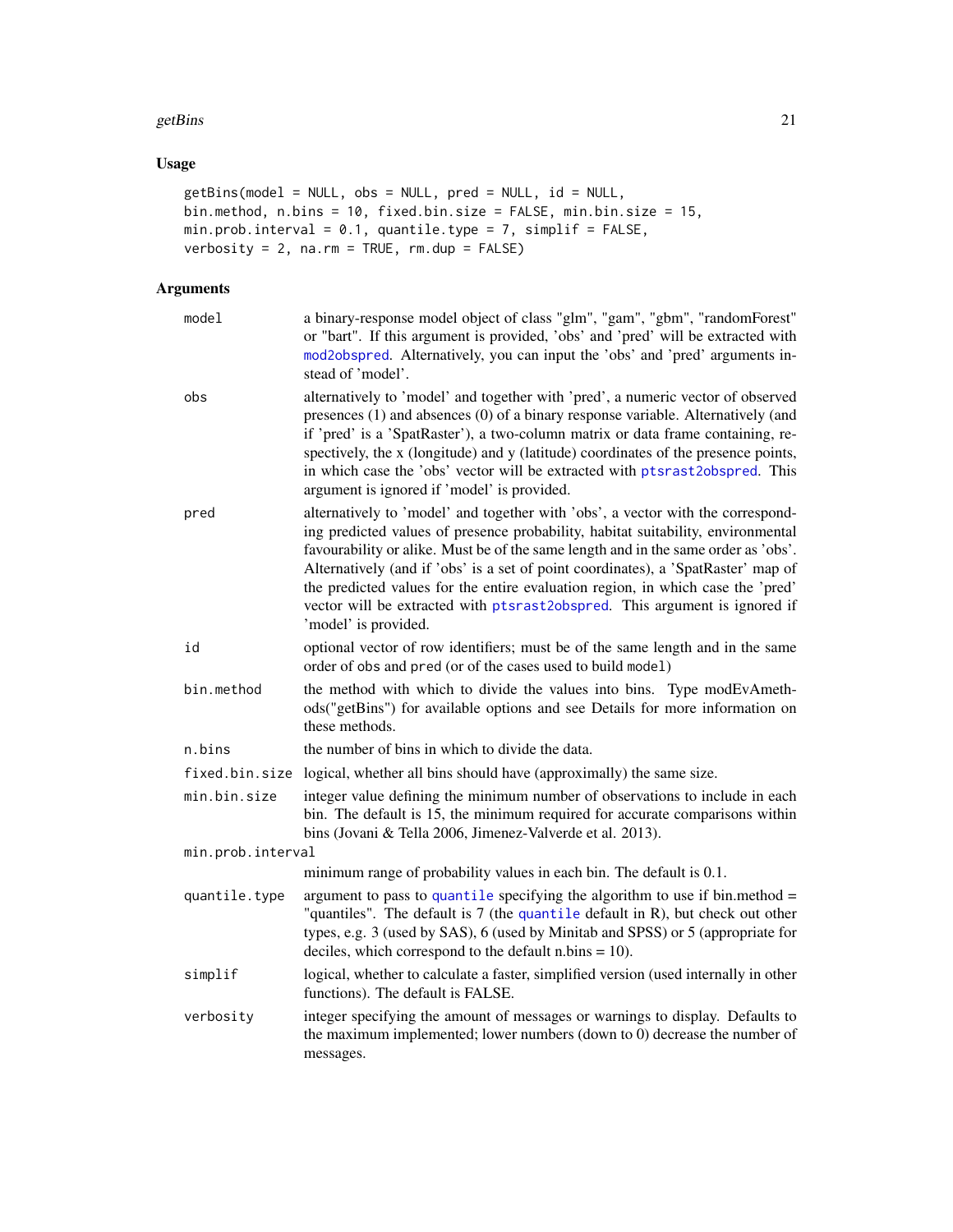<span id="page-21-0"></span>

| na.rm  | logical argument indicating whether to remove (with a warning saying how                                                                                            |
|--------|---------------------------------------------------------------------------------------------------------------------------------------------------------------------|
|        | many) rows with NA in any of the 'obs' or 'pred' values. The default is TRUE,                                                                                       |
|        | as some 'bin.method' options will fail if there are NAs.                                                                                                            |
| rm.dup | If TRUE and if 'pred' is a SpatRaster and if there are repeated points within the<br>same pixel, a maximum of one point per pixel is used to compute the presences. |
|        | See examples in ptsrast2obspred. The default is FALSE.                                                                                                              |

### Details

Mind that different bin.methods can lead to visibly different results regarding the bins and any operations that depend on them (such as [HLfit](#page-26-1)). Currently available bin.methods are:

- round.prob: probability values are rounded to the number of digits of min.prob.interval e.g., if min.prob.interval = 0.1 (the default), values under 0.05 get into bin 1 (rounded probability = 0), values between 0.05 and 0.15 get into bin 2 (rounded probability  $= 0.1$ ), etc. until values with probability over 0.95, which get into bin 11. Arguments n.bins, fixed.bin.size and min.bin.size are ignored by this bin.method.

- prob.bins: probability values are grouped into bins of the given probability intervals - e.g., if min.prob.interval =  $0.1$  (the default), bin 1 gets the values between 0 and 0.1, bin 2 gets the values between 0.1 and 0.2, etc. until bin 10 which gets the values between 0.9 and 1. Arguments n.bins, fixed.bin.size and min.bin.size are ignored by this bin.method.

- size.bins: probability values are grouped into bins of (approximately) equal size, defined by argument min.bin.size. Arguments n.bins and min.prob.interval are ignored by this bin.method.

- n.bins: probability values are divided into the number of bins given by argument n.bins, and their sizes may or may not be forced to be (approximately) equal, depending on argument fixed.bin.size (which is FALSE by default). Arguments min.bin.size and min.prob.interval are ignored by this bin.method.

- quantiles: probability values are divided using R function [quantile](#page-0-0), with probability cutpoints defined by the given n.bins (i.e., deciles by default), and with the quantile algorithm defined by argument quantile.type. Arguments fixed.bin.size, min.bin.size and min.prob.interval are ignored by this bin.method.

#### Value

The output of getBins is a list with the following components:

| prob.bin   | the first and last value of each bin                                                                                                                                                                                                      |
|------------|-------------------------------------------------------------------------------------------------------------------------------------------------------------------------------------------------------------------------------------------|
| bins.table | a data frame with the sample size, number of presences, number of absences,<br>prevalence, mean and median probability, and the difference between predicted<br>and observed values (mean probability - observed prevalence) in each bin. |
| N          | the total number of observations in the analysis.                                                                                                                                                                                         |
| n.bins     | the total number of bins obtained.                                                                                                                                                                                                        |

### **Note**

This function is still under development and may fail for some datasets and binning methods (e.g., ties may sometimes preclude binning under some bin.methods). Fixes and further binning methods are in preparation. Feedback is welcome.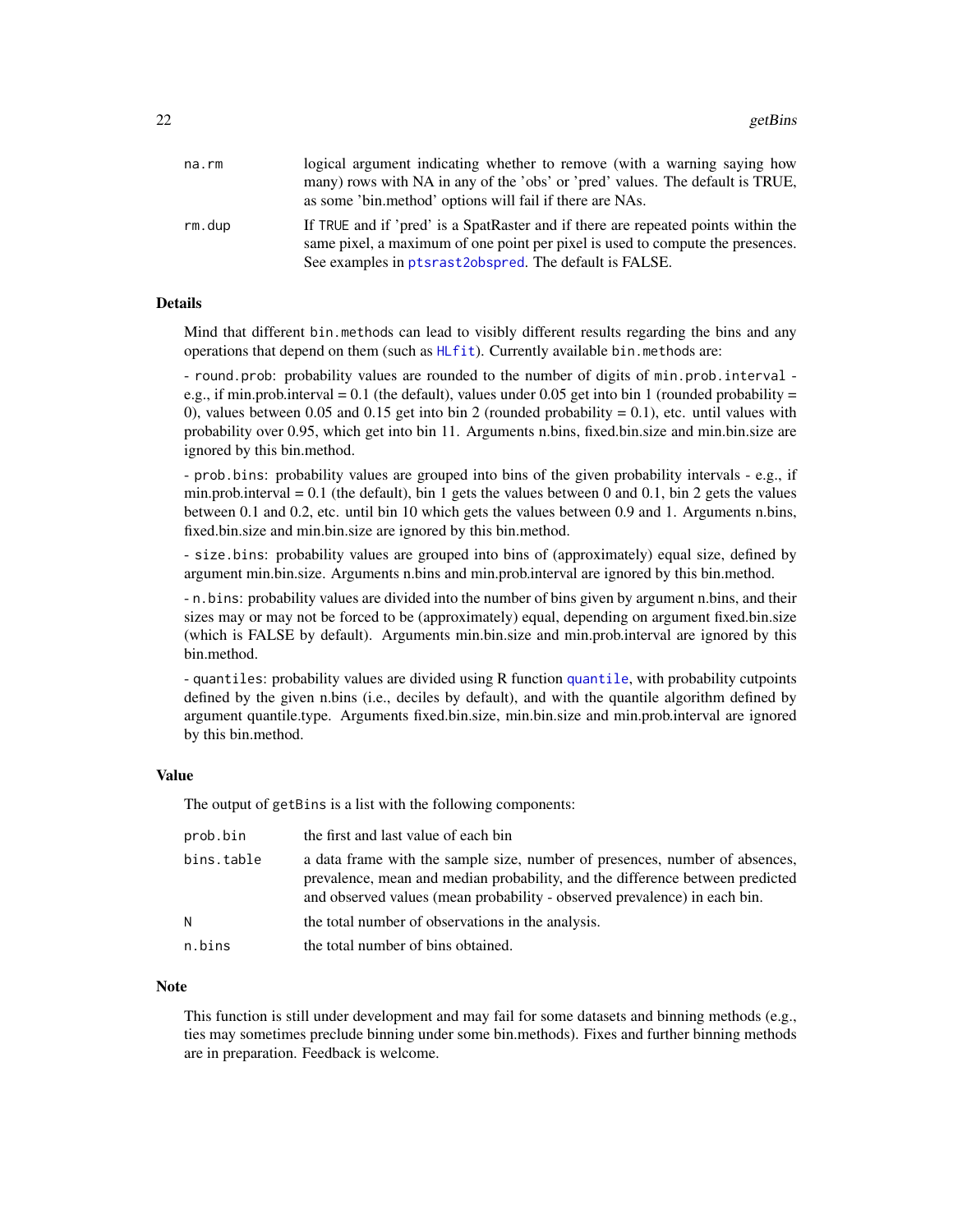### <span id="page-22-0"></span>getModEqn 23

### Author(s)

A. Marcia Barbosa

### References

Jimenez-Valverde A., Acevedo P., Barbosa A.M., Lobo J.M. & Real R. (2013) Discrimination capacity in species distribution models depends on the representativeness of the environmental domain. Global Ecology and Biogeography 22: 508-516.

Jovani R. & Tella J.L. (2006) Parasite prevalence and sample size: misconceptions and solutions. Trends in Parasitology 22: 214-218.

### See Also

[HLfit](#page-26-1)

### Examples

# load sample models:

data(rotif.mods)

# choose a particular model to play with:

```
mod <- rotif.mods$models[[1]]
```
# try getBins using different binning methods:

```
getBins(model = mod, bin.method = "quantiles")
```
getBins(model = mod, bin.method = "n.bins")

```
getBins(model = mod, bin.method = "n.bins", fixed.bin.size = TRUE)
```
getModEqn *Get model equation*

### Description

This function retrieves the equation of a model, to print or apply elsewhere.

#### Usage

```
getModEqn(model, type = "Y", digits = NULL, prefix = NULL,
suffix = NULL)
```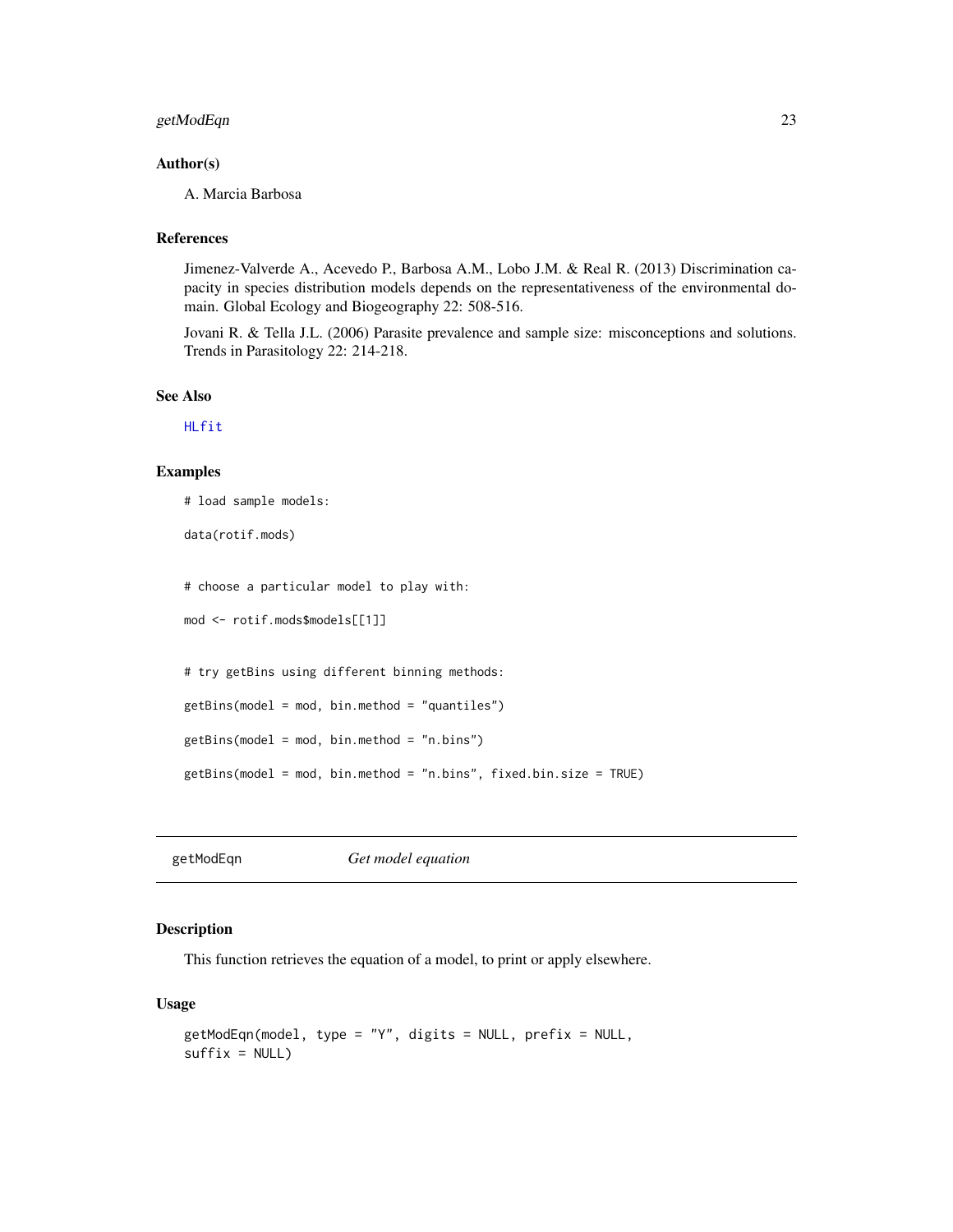### Arguments

| model  | a model object of class 'lm' or glm'.                                                                                                            |
|--------|--------------------------------------------------------------------------------------------------------------------------------------------------|
| type   | the type of equation to get; can be either "Y" (the default, for the linear model<br>equation), "P" (for probabiity) or "F" (for favourability). |
| digits | the number of significant digits to which to round the coefficient estimates in the<br>equation.                                                 |
| prefix | the prefix to add to each variable name in the equation.                                                                                         |
| suffix | the suffix to add to each variable name in the equation.                                                                                         |

### Details

The summary of a model in R gives you a table of the coefficient estimates and other parameters. Sometimes it may be useful to have a string of text with the model's equation, so that you can present it in an article (e.g. Real et al. 2005) or apply it in a (raster map) calculation, either in R (although here you can usually use the 'predict' function for this) or in a GIS software (e.g. Barbosa et al. 2010). The getModEqn function gets this equation for linear or generalized linear models.

By default it prints the "Y" linear equation, but for generalized linear models you can also set type = "P" (for the equation of probability) or type = "F" (for favourability, which modifies the intercept to eliminate the effect of modelled prevalence - see Real et al. 2006).

If the variables to which you want to apply the model have a prefix or suffix (e.g. something like prefix = "raster.stack\$" for the R 'raster' or 'terra' package, or prefix = "mydata\$" for a data frame, or suffix  $=$  " $@1"$  in QGIS, or suffix  $=$  " $@$  mapset" in GRASS), you can get these in the equation too, using the prefix and/or the suffix argument.

#### Value

A charachter string of the model equation.

### Author(s)

A. Marcia Barbosa

#### References

Barbosa A.M., Real R. & Vargas J.M. (2010) Use of coarse-resolution models of species' distributions to guide local conservation inferences. Conservation Biology 24: 1378-87

Real R., Barbosa A.M., Martinez-Solano I. & Garcia-Paris, M. (2005) Distinguishing the distributions of two cryptic frogs (Anura: Discoglossidae) using molecular data and environmental modeling. Canadian Journal of Zoology 83: 536-545

Real R., Barbosa A.M. & Vargas J.M. (2006) Obtaining environmental favourability functions from logistic regression. Environmental and Ecological Statistics 13: 237-245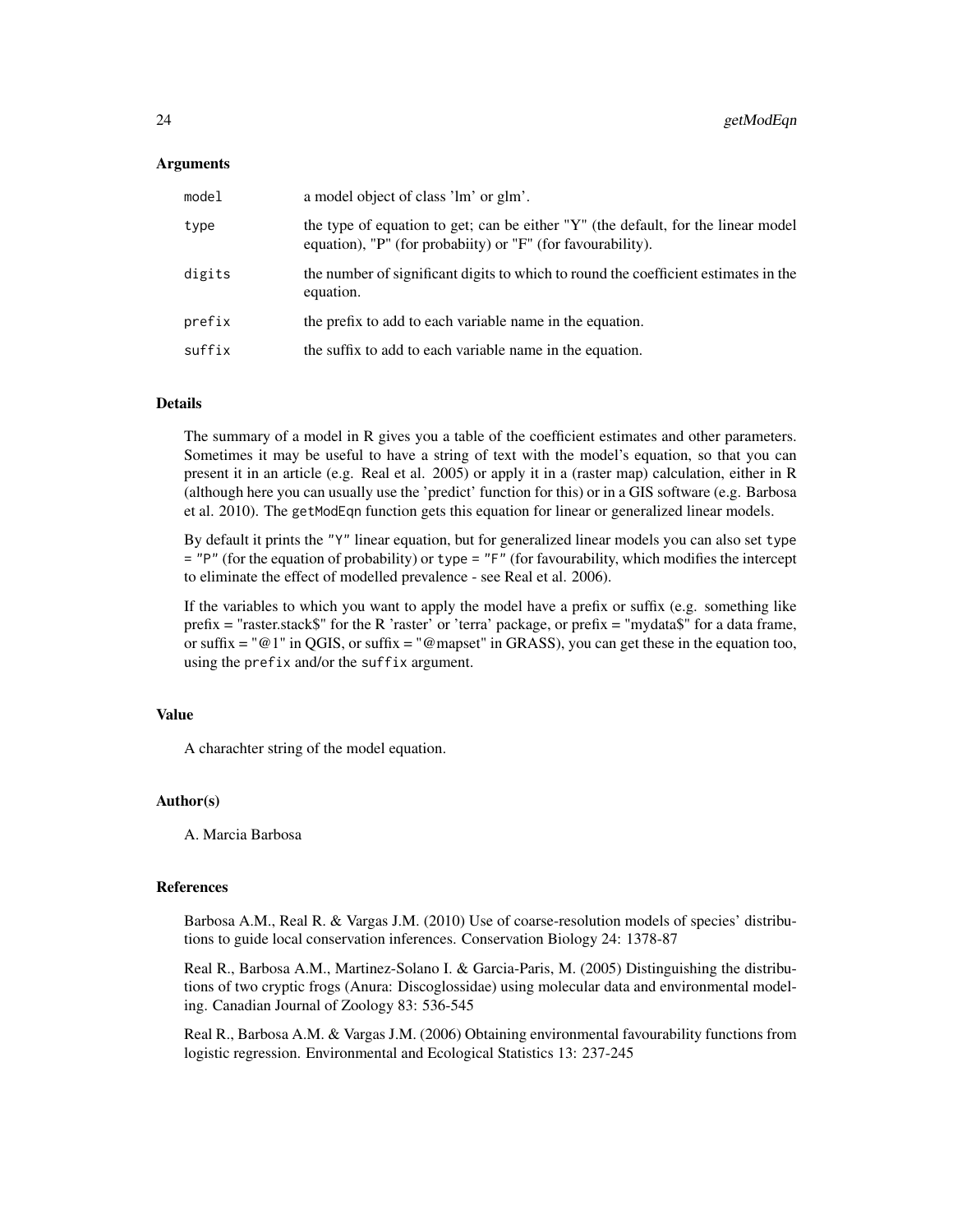### <span id="page-24-0"></span>getThreshold 25

### Examples

```
# load sample models:
data(rotif.mods)
# choose a particular model to play with:
mod <- rotif.mods$models[[1]]
getModEqn(mod)
getModEqn(mod, type = "P", digits = 3, suffix = "@mapset")
getModEqn(mod, type = "F", digits = 2)
```
<span id="page-24-1"></span>getThreshold *Prediction threshold for a given criterion*

### Description

This function computes the prediction threshold under a given criterion.

#### Usage

```
getThreshold(model = NULL, obs = NULL, pred = NULL, threshMethod,
interval = 0.01, quant = 0, na.rm = TRUE)
```

| model        | a binary-response model object of class "glm", "gam", "gbm", "randomForest"<br>or "bart". If this argument is provided, 'obs' and 'pred' will be extracted with<br>mod2obspred. Alternatively, you can input the 'obs' and 'pred' arguments in-<br>stead of 'model'.                                                                                                                                                                                                                                                                    |
|--------------|-----------------------------------------------------------------------------------------------------------------------------------------------------------------------------------------------------------------------------------------------------------------------------------------------------------------------------------------------------------------------------------------------------------------------------------------------------------------------------------------------------------------------------------------|
| obs          | alternatively to 'model' and together with 'pred', a numeric vector of observed<br>presences (1) and absences (0) of a binary response variable. Alternatively (and<br>if 'pred' is a 'SpatRaster'), a two-column matrix or data frame containing, re-<br>spectively, the x (longitude) and y (latitude) coordinates of the presence points,<br>in which case the 'obs' vector will be extracted with ptsrast2obspred. This<br>argument is ignored if 'model' is provided.                                                              |
| pred         | alternatively to 'model' and together with 'obs', a vector with the correspond-<br>ing predicted values of presence probability, habitat suitability, environmental<br>favourability or alike. Must be of the same length and in the same order as 'obs'.<br>Alternatively (and if 'obs' is a set of point coordinates), a 'SpatRaster' map of<br>the predicted values for the entire evaluation region, in which case the 'pred'<br>vector will be extracted with ptsrast2obspred. This argument is ignored if<br>'model' is provided. |
| threshMethod | Criterion under which to compute the threshold. Run modEvAmethods ("getThreshold")<br>for available options.                                                                                                                                                                                                                                                                                                                                                                                                                            |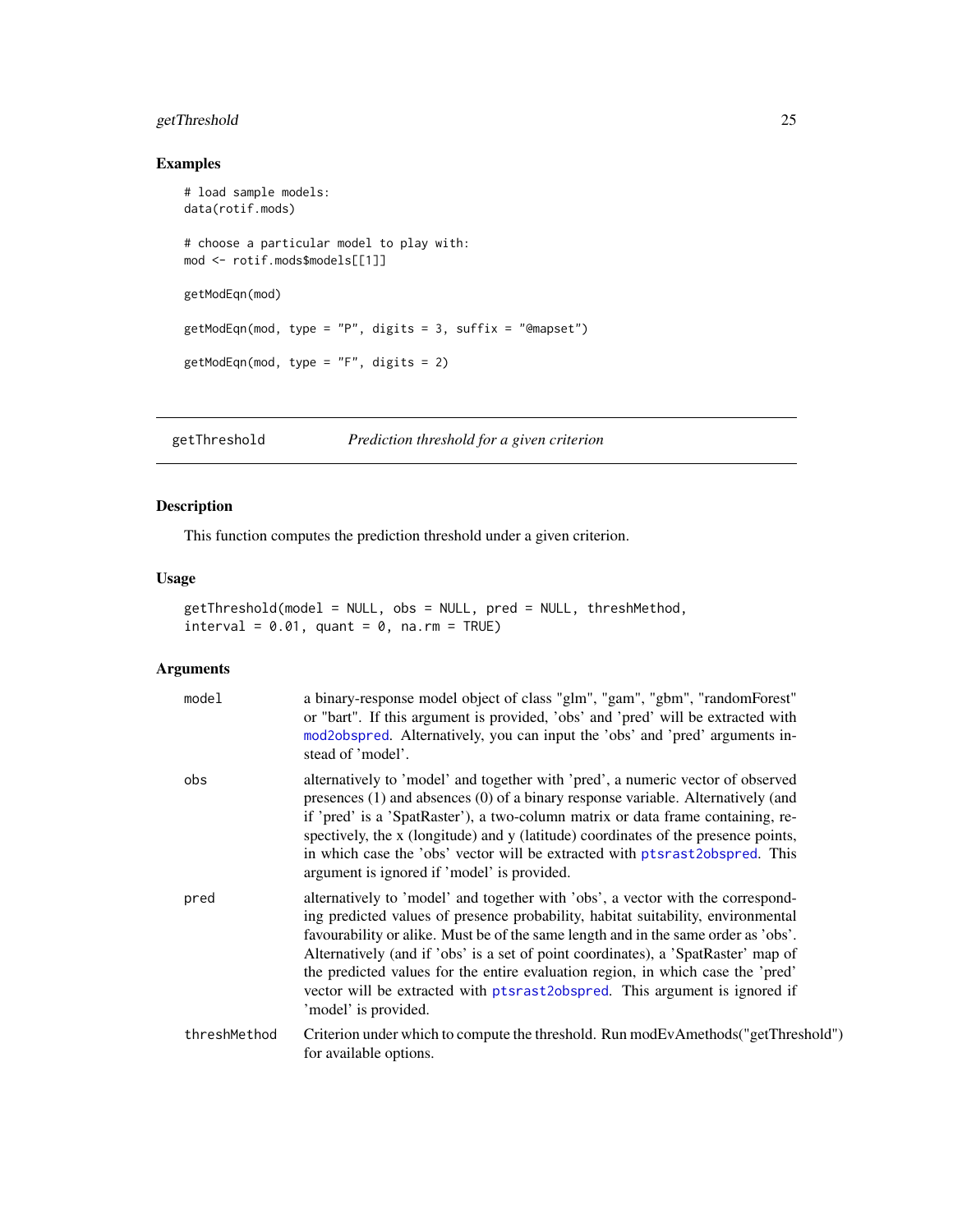<span id="page-25-0"></span>

| interval | Argument to pass to optitude indicating the interval between the thresholds<br>to test. The default is 0.01. Smaller values may provide more precise results but<br>take longer to compute.                                                                                                                                                      |
|----------|--------------------------------------------------------------------------------------------------------------------------------------------------------------------------------------------------------------------------------------------------------------------------------------------------------------------------------------------------|
| quant    | Numeric value indicating the proportion of presences to discard if thresh Method="MTP"<br>(minimum training presence). With the default value 0, MTP will be the thresh-<br>old at which all observed presences are classified as such; with e.g. quant=0.05,<br>MTP will be the threshold at which 5% presences will be classified as absences. |
| na.rm    | Logical value indicating whether NA values should be ignored. Defaults to<br>TRUE.                                                                                                                                                                                                                                                               |

#### Details

Several criteria have been proposed for selecting a threshold with which to convert continuous model predictions (of presence probability, habitat suitability or alike) into binary predictions of presence or absence. A threshold is required for computing threshold-based model evaluation metrics, such as those in [threshMeasures](#page-62-1). This function implements a few of these threshold selection criteria, including those outlined in Liu et al. (2005, 2013) and a couple more:

- "preval", "trainPrev": prevalence (proportion of presences) in the supplied 'model' or 'obs'
- "meanPred": mean predicted value in the supplied 'model' or 'pred'
- "midPoint": median predicted value in the supplied 'model' or 'pred'
- "maxKappa": threshold that maximizes Cohen's kappa

- "maxCCR", "maxOA", "maxOPS": threshold that maximizes the Correct Classification Rate, aka Overall Accuracy, aka Overall Prediction Success

- "maxF": threshold that maximizes the F value
- "maxSSS": threshold that maximizes the sum of sensitivity and specificity
- "maxTSS": threshold that maximizes the True Skill Statistic
- "maxSPR": threshold that maximizes the sum of precision and recall
- "minDSS": threshold that minimizes the difference between sensitivity and specificity
- "minDPR": threshold that minimizes the difference between precision and recall
- "minD01": threshold that minimizes the distance between the ROC curve and the 0,1 point
- "minD11": threshold that minimizes the distance between the PR curve and the 1,1 point
- "equalPrev": predicted and observed prevalence equalization

- "MTP": minimum training presence, or the lowest predicted value where presence is recorded in 'obs' or 'model'. Optionally, with the 'quant' argument, this threshold leaves out predicted values lower than the value for the lowest specified proportion of presences

### Value

This function returns a numeric value indicating the threshold selected under the specified 'thresh-Method'.

### Author(s)

A. Marcia Barbosa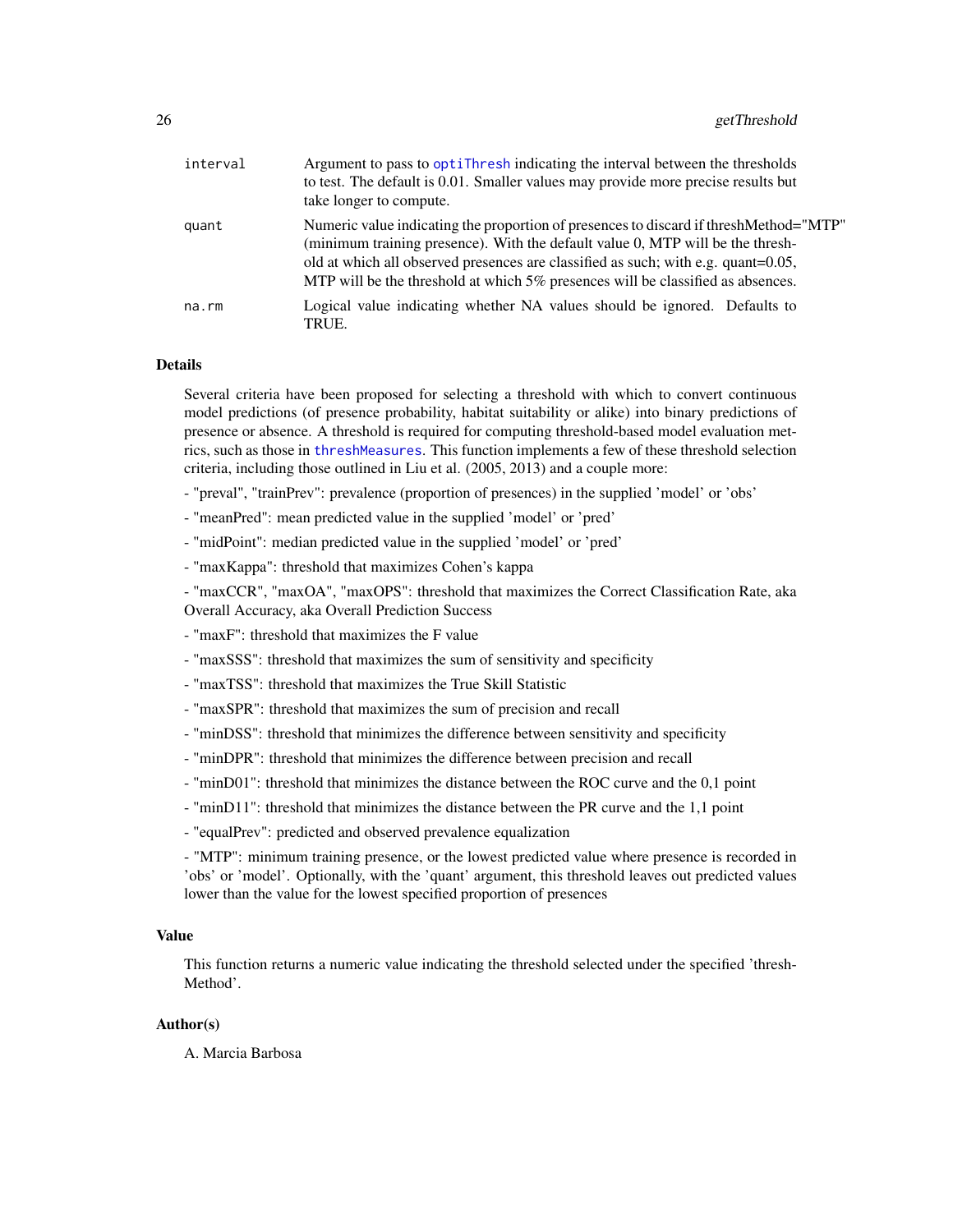### <span id="page-26-0"></span> $HLfit$  27

### References

Liu C., Berry P.M., Dawson T.P. & Pearson R.G. (2005) Selecting thresholds of occurrence in the prediction of species distributions. Ecography 28: 385-393

Liu C., White M. & Newell G. (2013) Selecting thresholds for the prediction of species occurrence with presence-only data. Journal of Biogeography 40: 778-789

### See Also

[threshMeasures](#page-62-1), [optiThresh](#page-45-1)

### Examples

```
# load sample models:
data(rotif.mods)
# choose a particular model to play with:
mod <- rotif.mods$models[[1]]
getThreshold(model = mod, threshMethod = "maxTSS")
# you can also use getThreshold with vectors of observed and predicted values
# instead of with a model object:
presabs <- mod$y
prediction <- mod$fitted.values
getThreshold(obs = presabs, pred = prediction, threshMethod = "maxTSS")
getThreshold(obs = presabs, pred = prediction, threshMethod = "MTP")
getThreshold(obs = presabs, pred = prediction, threshMethod = "MTP",
quant = 0.05)
# 'obs' can also be a table of presence point coordinates
```

```
# and 'pred' a SpatRaster of predicted values
```
<span id="page-26-1"></span>HLfit *Hosmer-Lemeshow goodness of fit*

#### Description

This function calculates a model's calibration performance (reliability) with the Hosmer & Lemeshow goodness-of-fit statistic, which compares predicted probability to observed occurrence frequency at each portion of the probability range.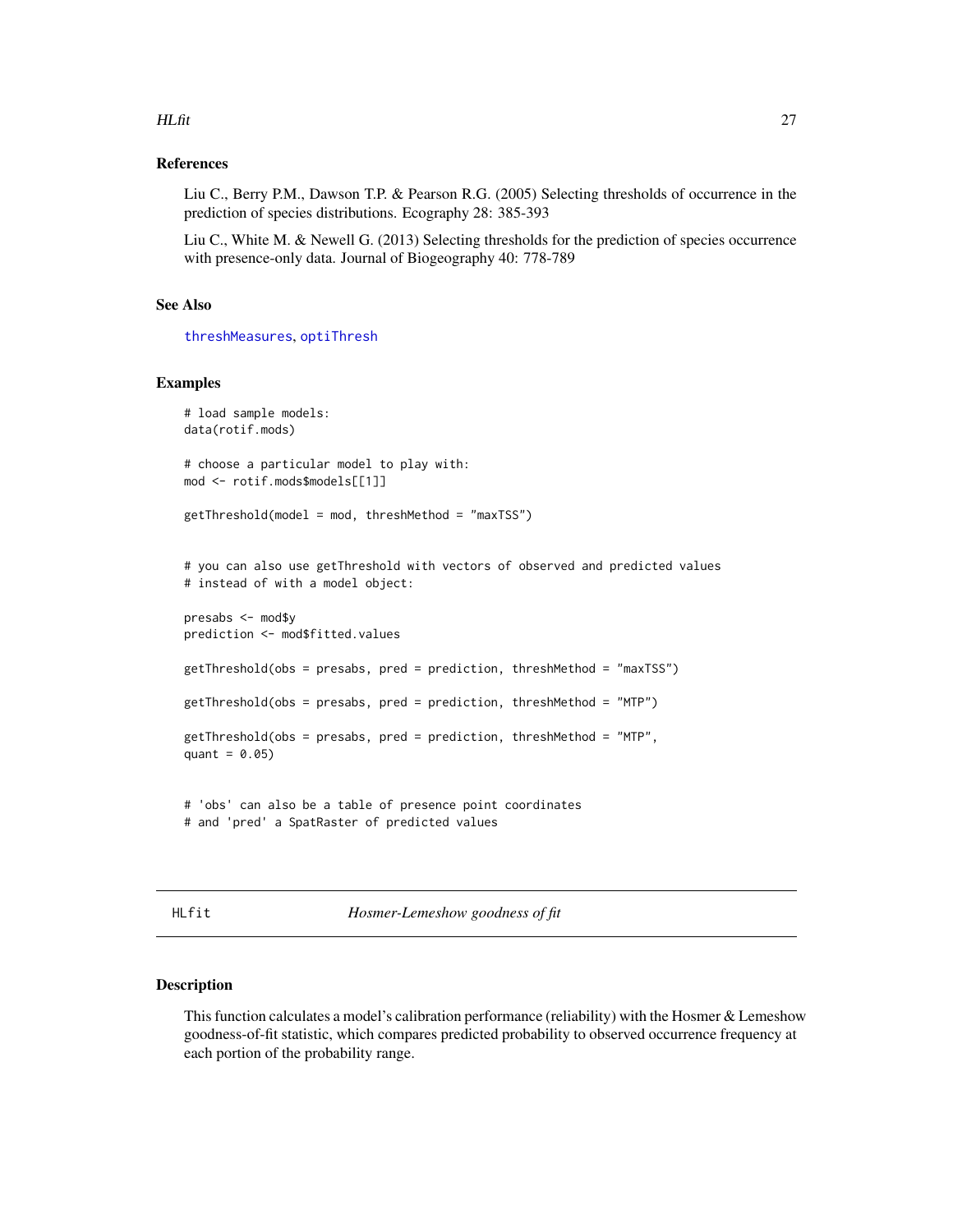### <span id="page-27-0"></span>Usage

```
HLfit(model = NULL, obs = NULL, pred = NULL, bin.method,
n.bins = 10, fixed.bin.size = FALSE, min.bin.size = 15,
min.prob.interval = 0.1, quantile.type = 7, simplif = FALSE,
verbosity = 2, alpha = 0.05, plot = TRUE, plot.values = TRUE,
plot.bin.size = TRUE, xlab = "Predicted probability",
ylab = "Observed prevalence", na.rm = TRUE, rm.dup = FALSE, ...)
```

| model             | a binary-response model object of class "glm", "gam", "gbm", "randomForest"<br>or "bart". If this argument is provided, 'obs' and 'pred' will be extracted with<br>mod2obspred. Alternatively, you can input the 'obs' and 'pred' arguments in-<br>stead of 'model'.                                                                                                                                                                                                                                                                    |
|-------------------|-----------------------------------------------------------------------------------------------------------------------------------------------------------------------------------------------------------------------------------------------------------------------------------------------------------------------------------------------------------------------------------------------------------------------------------------------------------------------------------------------------------------------------------------|
| obs               | alternatively to 'model' and together with 'pred', a numeric vector of observed<br>presences (1) and absences (0) of a binary response variable. Alternatively (and<br>if 'pred' is a 'SpatRaster'), a two-column matrix or data frame containing, re-<br>spectively, the x (longitude) and y (latitude) coordinates of the presence points,<br>in which case the 'obs' vector will be extracted with ptsrast2obspred. This<br>argument is ignored if 'model' is provided.                                                              |
| pred              | alternatively to 'model' and together with 'obs', a vector with the correspond-<br>ing predicted values of presence probability, habitat suitability, environmental<br>favourability or alike. Must be of the same length and in the same order as 'obs'.<br>Alternatively (and if 'obs' is a set of point coordinates), a 'SpatRaster' map of<br>the predicted values for the entire evaluation region, in which case the 'pred'<br>vector will be extracted with ptsrast2obspred. This argument is ignored if<br>'model' is provided. |
| bin.method        | argument to pass to getBins specifying the method for grouping the records<br>into bins within which to compare predicted probability to observed prevalence;<br>type modEvAmethods("getBins") for available options, and see Details for more<br>information.                                                                                                                                                                                                                                                                          |
| n.bins            | argument to pass to getBins specifying the number of bins to use if bin.method<br>$=$ n.bins or bin.method $=$ quantiles. The default is 10.                                                                                                                                                                                                                                                                                                                                                                                            |
| fixed.bin.size    | argument to pass to getBins, a logical value indicating whether to force bins to<br>have (approximately) the same size. The default is FALSE.                                                                                                                                                                                                                                                                                                                                                                                           |
| min.bin.size      | argument to pass to getBins specifying the minimum number of records in each<br>bin. The default is 15, the minimum required for accurate comparisons within<br>bins (Jovani & Tella 2006, Jimenez-Valverde et al. 2013).                                                                                                                                                                                                                                                                                                               |
| min.prob.interval |                                                                                                                                                                                                                                                                                                                                                                                                                                                                                                                                         |
|                   | argument to pass to getBins specifying the minimum interval (range) of proba-<br>bility values within each bin. The default is 0.1.                                                                                                                                                                                                                                                                                                                                                                                                     |
| quantile.type     | argument to pass to quantile specifying the algorithm to use if bin.method $=$<br>"quantiles". The default is $7$ (the quantile default in R), but check out other<br>types, e.g. 3 (used by SAS), 6 (used by Minitab and SPSS) or 5 (appropriate for<br>deciles, which correspond to the default $n \cdot b$ ins = 10).                                                                                                                                                                                                                |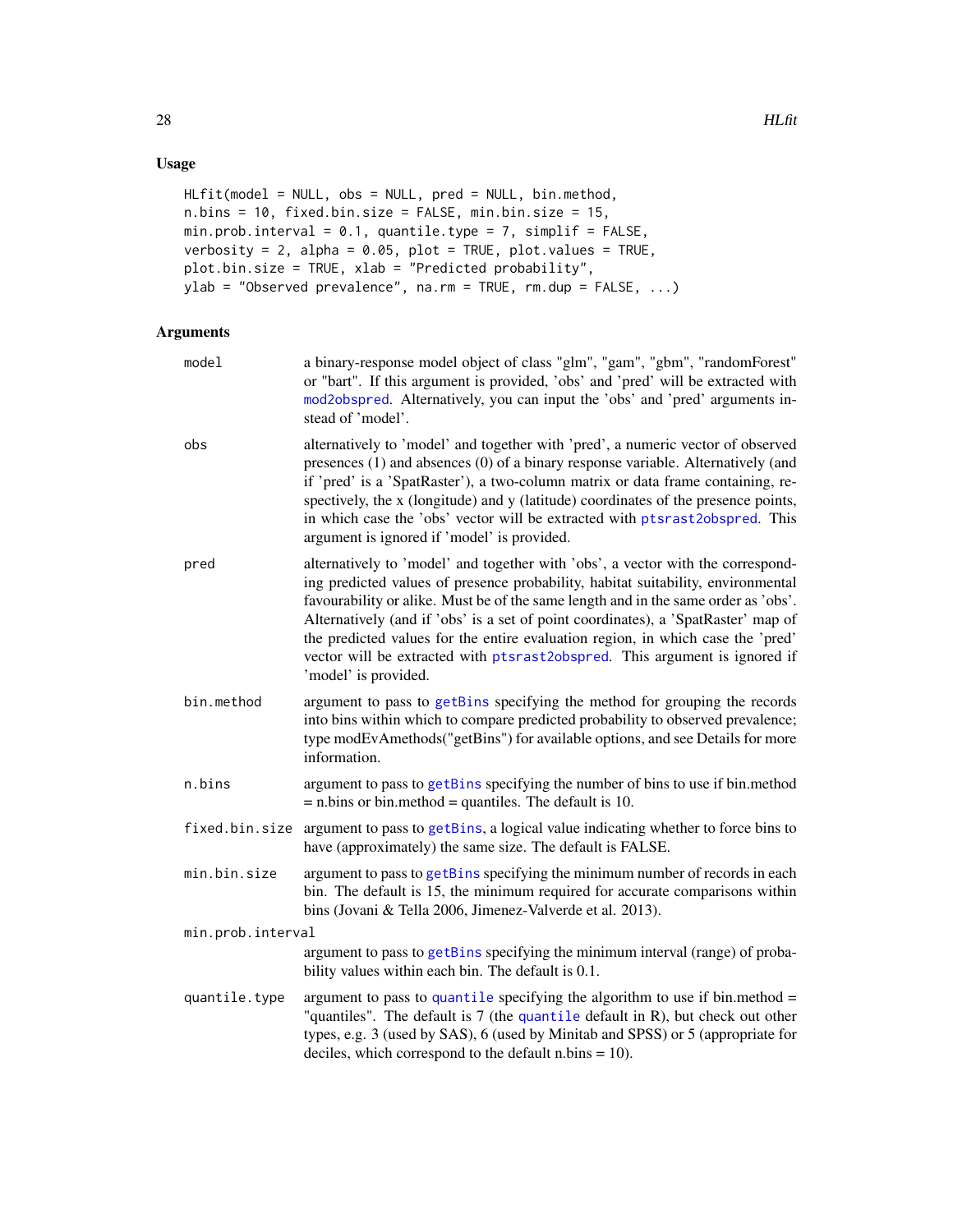<span id="page-28-0"></span>

| simplif       | logical, wheter to perform a faster simplified version returning only the basic<br>statistics. The default is FALSE.                                                                                                          |
|---------------|-------------------------------------------------------------------------------------------------------------------------------------------------------------------------------------------------------------------------------|
| verbosity     | integer specifying the amount of messages or warnings to display. Defaults to<br>the maximum implemented; lower numbers (down to 0) decrease the number of<br>messages.                                                       |
| alpha         | alpha value for confidence intervals if plot = TRUE.                                                                                                                                                                          |
| plot          | logical, whether to produce a plot of the results. The default is TRUE.                                                                                                                                                       |
| plot.values   | logical, whether to report measure values in the plot. The default is TRUE.                                                                                                                                                   |
| plot.bin.size | logical, whether to report bin sizes in the plot. The default is TRUE.                                                                                                                                                        |
| xlab          | label for the x axis.                                                                                                                                                                                                         |
| ylab          | label for the y axis.                                                                                                                                                                                                         |
| na.rm         | Logical value indicating whether missing values should be ignored in computa-<br>tions. Defaults to TRUE.                                                                                                                     |
| rm.dup        | If TRUE and if 'pred' is a SpatRaster and if there are repeated points within the<br>same pixel, a maximum of one point per pixel is used to compute the presences.<br>See examples in ptsrast2obspred. The default is FALSE. |
| $\cdots$      | further arguments to pass to the plot function.                                                                                                                                                                               |

### Details

Most of the commonly used measures for evaluating model performance focus on the discrimination or the classification capacity, i.e., how well the model is capable of distinguishing or classifying presences and absences (often after the model's continuous predictions of presence probability or alike are converted to binary predictions of presence or absence). However, there is another important facet of model evaluation: calibration or reliability, i.e., the relationship between predicted probability and observed occurrence frequency (Pearce & Ferrier 2000; Jimenez-Valverde et al. 2013). The HLfit function measures model reliability with the Hosmer & Lemeshow goodness-offit statistic (Hosmer & Lemeshow 1980).

Note that this statistic has strong limitations and caveats (see e.g. http://www.statisticalhorizons.com/hosmerlemeshow, Allison 2014), mainly due to the need to group the values into bins within which to compare probability and prevalence, and the strong influence of the binning method on the results. The 'HLfit' function can use several binning methods, which are implemented and roughly explained in the [getBins](#page-19-1) function and can be accessed by typing 'modEvAmethods("getBins")'. You should try 'HLfit' with different binning methods to see how if the results are robust.

### Value

HLfit returns a list with the following components:

| bins.table  | a data frame of the obtained bins and the values resulting from the hosmer-<br>Lemeshow goodness-of-fit analysis.      |
|-------------|------------------------------------------------------------------------------------------------------------------------|
| chi.sq      | the value of the Chi-squared test.                                                                                     |
| DF          | the number of degrees of freedom.                                                                                      |
| p.value     | the p-value of the Hosmer-Lemeshow test. Note that this is one of those tests<br>for which higher p-values are better. |
| <b>RMSE</b> | the root mean squared error.                                                                                           |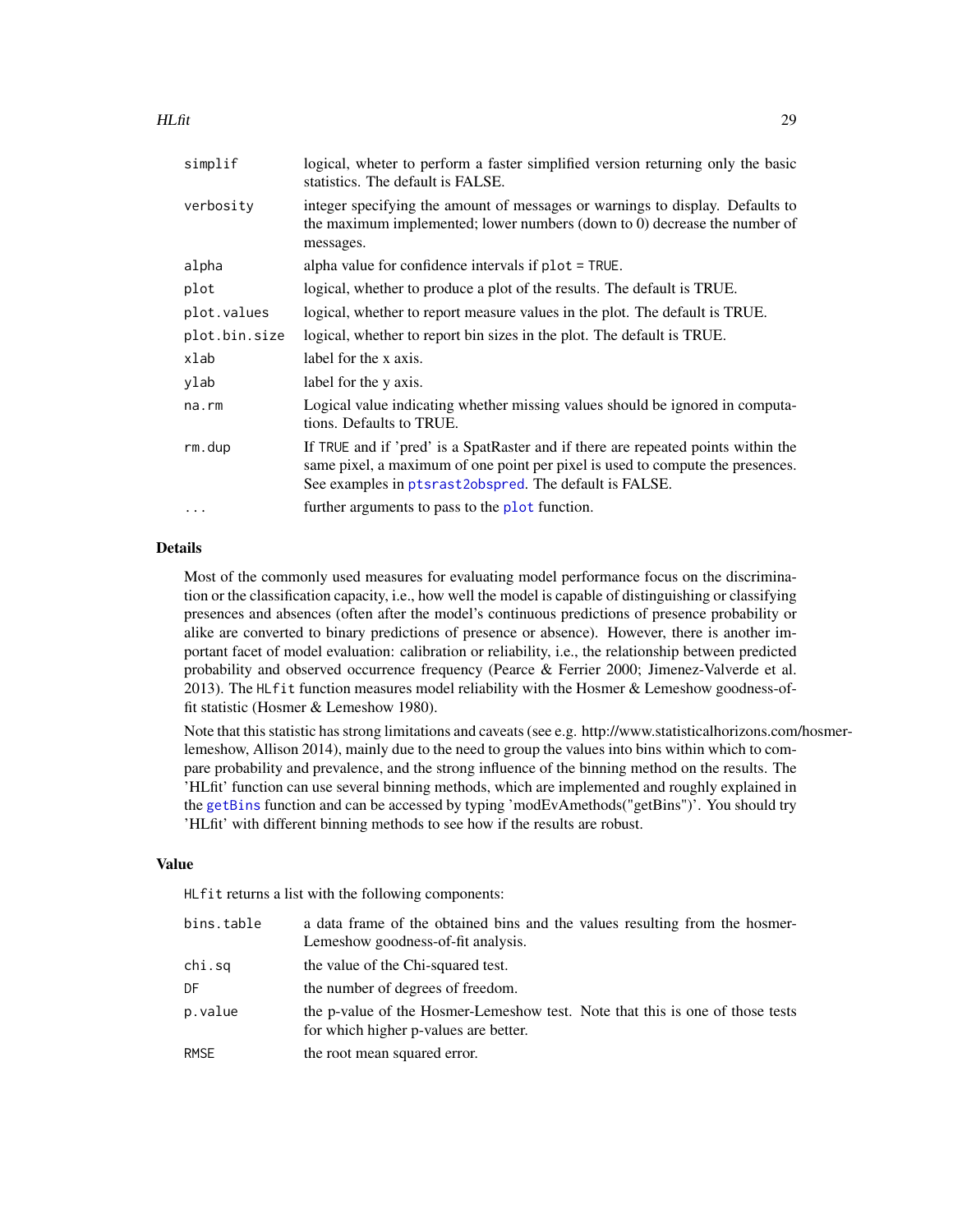#### **Note**

The 4 lines of code from "observed" to "p.value" were adapted from the 'hosmerlem' function available at http://www.stat.sc.edu/~hitchcock/diseaseoutbreakRexample704.txt. The plotting code was loosely based on the calibration.plot function in package PresenceAbsence. HLfit still needs some code simplification, and may fail for some datasets and binning methods. Fixes are being applied. Feedback is welcome.

### Author(s)

A. Marcia Barbosa

#### References

Allison P.D. (2014) Measures of Fit for Logistic Regression. SAS Global Forum, Paper 1485

Hosmer D.W. & Lemeshow S. (1980) A goodness-of-fit test for the multiple logistic regression model. Communications in Statistics, A10: 1043-1069

Jimenez-Valverde A., Acevedo P., Barbosa A.M., Lobo J.M. & Real R. (2013) Discrimination capacity in species distribution models depends on the representativeness of the environmental domain. Global Ecology and Biogeography 22: 508-516

Jovani R. & Tella J.L. (2006) Parasite prevalence and sample size: misconceptions and solutions. Trends in Parasitology 22: 214-218

Pearce J. & Ferrier S. (2000) Evaluating the Predictive Performance of Habitat Models Developed using Logistic Regression. Ecological Modeling, 133: 225-245

#### See Also

[getBins](#page-19-1), [MillerCalib](#page-34-1)

#### Examples

```
# load sample models:
```
data(rotif.mods)

# choose a particular model to play with:

```
mod <- rotif.mods$models[[1]]
```
# try HLfit using different binning methods:

HLfit(model = mod, bin.method = "round.prob", main = "HL GOF with round.prob (n=10)")

 $H L f i t (model = mod, bin . method = "prob. bins",$ main = "HL GOF with prob.bins (n=10)")

HLfit(model = mod, bin.method = "size.bins",

<span id="page-29-0"></span>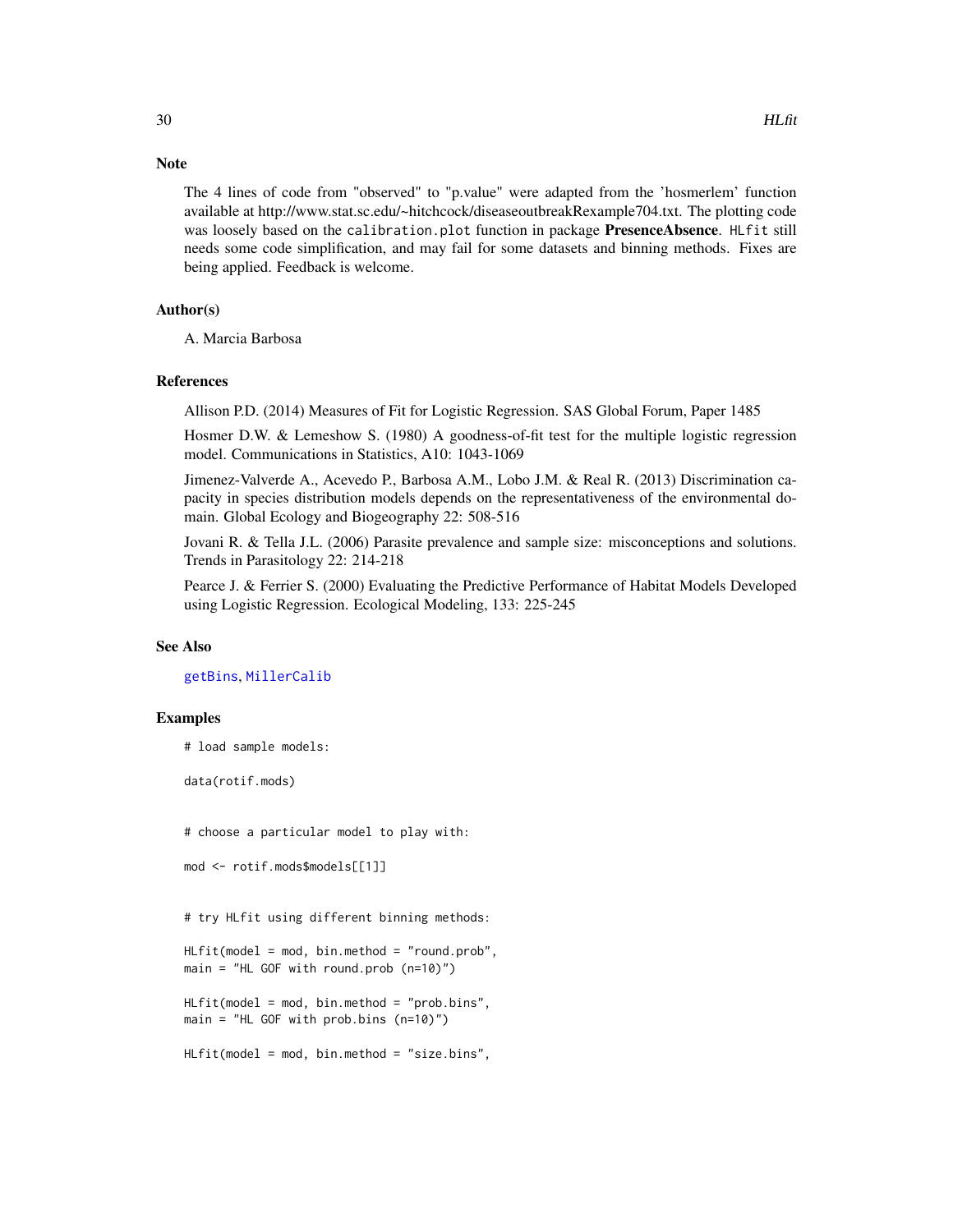### <span id="page-30-0"></span>inputMunch 31

```
main = "HL GOF with size.bins (min size=15)")
HLfit(model = mod, bin.method = "size.bins", min.bin.size = 30,
main = "HL GOF with size.bins min size 30")
HLFit(model = mod, bin.method = "n.bins",main = "HL GOF with 10 bins")
HLfit(model = mod, bin.method = "n.bins", fixed.bin.size = TRUE,
main = "HL GOF with 10 bins of fixed size")
HLfit(model = mod, bin.method = "n.bins", n.bins = 20,
main = "HL GOF with 20 bins")
HLfit(model = mod, bin.method = "quantiles",
main = "HL GOF with quantile bins (n=10)")
HLfit(model = mod, bin.method = "quantiles", n.bins = 20,
main = "HL GOF with quantile bins (n=20)")
# you can also use 'predPlot' with vectors of observed and predicted values
# instead of a model object:
presabs <- mod$y
prediction <- mod$fitted.values
HLFit(obs = presabs, pred = prediction, bin.method = "round.prob")# 'obs' can also be a table of presence point coordinates
# and 'pred' a SpatRaster of predicted values
```
inputMunch *Munch inputs into 'obs' and 'pred' vectors*

### Description

This function is used internally by many other functions in this package to check and extract the 'obs' and 'pred' vectors from the user inputs.

### Usage

```
inputMunch(model = NULL, obs = NULL, pred = NULL, rm.dup = FALSE, na.rm = FALSE)
```
#### Arguments

model a binary-response model object of class "glm", "gam", "gbm", "randomForest" or "bart". If this argument is provided, 'obs' and 'pred' will be extracted with [mod2obspred](#page-36-1). Alternatively, you can input the 'obs' and 'pred' arguments (e.g. for external test data) instead of 'model'.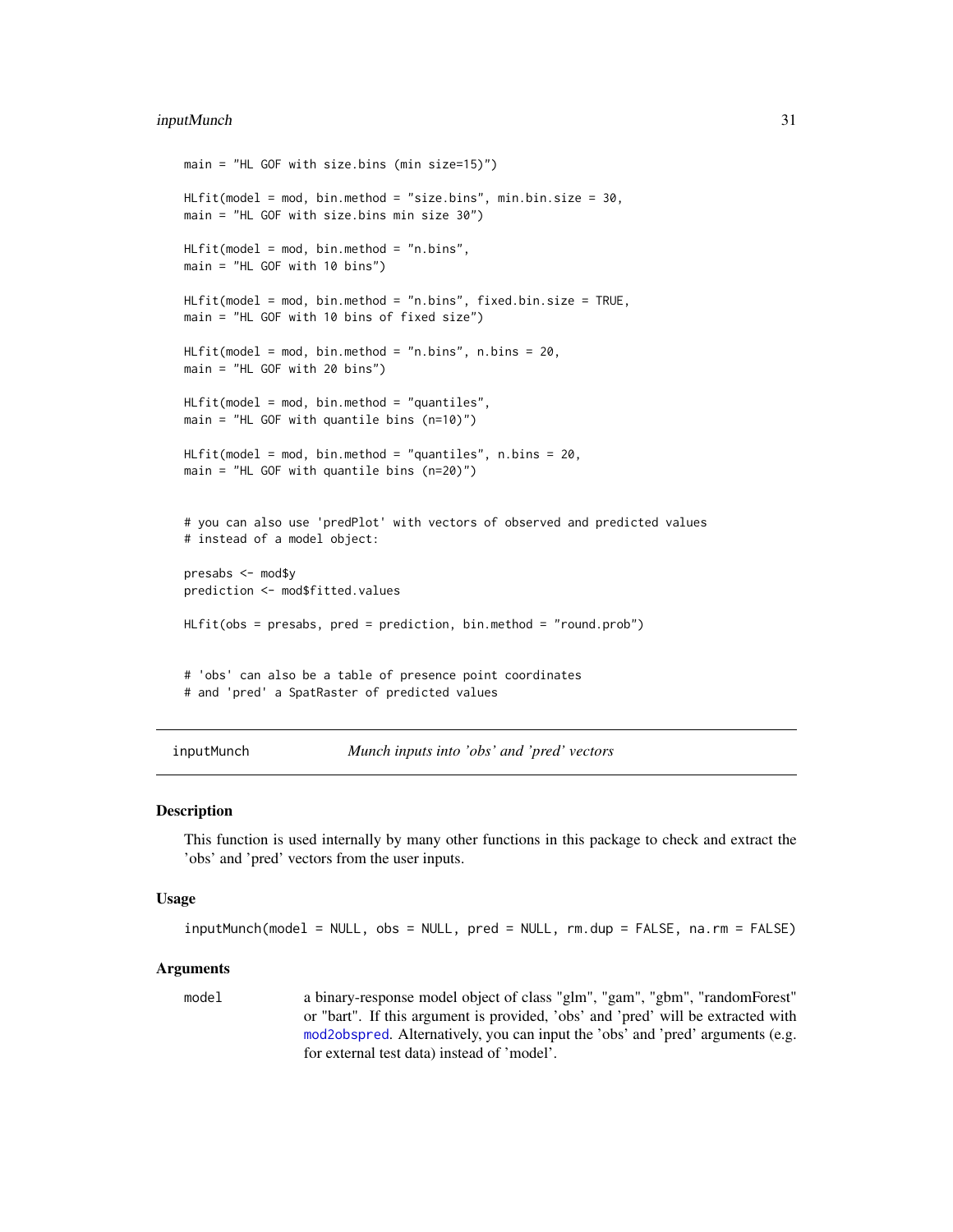<span id="page-31-0"></span>

| obs    | alternatively to 'model' and together with 'pred', a numeric vector of observed<br>presences (1) and absences (0) of a binary response variable. Alternatively (and<br>if 'pred' is a 'SpatRaster'), a two-column matrix or data frame containing, re-<br>spectively, the x (longitude) and y (latitude) coordinates of the presence points,<br>in which case the 'obs' vector will be extracted with ptsrast2obspred. This<br>argument is ignored if 'model' is provided.                                                              |
|--------|-----------------------------------------------------------------------------------------------------------------------------------------------------------------------------------------------------------------------------------------------------------------------------------------------------------------------------------------------------------------------------------------------------------------------------------------------------------------------------------------------------------------------------------------|
| pred   | alternatively to 'model' and together with 'obs', a vector with the correspond-<br>ing predicted values of presence probability, habitat suitability, environmental<br>favourability or alike. Must be of the same length and in the same order as 'obs'.<br>Alternatively (and if 'obs' is a set of point coordinates), a 'SpatRaster' map of<br>the predicted values for the entire evaluation region, in which case the 'pred'<br>vector will be extracted with ptsrast2obspred. This argument is ignored if<br>'model' is provided. |
| rm.dup | logical argument to be passed to ptsrast2obspred indicating whether repeated<br>points within the same pixel should be removed. The default is FALSE.                                                                                                                                                                                                                                                                                                                                                                                   |
| na.rm  | logical argument indicating whether to remove (with a warning saying how<br>many) rows with NA in any of the resulting 'obs' or 'pred' values. The default<br>is FALSE.                                                                                                                                                                                                                                                                                                                                                                 |

### Value

This function returns a two-column data frame containing the 'obs' and 'pred' values, or an error message if inputs are not as required.

### Author(s)

A. Marcia Barbosa

<span id="page-31-1"></span>MESS *Multivariate Environmental Similarity Surfaces based on a data frame*

### Description

This function performs the MESS analysis of Elith et al. (2010) to determine the extent of the environmental differences between model training and model projection (extrapolation) data. It is applicable to variables in a matrix or data frame.

### Usage

MESS(V, P, id.col = NULL, verbosity = 2)

### Arguments

V a matrix or data frame containing the variables (one in each column) in the training dataset.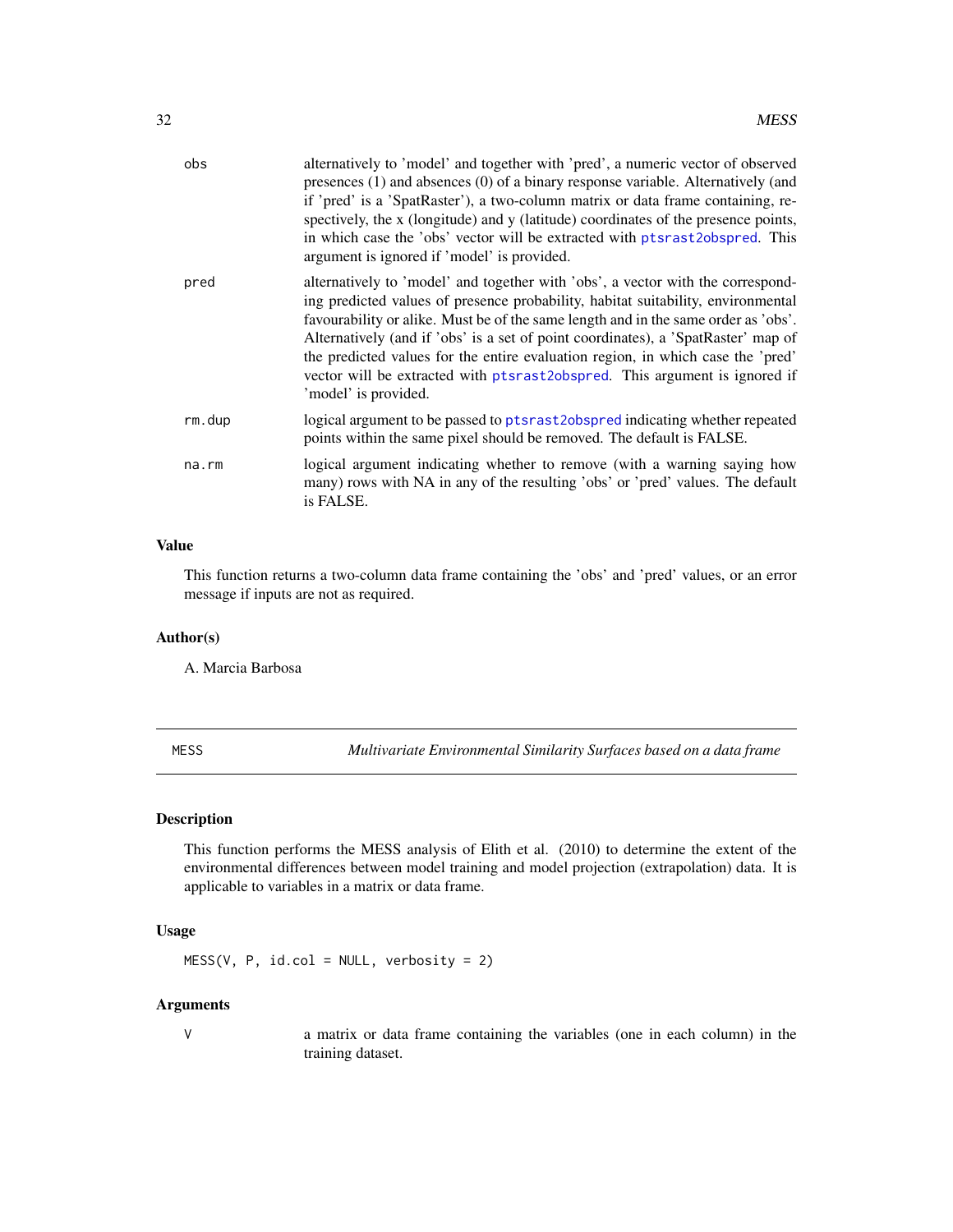| P         | a matrix or data frame containing the same variables in the area to which the<br>$model(s)$ will be projected. Variables (columns) must be in the same order as in<br>$V$ , and colnames $(P)$ must exist. |
|-----------|------------------------------------------------------------------------------------------------------------------------------------------------------------------------------------------------------------|
| id.col    | optionally, the index number of a column containing the row identifiers in P. If<br>provided, this column will be excluded from MESS calculations but included in<br>the output.                           |
| verbosity | Integer number indicating the amount of messages to display while computing<br>the results. The default is to display all messages. Set verbosity=0 for no mes-<br>sages.                                  |

### Details

When model predictions are projected into regions, times or spatial resolutions not analysed in the training data, it may be important to measure the similarity between the new environments and those in the training sample (Elith et al. 2010), as models are not so reliable when predicting outside their domain (Barbosa et al. 2009). The Multivariate Environmental Similarity Surfaces (MESS) analysis measures the similarity in the analysed variables between any given locality in the projection dataset and the localities in the reference (training) dataset (Elith et al. 2010).

MESS analysis is implemented in the MAXENT software (Phillips et al. 2006) and in the **dismo** R package, but there it requires input variables in raster format. This implies not only the use of complex spatial data structures, but also that the units of analysis are rectangular pixels, whereas we often need to model distribution data recorded on less regular units (e.g. provinces, river basins), or on equal-area cells that are not necessarily rectangular (e.g. UTM cells, equal-area hexagons or other geometric shapes). The MESS function computes this analysis for variables in a data frame, where localities (in rows) may be of any size or shape.

### Value

The function returns a data frame with the same column names as P, plus a column named TOTAL, quantifying the similarity between each point in the projection dataset and those in the reference dataset. Negative values indicate localities that are environmentally dissimilar from the reference region. The last column, MoD, indicates which of the column names of P corresponds to the most dissimilar variable, i.e., the limiting factor or the variable that drives the MESS in that locality (Elith et al. 2010).

#### **Note**

Newer and apparently more complete methods for analysing environmental dissimilarities have been developed, such as extrapolation detection (ExDet; Mesgaran et al. 2014) and Mobility-Oriented Parity analysis (MOP; Owens et al. 2013).

### Author(s)

Alberto Jimenez-Valverde, A. Marcia Barbosa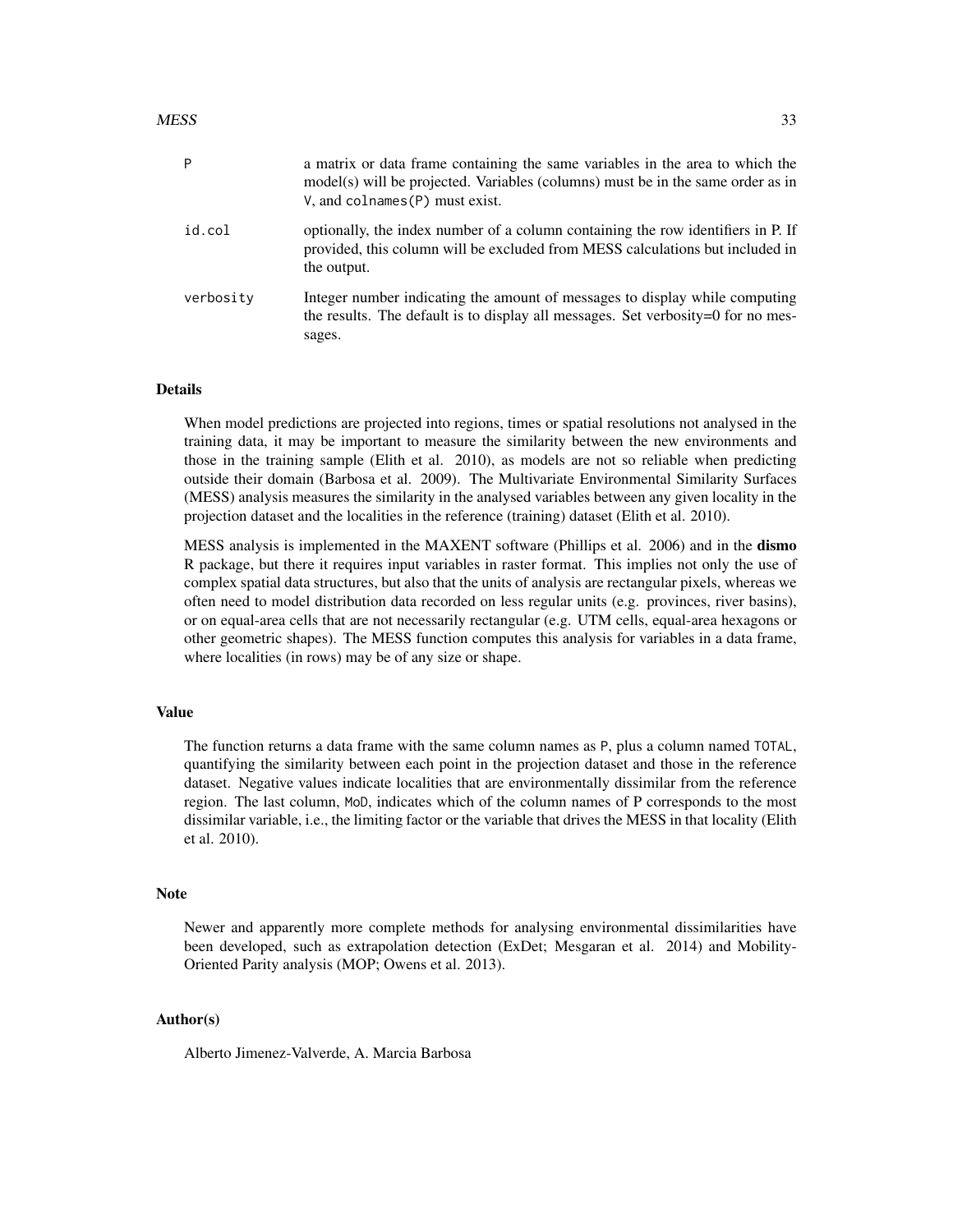### <span id="page-33-0"></span>References

Barbosa A.M., Real R. & Vargas J.M. (2009) Transferability of environmental favourability models in geographic space: the case of the Iberian desman (Galemys pyrenaicus) in Portugal and Spain. Ecological Modelling 220: 747-754

Elith J., Kearney M. & Phillips S. (2010) The art of modelling range-shifting species. Methods in Ecology and Evolution 1: 330-342

Mesgaran M.B., Cousens R.D. & Webber B.L. (2014) Here be dragons: a tool for quantifying novelty due to covariate range and correlation change when projecting species distribution models. Diversity and Distributions, 20: 1147-1159

Owens H.L., Campbell L.P., Dornak L.L., Saupe E.E., Barve N., Soberon J., Ingenloff K., Lira-Noriega A., Hensz C.M., Myers C.E. & Peterson A.T. (2013) Constraints on interpretation of ecological niche models by limited environmental ranges on calibration areas. Ecological Modelling, 263: 10-18

Phillips S.J., Anderson R.P. & Schapire R.E. (2006) Maximum entropy modeling of species geographic distributions. Ecological Modelling 190: 231-259

### See Also

[OA](#page-40-1); mess in package dismo; ecospat.climan in package ecospat; kuenm\_mop and kuenm\_mmop in package kuenm

#### Examples

```
## Not run:
# load package 'fuzzySim' and its sample data:
require(fuzzySim)
data(rotif.env)
```

```
# add a column specifying the hemisphere:
```
unique(rotif.env\$CONTINENT)

rotif.env\$HEMISPHERE <- "Eastern"

```
rotif.env$HEMISPHERE[rotif.env$CONTINENT %in%
c("NORTHERN_AMERICA", "SOUTHERN_AMERICA")] <- "Western"
```

```
head(rotif.env)
```

```
# perform a MESS analysis
# suppose you'll extrapolate models from the Western hemisphere (Americas)
# to the Eastern hemisphere (rest of the world):
names(rotif.env) # variables are in columns 5:17
west <- subset(rotif.env, HEMISPHERE == "Western", select = 5:17)
east <- subset(rotif.env, HEMISPHERE == "Eastern", select = 5:17)
```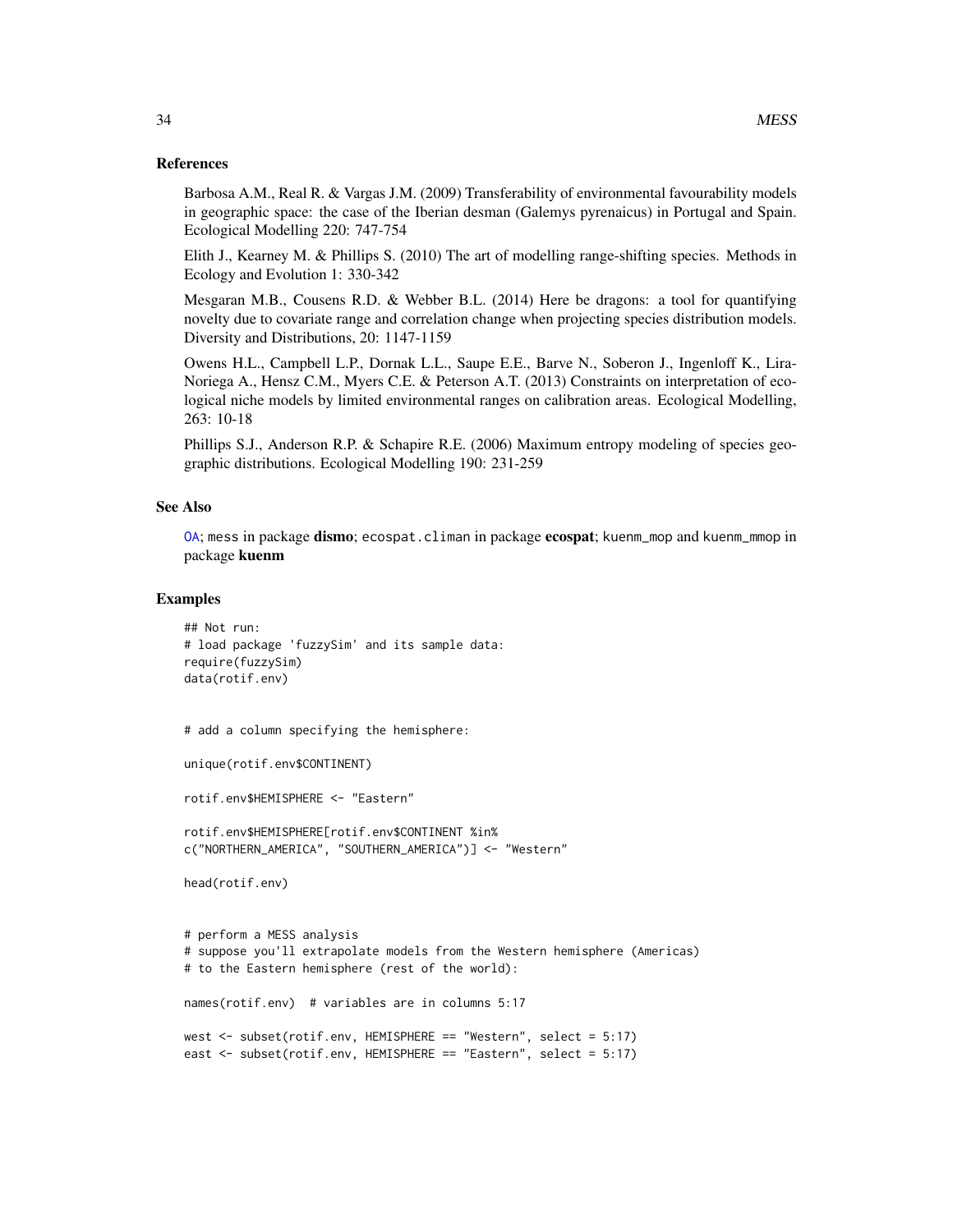### <span id="page-34-0"></span>MillerCalib 35

```
east.with.ID <- subset(rotif.env, HEMISPHERE == "Eastern",
select = c(1, 5:17)head(east)
head(east.with.ID) # ID is in column 1
mess \leq MESS(V = west, P = east)
mess.with.ID \leq MESS(V = west, P = east.with.ID, id.col = 1)
head(mess)
head(mess.with.ID)
range(mess[ , "TOTAL"])
## End(Not run)
```
<span id="page-34-1"></span>MillerCalib *Miller's calibration satistics for logistic regression models*

### Description

This function calculates Miller's (1991) calibration statistics for a generalized linear model with binomial distribution and logistic link, namely the intercept and slope of the regression of the response variable on the logit of predicted probabilities. Optionally and by default, it also plots the corresponding regression line over the reference diagonal.

### Usage

```
MillerCalib(model = NULL, obs = NULL, pred = NULL, plot = TRUE,
line.col = "black", diag = TRUE, diag.col = "grey",
plot.values = TRUE, digits = 2, xlab = "", ylab = ""main = "Miller calibration", na.rm = TRUE, rm.dup = FALSE, ...)
```

| model | a binary-response model object of class "glm", "gam", "gbm", "randomForest"<br>or "bart". If this argument is provided, 'obs' and 'pred' will be extracted with<br>mod2obspred. Alternatively, you can input the 'obs' and 'pred' arguments in-<br>stead of 'model'.                                                                                                                                                                                                           |
|-------|--------------------------------------------------------------------------------------------------------------------------------------------------------------------------------------------------------------------------------------------------------------------------------------------------------------------------------------------------------------------------------------------------------------------------------------------------------------------------------|
| obs   | alternatively to 'model' and together with 'pred', a numeric vector of observed<br>presences $(1)$ and absences $(0)$ of a binary response variable. Alternatively (and<br>if 'pred' is a 'SpatRaster'), a two-column matrix or data frame containing, re-<br>spectively, the x (longitude) and y (latitude) coordinates of the presence points,<br>in which case the 'obs' vector will be extracted with ptsrast2obspred. This<br>argument is ignored if 'model' is provided. |
| pred  | alternatively to 'model' and together with 'obs', a vector with the correspond-<br>ing predicted values of presence probability, habitat suitability, environmental<br>favourability or alike. Must be of the same length and in the same order as 'obs'.                                                                                                                                                                                                                      |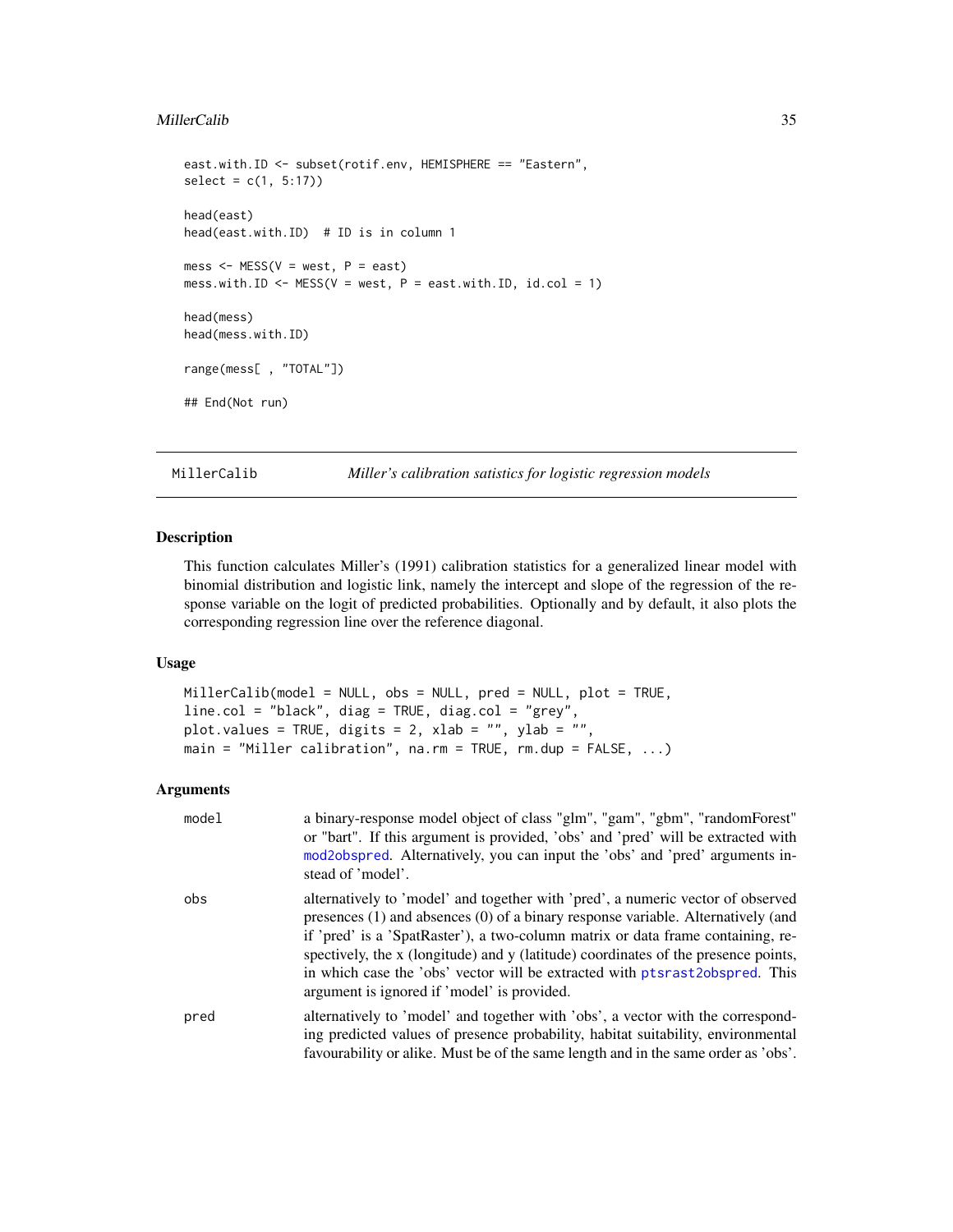<span id="page-35-0"></span>

|             | Alternatively (and if 'obs' is a set of point coordinates), a 'SpatRaster' map of<br>the predicted values for the entire evaluation region, in which case the 'pred'<br>vector will be extracted with ptsrast2obspred. This argument is ignored if<br>'model' is provided. |
|-------------|----------------------------------------------------------------------------------------------------------------------------------------------------------------------------------------------------------------------------------------------------------------------------|
| plot        | logical, whether or not to produce a plot of the Miller regression line. Defaults<br>to TRUE.                                                                                                                                                                              |
| line.col    | colour for the Miller regression line (if $plot = TRUE$ ).                                                                                                                                                                                                                 |
| diag        | logical, whether or not to add the reference diagonal (if plot = TRUE). Defaults<br>to TRUE.                                                                                                                                                                               |
| diag.col    | line colour for the reference diagonal.                                                                                                                                                                                                                                    |
| plot.values | logical, whether or not to report the values of the intercept and slope on the plot.<br>Defaults to TRUE.                                                                                                                                                                  |
| digits      | integer number indicating the number of digits to which the values in the plot<br>should be rounded. Dafaults to 2. This argument is ignored if 'plot' or 'plot.values'<br>are set to FALSE.                                                                               |
| xlab        | label for the x axis.                                                                                                                                                                                                                                                      |
| ylab        | label for the y axis.                                                                                                                                                                                                                                                      |
| main        | title for the plot.                                                                                                                                                                                                                                                        |
| na.rm       | Logical value indicating whether missing values should be ignored in computa-<br>tions. Defaults to TRUE.                                                                                                                                                                  |
| rm.dup      | If TRUE and if 'pred' is a SpatRaster and if there are repeated points within the<br>same pixel, a maximum of one point per pixel is used to compute the presences.<br>See examples in ptsrast2obspred. The default is FALSE.                                              |
| $\cdots$    | additional arguments to pass to plot.                                                                                                                                                                                                                                      |

### Details

Calibration or reliability measures how a model's predicted probabilities relate to observed species prevalence or proportion of presences in the modelled data (Pearce & Ferrier 2000; Wintle et al. 2005; Franklin 2010). If predictions are perfectly calibrated, the slope will equal 1 and the intercept will equal 0, so the model's calibation line will perfectly overlap with the reference diagonal. Note that Miller's statistics assess the model globally: a model is well calibrated if the average of all predicted probabilities equals the proportion of presences in the modelled data. Good calibration is always attained on the same data used for building the model (Miller 1991); Miller's calibration statistics are mainly useful when extrapolating a model outside those training data.

### Value

This function returns a list of two integer values:

| intercept | the calibration intercept. |
|-----------|----------------------------|
| slope     | the calibration slope.     |

If  $plot = TRUE$ , a plot will be produced with the model calibration line, optionally (if diag = TRUE) over the reference diagonal, and optionally (if plot.values = TRUE) with the intercept and slope values printed on it.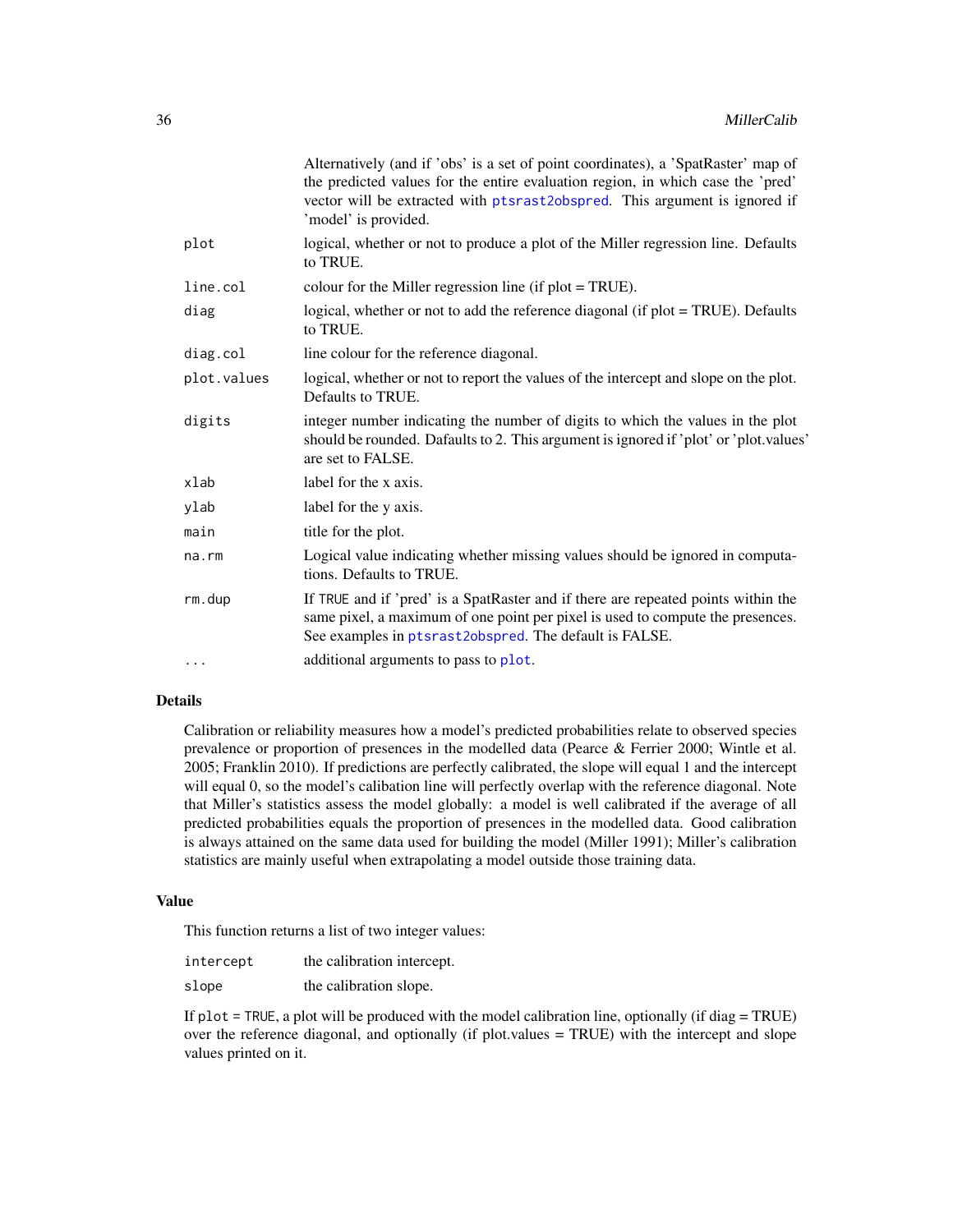### <span id="page-36-0"></span>mod2obspred 37

### Author(s)

A. Marcia Barbosa

### References

Franklin, J. (2010) Mapping Species Distributions: Spatial Inference and Prediction. Cambridge University Press, Cambridge.

Miller M.E., Hui S.L. & Tierney W.M. (1991) Validation techniques for logistic regression models. Statistics in Medicine, 10: 1213-1226

Pearce J. & Ferrier S. (2000) Evaluating the predictive performance of habitat models developed using logistic regression. Ecological Modelling, 133: 225-245

Wintle B.A., Elith J. & Potts J.M. (2005) Fauna habitat modelling and mapping: A review and case study in the Lower Hunter Central Coast region of NSW. Austral Ecology, 30: 719-738

### See Also

[HLfit](#page-26-1), [Dsquared](#page-15-1), [RsqGLM](#page-59-1)

### Examples

```
# load sample models:
data(rotif.mods)
# choose a particular model to play with:
mod <- rotif.mods$models[[1]]
MillerCalib(model = mod)
MillerCalib(model = mod, plot.values = FALSE)
MillerCalib(model = mod, main = "Model calibration line")
# you can also use MillerCalib with vectors of observed and predicted values
# instead of a model object:
MillerCalib(obs = mod$y, pred = mod$fitted.values)
# 'obs' can also be a table of presence point coordinates
# and 'pred' a SpatRaster of predicted values
```
<span id="page-36-1"></span>mod2obspred *Extract observed and predicted values from a model object.*

### Description

This function takes a model object and returns the observed and (optionally) the fitted values in that model.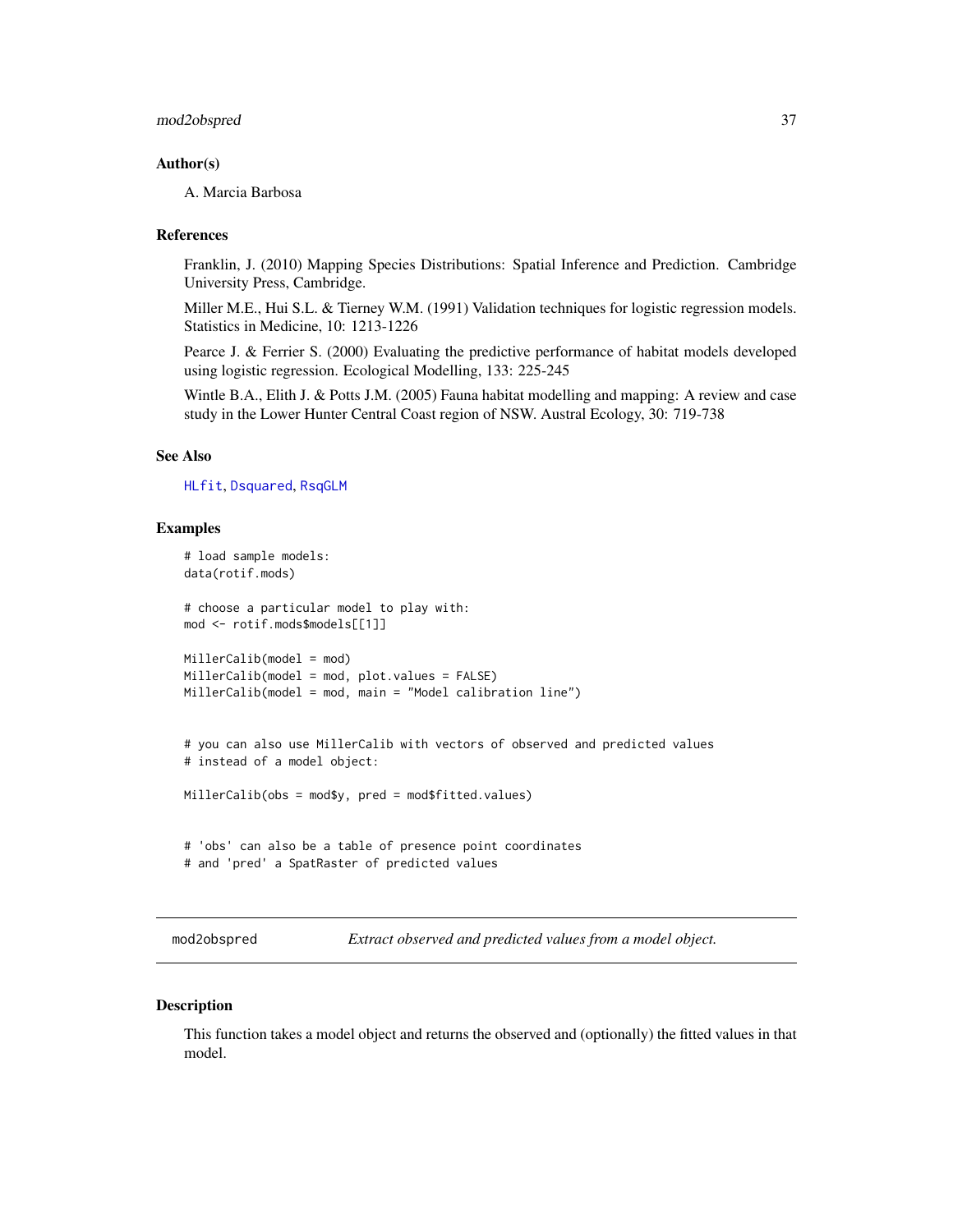### <span id="page-37-0"></span>Usage

mod2obspred(model, obs.only = FALSE)

### Arguments

| model    | a model object of class "glm", "gam", "gbm", "randomForest" or "bart" from<br>which the response variable and fitted (predicted) values can be extracted. Note<br>that, for "random Forest" models, only the out-of-bag prediction is available from |
|----------|------------------------------------------------------------------------------------------------------------------------------------------------------------------------------------------------------------------------------------------------------|
|          | the model object (see ?predict.randomForest if you have that package in-<br>stalled), so here you'll get different results if you provide 'model' or the mod-<br>elled 'obs' (and corresponding 'pred') values.                                      |
| obs.only | logical value indicating whether only 'obs' should be obtained (saves computing<br>time when 'pred' not needed – used e.g. by prevalence). Defaults to FALSE.                                                                                        |

### Value

A data frame with one column containing the observed and (if obs.only=FALSE, the default) another column containing the predicted values from 'model'.

### Author(s)

A. Marcia Barbosa

#### See Also

[prevalence](#page-54-1)

### Examples

```
data(rotif.mods)
mod <- rotif.mods$models[[1]]
obspred <- mod2obspred(mod)
head(obspred)
```
modEvAmethods *Methods implemented in modEvA functions*

### Description

This function allows retrieving the methods available for some of the functions in modEvA, such as [threshMeasures](#page-62-1), [optiThresh](#page-45-1), [multModEv](#page-38-1) and [getBins](#page-19-1).

#### Usage

modEvAmethods(fun)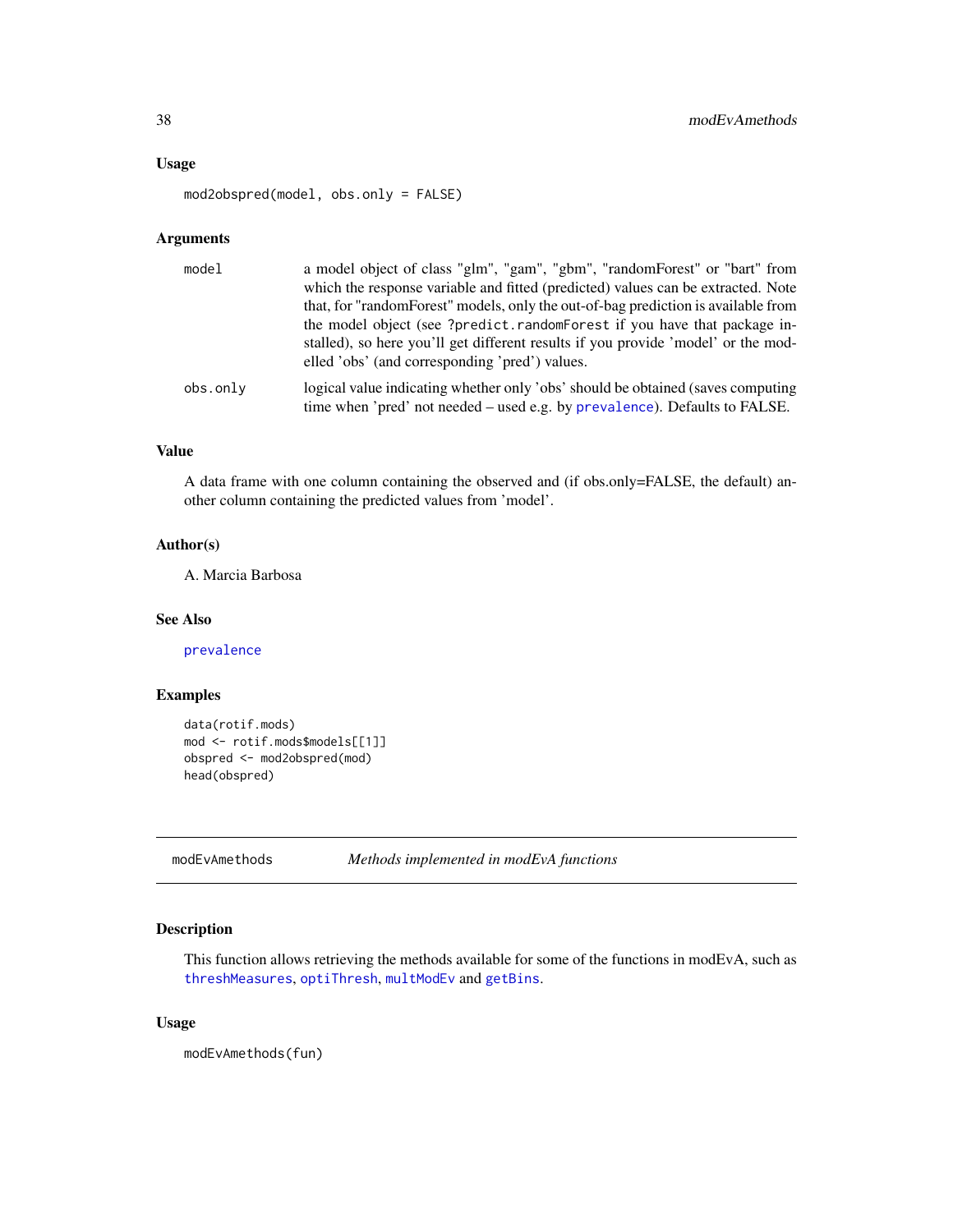#### <span id="page-38-0"></span>multModEv 39

### Arguments

fun a character vector of length 1 specifying the name (in quotes) of the function for which to obtain the available methods. Must be one of "threshMeasures", "optiThresh", "multModEv", "getThreshold" or "getBins".

#### Value

a character vector of the available methods for the specified function.

### Author(s)

A. Marcia Barbosa

### See Also

[threshMeasures](#page-62-1), [optiThresh](#page-45-1), [getBins](#page-19-1), [multModEv](#page-38-1)

### Examples

modEvAmethods("threshMeasures")

modEvAmethods("multModEv")

modEvAmethods("optiThresh")

modEvAmethods("getBins")

<span id="page-38-1"></span>multModEv *Multiple model evaluation*

### **Description**

If you have a list of GLM model objects (created, e.g., with the multGLM function of the 'fuzzySim' R-Forge package), or a data frame with presence-absence data and the corresponding predicted values for a set of species, you can use the multModEv function to get a set of evaluation measures for all models simultaneously, as long as they all have the same sample size.

### Usage

```
multModEv(models = NULL, obs.data = NULL, pred.data = NULL,
measures = modEvAmethods("multModEv"), standardize = FALSE,
thresh = NULL, bin.method = NULL, verbosity = 0, ...)
```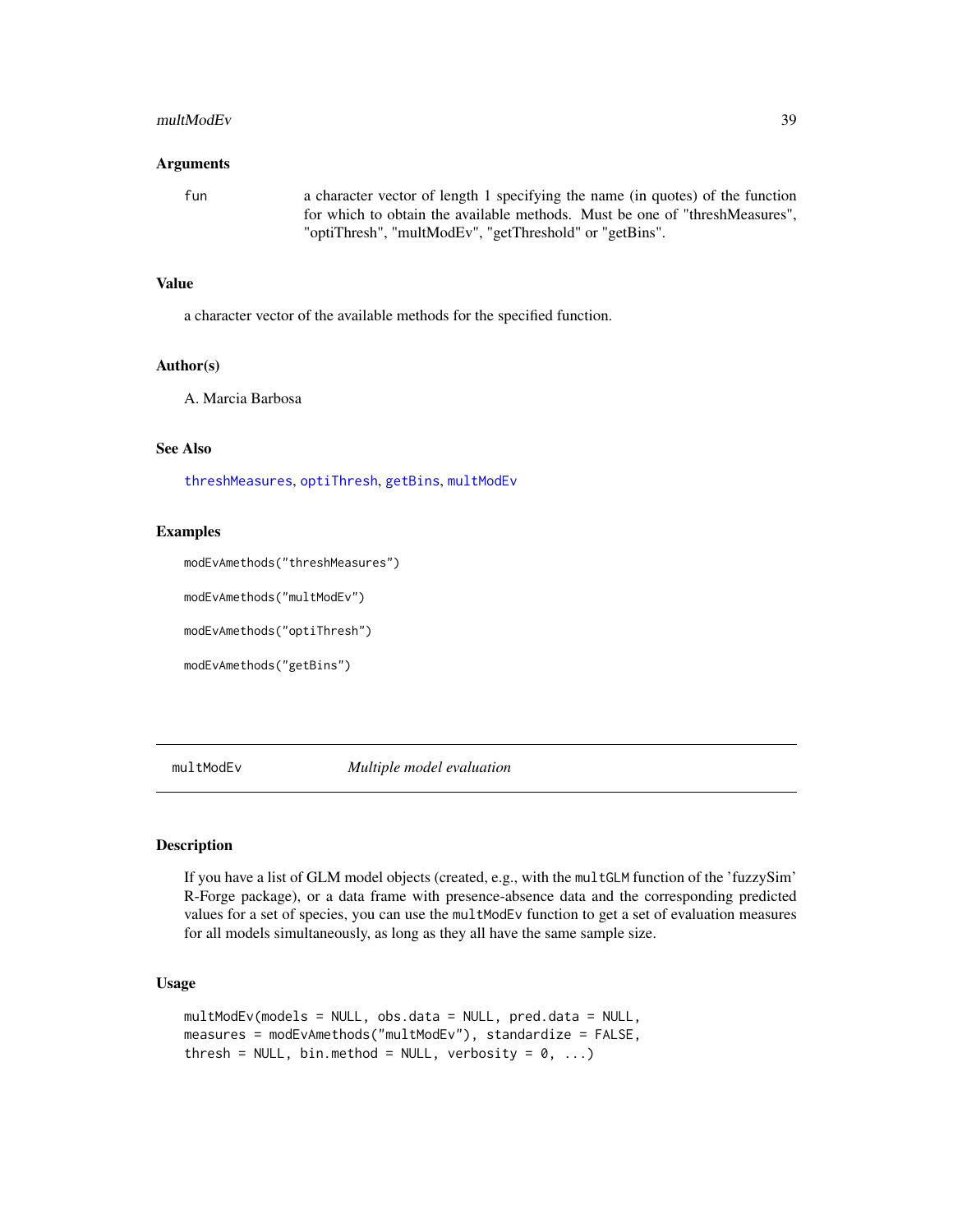## <span id="page-39-0"></span>Arguments

| models      | a list of model object(s) of class "glm", all applied to the same data set. Evalua-<br>tion is based on the cases included in the models.                                                                                                                                                                                                                                                              |
|-------------|--------------------------------------------------------------------------------------------------------------------------------------------------------------------------------------------------------------------------------------------------------------------------------------------------------------------------------------------------------------------------------------------------------|
| obs.data    | a data frame with observed (training or test) binary data. This argument is ig-<br>nored if 'models' is provided.                                                                                                                                                                                                                                                                                      |
| pred.data   | a data frame with the corresponding predicted (training or test) values, with both<br>rows and columns in the same order as in 'obs.data'. This argument is ignored<br>if 'models' is provided. Note that, for calibration measures (based on HLfit<br>or MillerCalib), the results are only valid if the input predictions represent<br>probability.                                                  |
| measures    | character vector of the evaluation measures to calculate. The default is all imple-<br>mented measures, which you can check by typing 'modEvAmethods("multModEv")'.<br>But beware: calibration measures (i.e., HL and Miller) are only valid if your<br>predicted values reflect actual presence probability (not favourability, habitat<br>suitability or others); you should exclude them otherwise. |
| standardize | logical, whether to standardize measures that vary between -1 and 1 to the 0-1<br>scale (see standard01). The default is FALSE.                                                                                                                                                                                                                                                                        |
| thresh      | argument to pass to threshMeasures if any of 'measures' is calculated by<br>that function. The default is NULL, but a valid method must be specified<br>if any of 'measures' is threshold-based - i.e., any of those in 'modEvAmeth-<br>ods("threshMeasures")'.                                                                                                                                        |
| bin.method  | the method with which to divide the data into groups or bins, for calibration or<br>reliability measures such as HLfit. The default is NULL, but a valid method<br>must be specified if 'measures' includes "HL" or "HL.p". Type modEvAmeth-<br>ods("getBins") for available options), and see HLfit and getBins for more in-<br>formation.                                                            |
| verbosity   | integer specifying the amount of messages or warnings to display. Defaults to<br>0, but can also be 1 or 2 for more messages from the functions within.                                                                                                                                                                                                                                                |
| $\cdots$    | optional arguments to pass to HLfit (if "HL" or "HL.p" are included in 'mea-<br>sures'), namely n.bins, fixed.bin.size, min.bin.size, min.prob.interval or quan-<br>tile.type.                                                                                                                                                                                                                         |

### Value

A data frame with the value of each evaluation measure for each model.

### Author(s)

A. Marcia Barbosa

### See Also

[threshMeasures](#page-62-1)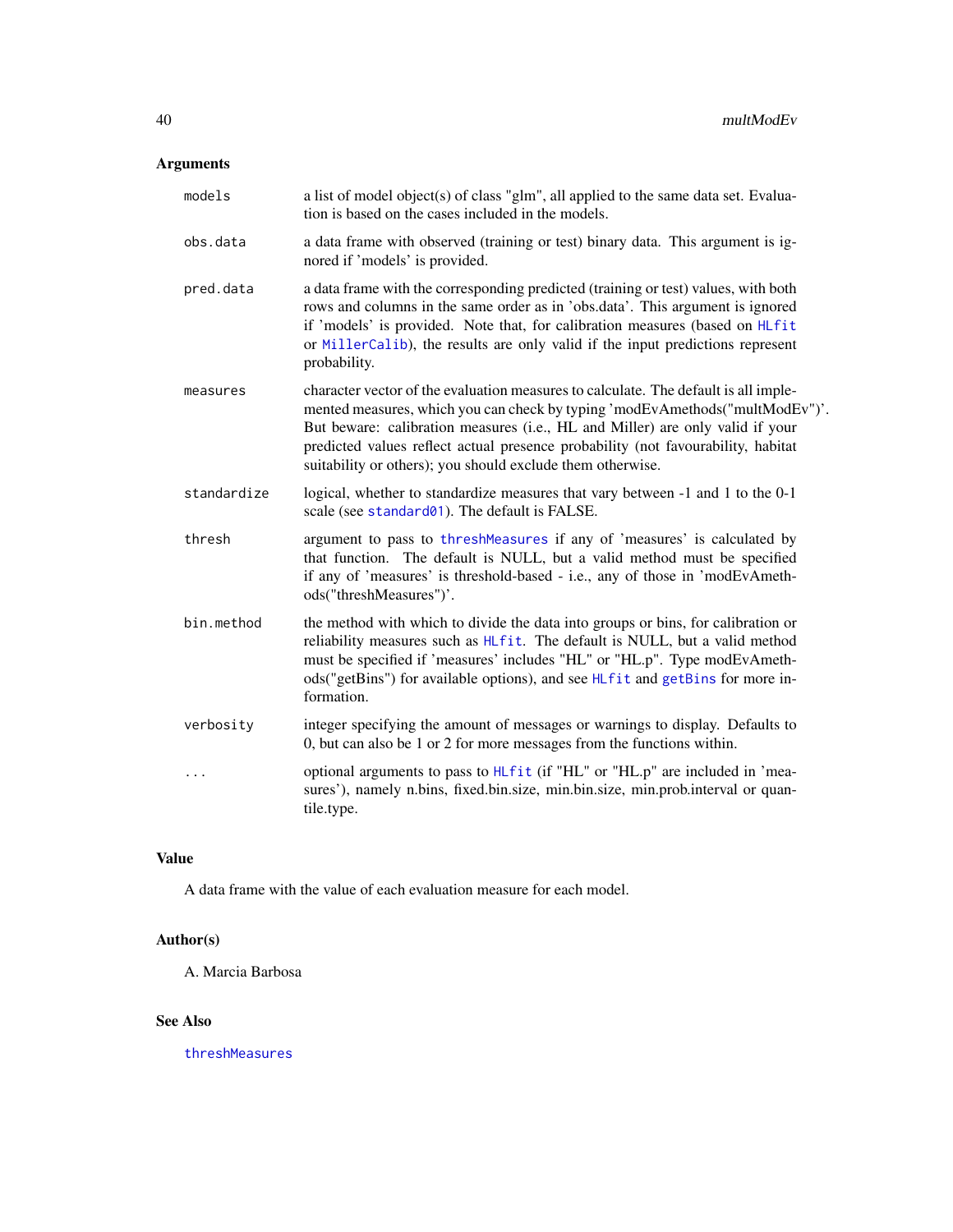### <span id="page-40-0"></span> $OA$  41

### Examples

```
data(rotif.mods)
eval1 <- multModEv(models = rotif.mods$models[1:6], thresh = 0.5,
bin.method = "n.bins", fixed.bin.size = TRUE)
head(eval1)
eval2 <- multModEv(models = rotif.mods$models[1:6],
thresh = "preval", measures = c("AUC", "AUCPR", "CCR",
"Sensitivity", "TSS"))
head(eval2)
# you can also calculate evaluation measures for a set of
# observed vs predicted data, rather than from model objects:
obses <- sapply(rotif.mods$models, `[[`, "y")
preds <- sapply(rotif.mods$models, `[[`, "fitted.values")
eval3 <- multModEv(obs.data = obses[ , 1:4],
pred.data = preds[ , 1:4], thresh = "preval",
bin.method = "prob.bins")
head(eval3)
```
<span id="page-40-1"></span>OA *Overlap Analysis*

### Description

This function analyses the range of values of the given environmental variables at the sites where a species has been recorded present.

#### Usage

OA(data, sp.cols, var.cols)

| data     | a data frame with your species' occurrence data and the predictor variables.                                                                      |
|----------|---------------------------------------------------------------------------------------------------------------------------------------------------|
| sp.cols  | index number of the column containing the occurrence data of the species to be<br>modelled. Currently only one species can be analysed at a time. |
| var.cols | index numbers of the columns containing the predictor variables to be used.                                                                       |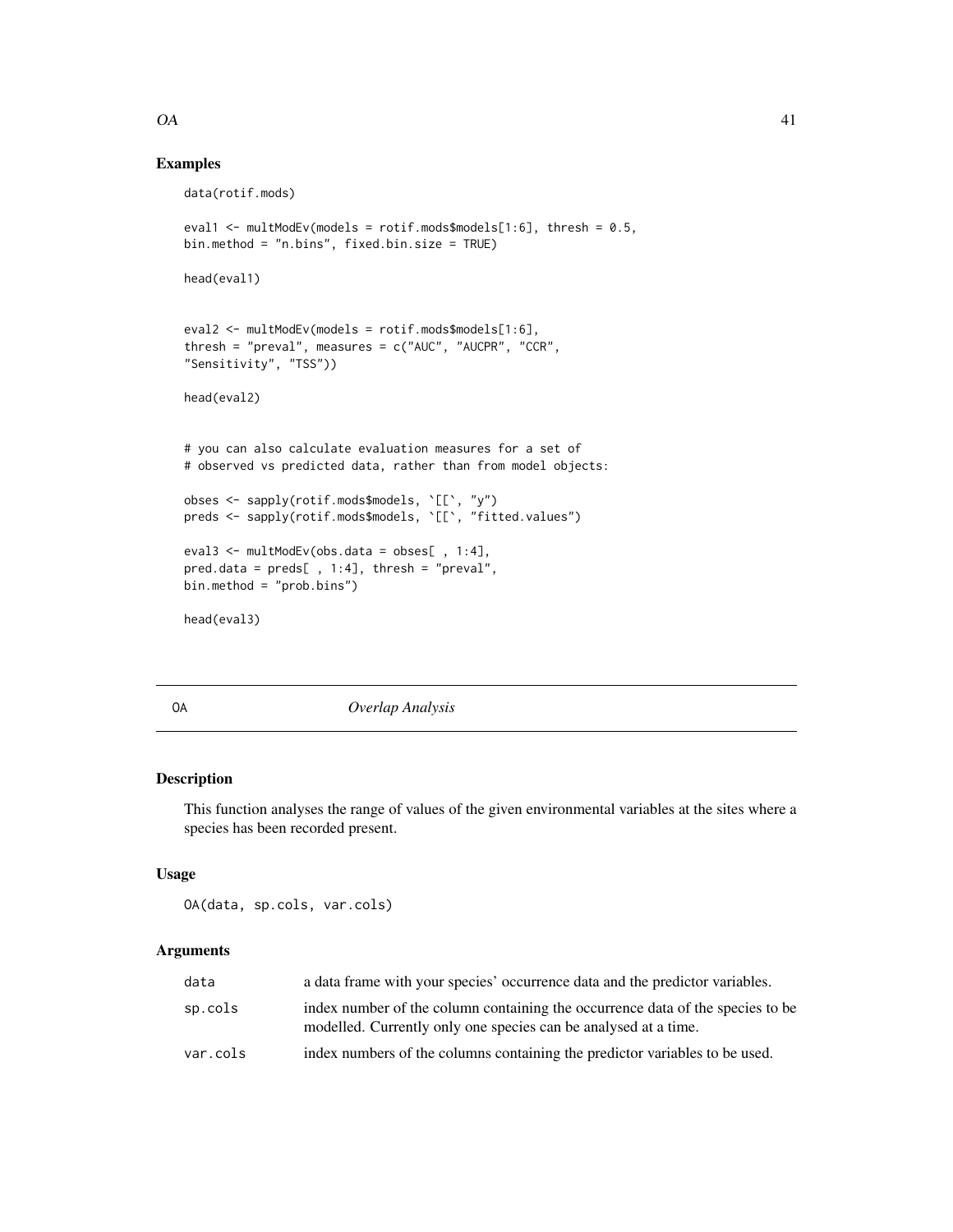### Details

Overlap Analysis is one of the simplest forms of modelling species' distributions. It assesses the ranges of values of the given environmental variables at the sites where a species has been recorded present, and predicts where that species should be able to occur based on those presence data (e.g. Brito et al. 1999, Arntzen & Teixeira 2006).

OA can also be useful when extrapolating models outside their original scope (geographical area, time period or spatial resolution), as it can identify which localities are within the model's domain - i.e., within the analysed ranges of values of the variables, outside which the model may not be reliable (e.g. Barbosa et al. 2009). In this case, the response is not a species' presence, but rather the sites that have been included in the model. See also the [MESS](#page-31-1) function for a comparison between modelled and extrapolation environments.

Input data for the OA function are a vector or column with ones and zeros (presences vs. absences of a species if we want to model its occurrence, or modelled vs. non-modelled sites if we want to know which non-modelled sites are within the modelled range), and a matrix or data frame with the corresponding values of the environmental variables to consider (one variable in each column, values in rows).

#### Value

A binary vector whith 1 where the values of all predictors lie within the ranges observed for the presence records, and 0 otherwise.

### Author(s)

A. Marcia Barbosa

### References

Arntzen J.W, Teixeira J. (2006) History and new developments in the mapping and modelling of the distribution of the golden-striped salamander, Chioglossa lusitanica. Zeitschrift fur Feldherpetologie, Supplement: 1-14.

Barbosa, A.M., Real, R. & Vargas, J.M. (2009) Transferability of environmental favourability models in geographic space: the case of the Iberian desman (Galemys pyrenaicus) in Portugal and Spain. Ecological Modelling 220: 747-754.

Brito J.C., Crespo E.G., Paulo O.S. (1999) Modelling wildlife distributions: Logistic Multiple Regression vs Overlap Analysis. Ecography 22: 251-260.

#### See Also

**[MESS](#page-31-1)** 

### Examples

```
## Not run:
# load package 'fuzzySim' and its sample data:
require(fuzzySim)
data(rotif.env)
```
<span id="page-41-0"></span>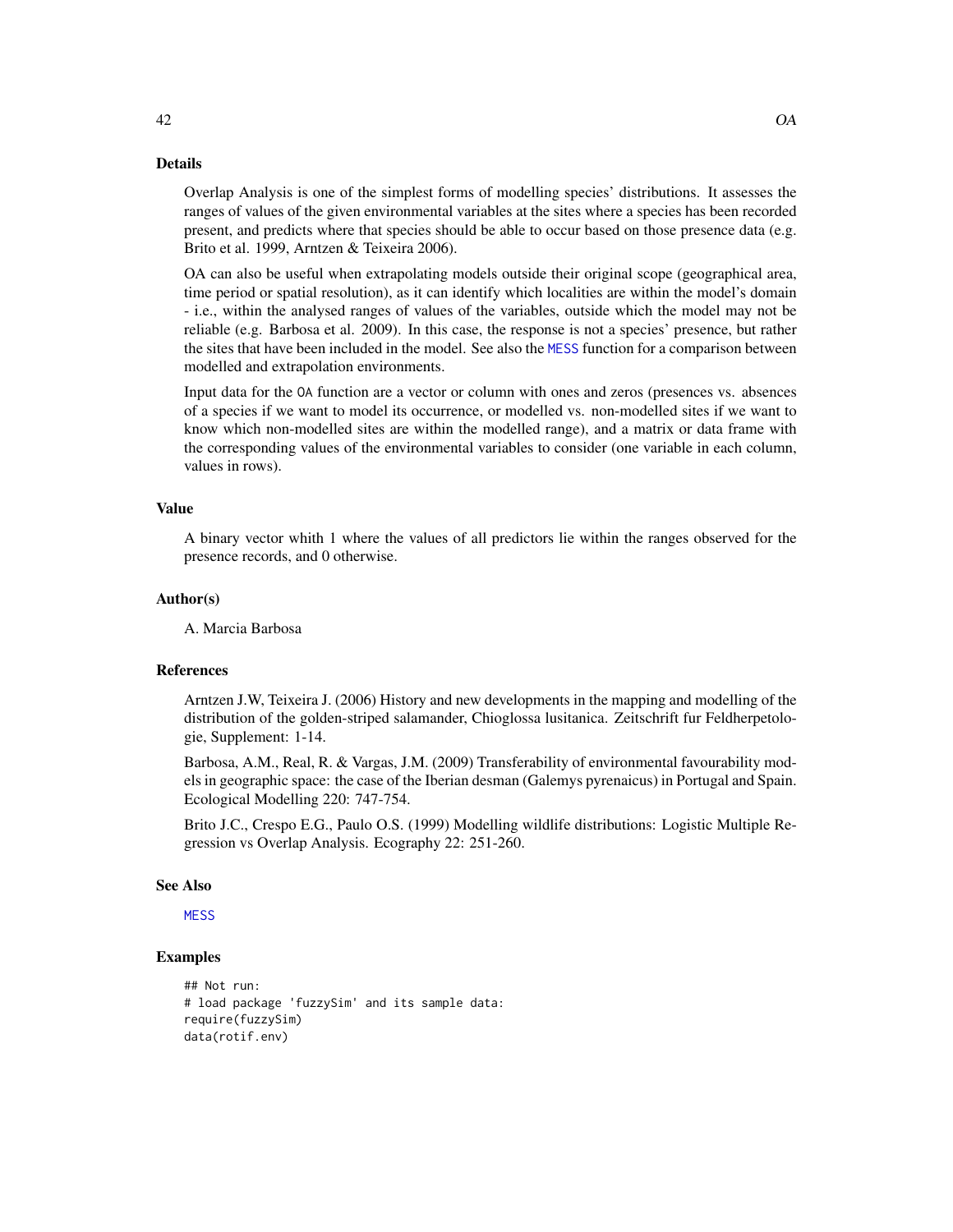#### <span id="page-42-0"></span>optiPair 43

names(rotif.env)

OA(rotif.env, sp.cols = 18, var.cols = 5:17)

## End(Not run)

<span id="page-42-1"></span>optiPair *Optimize the classification threshold for a pair of related model evaluation measures.*

### Description

This function can optimize a model's classification threshold based on a pair of model evaluation measures that balance each other, such as sensitivity-specificity, precision-recall (i.e., positive predictive power vs. sensitivity), or omission-commission, or underprediction-overprediction (Fielding & Bell 1997; Liu et al. 2011; Barbosa et al. 2013). The function plots both measures of the given pair against all thresholds with a given interval, and calculates the optimal sum, difference and mean of the two measures.

#### Usage

```
optiPair(model = NULL, obs = NULL, pred = NULL,
measures = c("Sensitivity", "Specificity"), interval = 0.01,
plot = TRUE, plot.sum = FALSE, plot.diff = FALSE, ylim = NULL,
na.rm = TRUE, exclude.zeros = TRUE, rm.dup = FALSE, ...)
```

| model | a binary-response model object of class "glm", "gam", "gbm", "randomForest"<br>or "bart". If this argument is provided, 'obs' and 'pred' will be extracted with<br>mod2obspred. Alternatively, you can input the 'obs' and 'pred' arguments in-<br>stead of 'model'.                                                                                                                                                                                                                                                                    |
|-------|-----------------------------------------------------------------------------------------------------------------------------------------------------------------------------------------------------------------------------------------------------------------------------------------------------------------------------------------------------------------------------------------------------------------------------------------------------------------------------------------------------------------------------------------|
| obs   | alternatively to 'model' and together with 'pred', a numeric vector of observed<br>presences $(1)$ and absences $(0)$ of a binary response variable. Alternatively (and<br>if 'pred' is a 'SpatRaster'), a two-column matrix or data frame containing, re-<br>spectively, the x (longitude) and y (latitude) coordinates of the presence points,<br>in which case the 'obs' vector will be extracted with ptsrast2obspred. This<br>argument is ignored if 'model' is provided.                                                          |
| pred  | alternatively to 'model' and together with 'obs', a vector with the correspond-<br>ing predicted values of presence probability, habitat suitability, environmental<br>favourability or alike. Must be of the same length and in the same order as 'obs'.<br>Alternatively (and if 'obs' is a set of point coordinates), a 'SpatRaster' map of<br>the predicted values for the entire evaluation region, in which case the 'pred'<br>vector will be extracted with ptsrast2obspred. This argument is ignored if<br>'model' is provided. |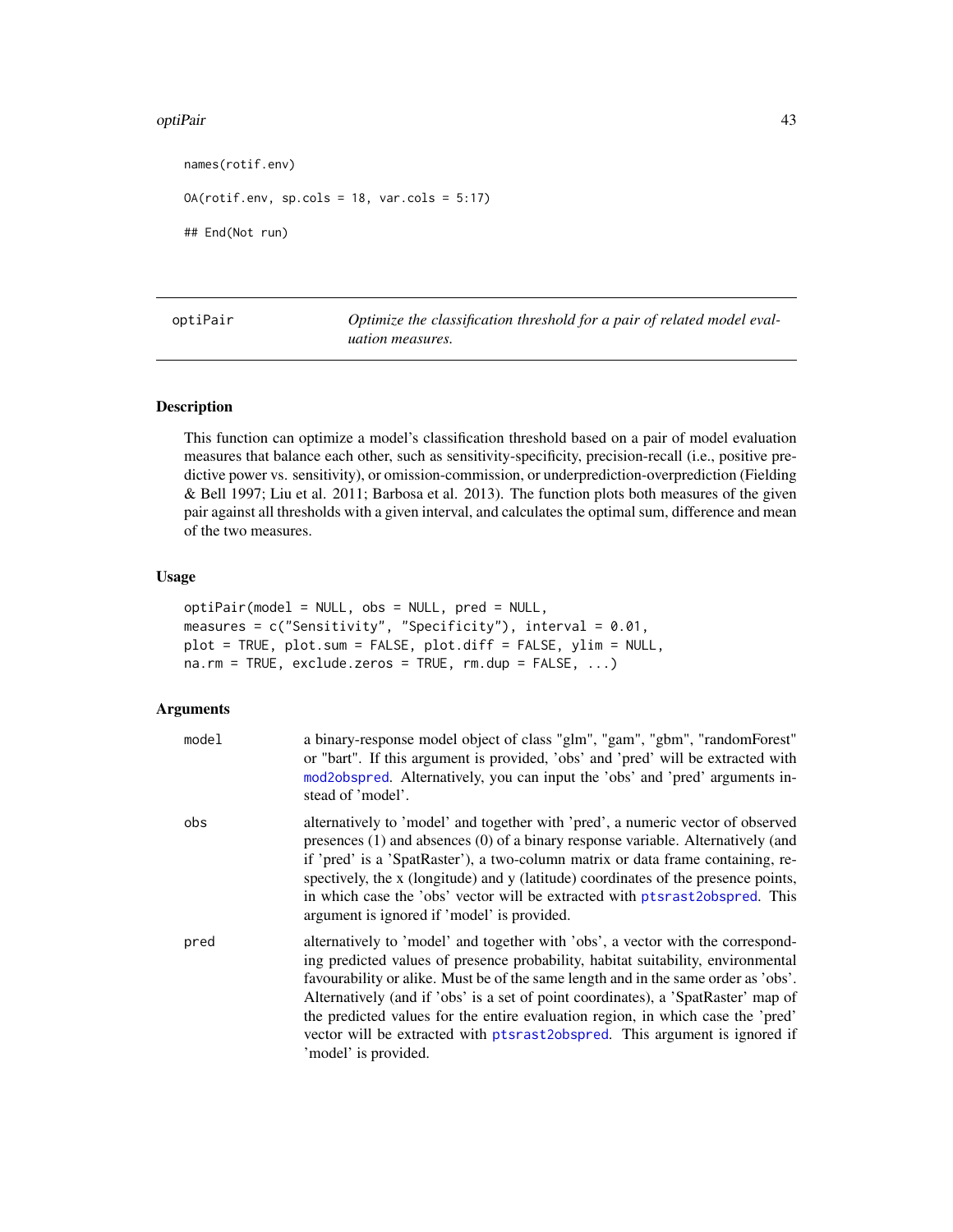<span id="page-43-0"></span>

| measures      | a character vector of length 2 indicating the pair of measures whose curves to<br>plot and whose combined threshold to optimize. Available measures can be<br>obtained with 'modEvAmethods("threshMeasures")', but note that this func-<br>tion expects you to use two measures that counter-balance one another, such<br>as c("Sensitivity", "Specificity") [the default], c("Omission", "Commission"), or<br>c("Precision", "Recall"). |
|---------------|------------------------------------------------------------------------------------------------------------------------------------------------------------------------------------------------------------------------------------------------------------------------------------------------------------------------------------------------------------------------------------------------------------------------------------------|
| interval      | the interval of thresholds at which to calculate the measures. The default is 0.01.                                                                                                                                                                                                                                                                                                                                                      |
| plot          | logical indicating whether or not to plot the pair of measures.                                                                                                                                                                                                                                                                                                                                                                          |
| plot.sum      | logical, whether to plot the sum $(+)$ of both measures in the pair. Defaults to<br>FALSE.                                                                                                                                                                                                                                                                                                                                               |
| plot.diff     | logical, whether to plot the difference (-) between both measures in the pair.<br>Defaults to FALSE.                                                                                                                                                                                                                                                                                                                                     |
| ylim          | a character vector of length 2 indicating the lower and upper limits for the y axis.<br>The default is NULL for an automatic definition of 'ylim' based on the values<br>of the measures and their sum and/or difference if any of these are set to TRUE.                                                                                                                                                                                |
| na.rm         | logical, whether NA values should be removed from the calculation of mini-<br>mum/maximum/mean values to get the optimized measures. Defaults to TRUE.                                                                                                                                                                                                                                                                                   |
| exclude.zeros | logical, whether non-finite and zero values should be removed from the calcu-<br>lation of minimum/maximum/mean values to get the optimized measures. De-<br>faults to TRUE.                                                                                                                                                                                                                                                             |
| rm.dup        | If TRUE and if 'pred' is a SpatRaster and if there are repeated points within the<br>same pixel, a maximum of one point per pixel is used to compute the presences.<br>See examples in ptsrast2obspred. The default is FALSE.                                                                                                                                                                                                            |
|               | additional arguments to be passed to the plot function.                                                                                                                                                                                                                                                                                                                                                                                  |

### Value

The output is a list with the following components:

| measures.values |                                                                                                                               |  |
|-----------------|-------------------------------------------------------------------------------------------------------------------------------|--|
|                 | a data frame with the values of the chosen pair of measures, as well as their<br>difference, sum and mean, at each threshold. |  |
| MinDiff         | numeric value, the minimum difference between both measures.                                                                  |  |
| ThreshDiff      | numeric value, the threshold that minimizes the difference between both mea-<br>sures.                                        |  |
| MaxSum          | numeric value, the maximum sum of both measures.                                                                              |  |
| ThreshSum       | numeric value, the threshold that maximizes the sum of both measures.                                                         |  |
| MaxMean         | numeric value, the maximum mean of both measures.                                                                             |  |
| ThreshMean      | numeric value, the threshold that maximizes the mean of both measures.                                                        |  |

If plot=TRUE (the default), a plot is also produced with the value of each of 'measures' at each threshold, and horizontal and vertical lines marking, respectively, the threshold and value at which the difference between the two 'measures' is minimal.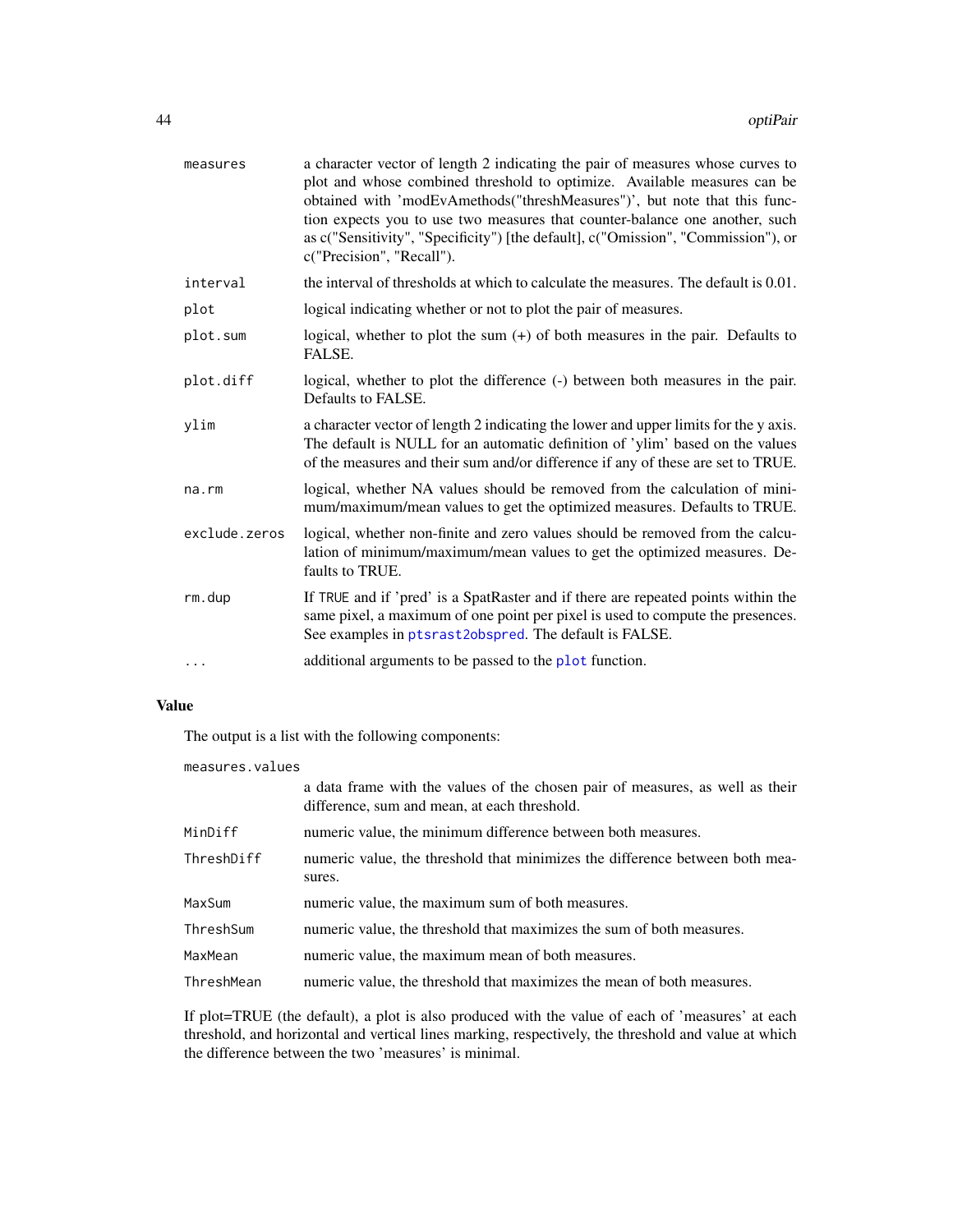#### <span id="page-44-0"></span>optiPair 45

### Author(s)

A. Marcia Barbosa

### References

Barbosa, A.M., Real, R., Munoz, A.-R. & Brown, J.A. (2013) New measures for assessing model equilibrium and prediction mismatch in species distribution models. Diversity and Distributions 19: 1333-1338

Fielding A.H. & Bell J.F. (1997) A review of methods for the assessment of prediction errors in conservation presence/absence models. Environmental Conservation 24: 38-49

Liu C., White M., & Newell G. (2011) Measuring and comparing the accuracy of species distribution models with presence-absence data. Ecography, 34, 232-243.

### See Also

[optiThresh](#page-45-1), [threshMeasures](#page-62-1)

### Examples

```
# load sample models:
data(rotif.mods)
```

```
# choose a particular model to play with:
mod <- rotif.mods$models[[1]]
```

```
optiPair(model = mod)
```
optiPair(model = mod, measures = c("Precision", "Recall"))

optiPair(model = mod, measures = c("UPR", "OPR"))

```
optiPair(model = mod, measures = c("CCR", "F1score"))
```

```
# you can also use 'optiPair' with vectors of observed
# and predicted values, instead of a model object:
```

```
optiPair(obs = mod$y, pred = mod$fitted.values)
```
# 'obs' can also be a table of presence point coordinates # and 'pred' a SpatRaster of predicted values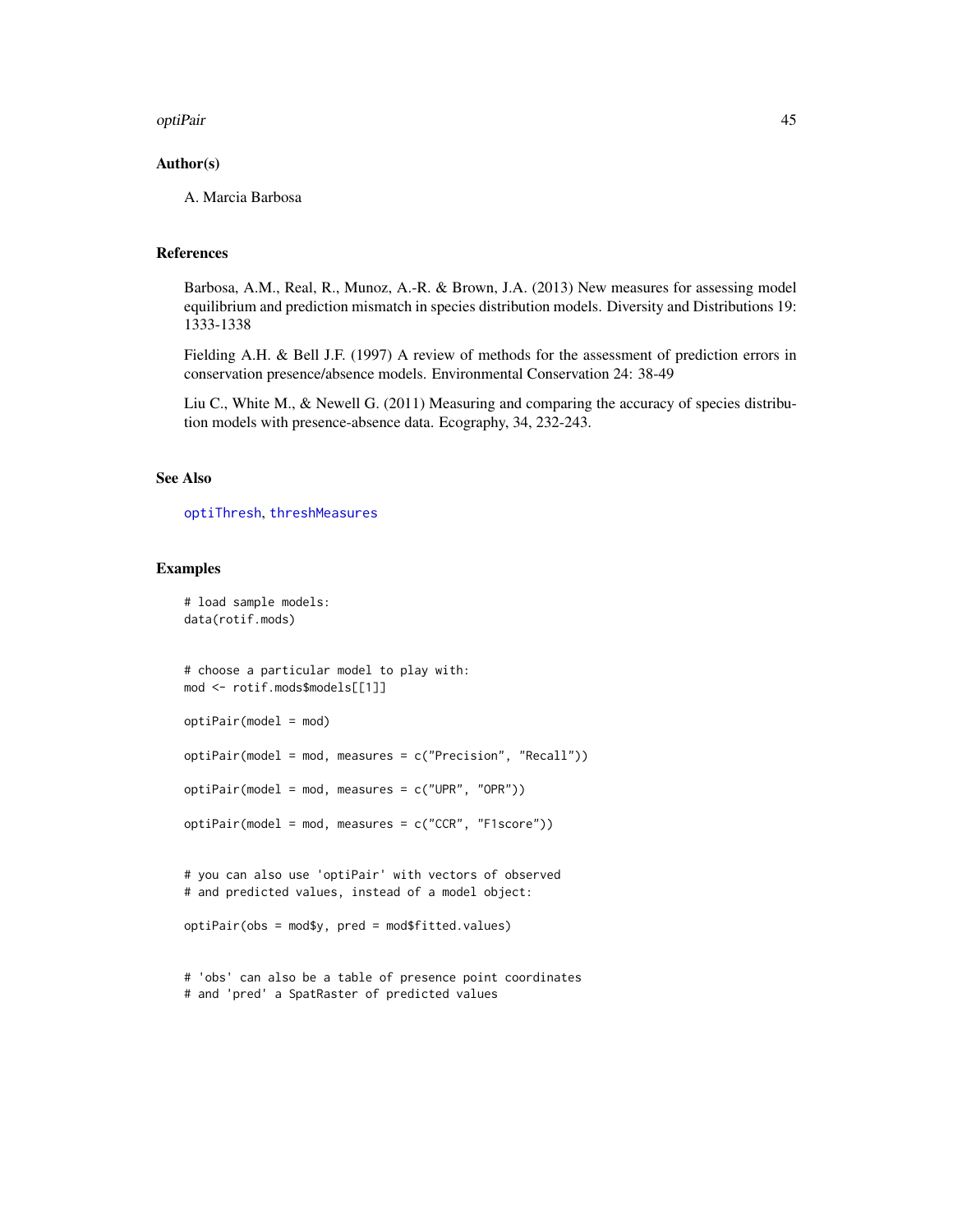### Description

The 'optiThresh' function calculates optimal thresholds for a number of model evaluation measures (see [threshMeasures](#page-62-1)). Optimization is given for each measure, and/or for all measures according to particular criteria (e.g. Jimenez-Valverde & Lobo 2007; Liu et al. 2005; Nenzen & Araujo 2011). Results are given numerically and in plots.

### Usage

```
optiThresh(model = NULL, obs = NULL, pred = NULL, interval = 0.01,
measures = modEvAmethods("threshMeasures"),
optimize = modEvAmethods("optiThresh"), simplif = FALSE, plot = TRUE,
sep.plots = FALSE, xlab = "Threshold", na.rm = TRUE, rm.dup = FALSE, ...)
```

| model    | a binary-response model object of class "glm", "gam", "gbm", "randomForest"<br>or "bart". If this argument is provided, 'obs' and 'pred' will be extracted with<br>mod2obspred. Alternatively, you can input the 'obs' and 'pred' arguments in-<br>stead of 'model'.                                                                                                                                                                                                                                                                    |
|----------|-----------------------------------------------------------------------------------------------------------------------------------------------------------------------------------------------------------------------------------------------------------------------------------------------------------------------------------------------------------------------------------------------------------------------------------------------------------------------------------------------------------------------------------------|
| obs      | alternatively to 'model' and together with 'pred', a numeric vector of observed<br>presences (1) and absences (0) of a binary response variable. Alternatively (and<br>if 'pred' is a 'SpatRaster'), a two-column matrix or data frame containing, re-<br>spectively, the x (longitude) and y (latitude) coordinates of the presence points,<br>in which case the 'obs' vector will be extracted with ptsrast2obspred. This<br>argument is ignored if 'model' is provided.                                                              |
| pred     | alternatively to 'model' and together with 'obs', a vector with the correspond-<br>ing predicted values of presence probability, habitat suitability, environmental<br>favourability or alike. Must be of the same length and in the same order as 'obs'.<br>Alternatively (and if 'obs' is a set of point coordinates), a 'SpatRaster' map of<br>the predicted values for the entire evaluation region, in which case the 'pred'<br>vector will be extracted with ptsrast2obspred. This argument is ignored if<br>'model' is provided. |
| interval | numeric value between 0 and 1 indicating the interval between the thresholds at<br>which to calculate the evaluation measures. Defaults to 0.01.                                                                                                                                                                                                                                                                                                                                                                                        |
| measures | character vector indicating the names of the model evaluation measures for<br>which to calculate optimal thresholds. The default is using all measures avail-<br>able in 'modEvAmethods("threshMeasures")'.                                                                                                                                                                                                                                                                                                                             |
| optimize | character vector indicating the threshold optimization criteria to use; "each" cal-<br>culates the optimal threshold for each model evaluation measure, while the re-<br>maining options optimize all measures according to the specified criterion. The<br>default is using all criteria available in 'modEvAmethods("optiThresh")'.                                                                                                                                                                                                   |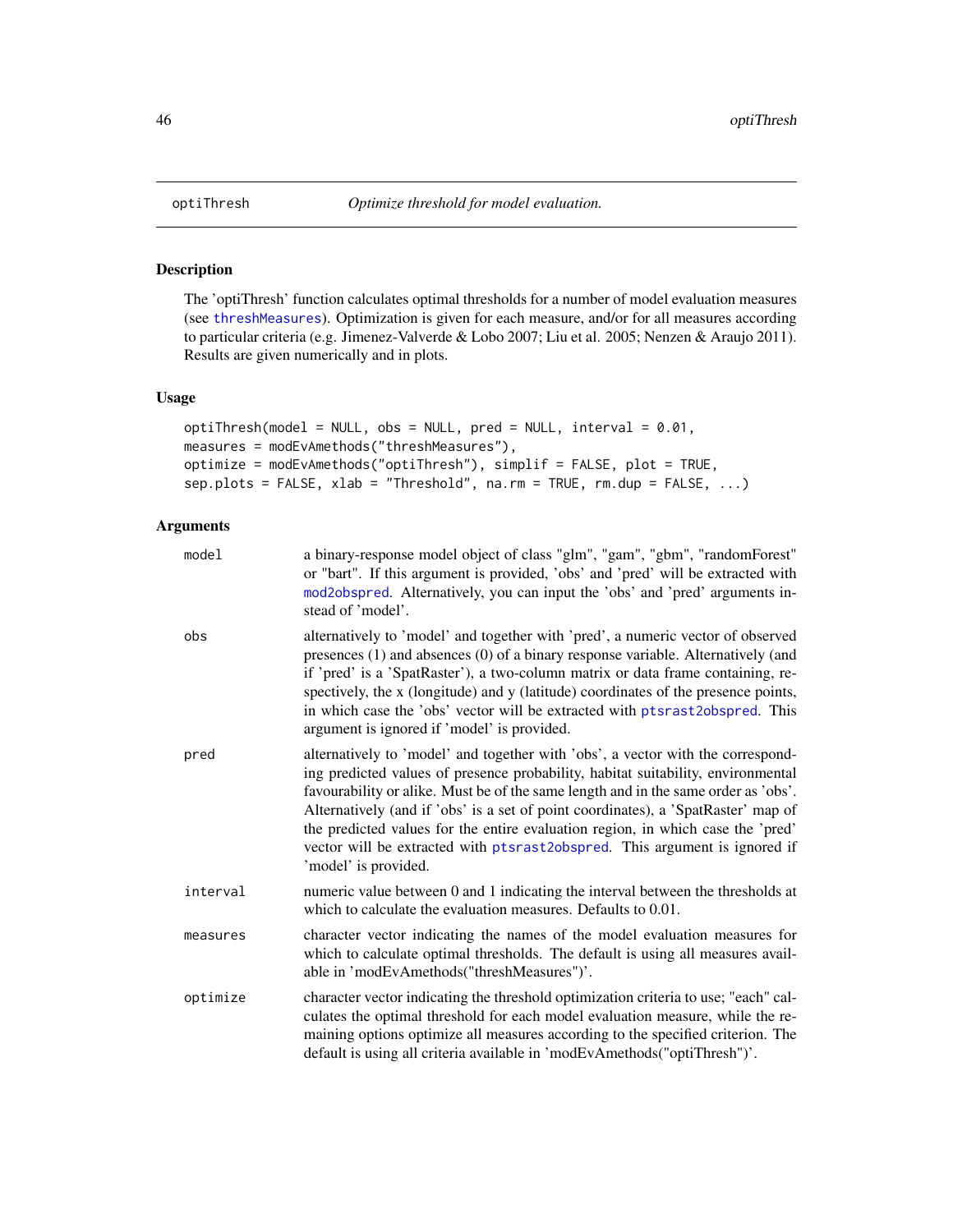### <span id="page-46-0"></span>optiThresh 47

| simplif     | logical, whether to calculate a faster simplified version. Used internally in other<br>functions.                                                                                                                               |
|-------------|---------------------------------------------------------------------------------------------------------------------------------------------------------------------------------------------------------------------------------|
| plot        | logical, whether to plot the values of each evaluation measure at all thresholds.                                                                                                                                               |
| sep.plots   | logical. If TRUE, each plot is presented separately (you need to be recording R<br>plot history to be able to browse through them all); if FALSE(the default), all<br>plots are presented together in the same plotting window. |
| xlab        | character vector indicating the label of the x axis.                                                                                                                                                                            |
| $na$ . $rm$ | Logical value indicating whether missing values should be ignored in computa-<br>tions. Defaults to TRUE.                                                                                                                       |
| rm.dup      | If TRUE and if 'pred' is a SpatRaster and if there are repeated points within the<br>same pixel, a maximum of one point per pixel is used to compute the presences.<br>See examples in ptsrast2obspred. The default is FALSE.   |
| $\ddots$    | additional arguments to pass to plot.                                                                                                                                                                                           |

### Value

This function returns a list with the following components:

|                   | all. thresholds a data frame with the values of all analysed measures at all analysed thresholds.                                                                                                                                                                                                                                                                     |
|-------------------|-----------------------------------------------------------------------------------------------------------------------------------------------------------------------------------------------------------------------------------------------------------------------------------------------------------------------------------------------------------------------|
| optimals.each     | if "each" is among the threshold criteria specified in 'optimize', optimals.each<br>is output as a data frame with the value of each measure at its optimal threshold,<br>as well as the type of optimal for that measure (which may be the maximum for<br>measures of goodness such as "Sensitivity", or the minimum for measures of<br>badness such as "Omission"). |
| optimals.criteria |                                                                                                                                                                                                                                                                                                                                                                       |
|                   | a data frame with the values of measure at the threshold that maximizes each of<br>the criteria specified in 'optimize' (except for "each", see above).                                                                                                                                                                                                               |

### Note

"Sensitivity" is the same as "Recall", and "PPP" (positive predictive power) is the same as "Precision". "F1score"" is the harmonic mean of precision and recall.

### Note

Some measures cannot be calculated for thresholds at which there are zeros in the confusion matrix, hence the eventual 'NaN' or 'Inf' in results. Also, optimization may be deceiving for some measures; use 'plot = TRUE' and inspect the plot(s).

### Author(s)

A. Marcia Barbosa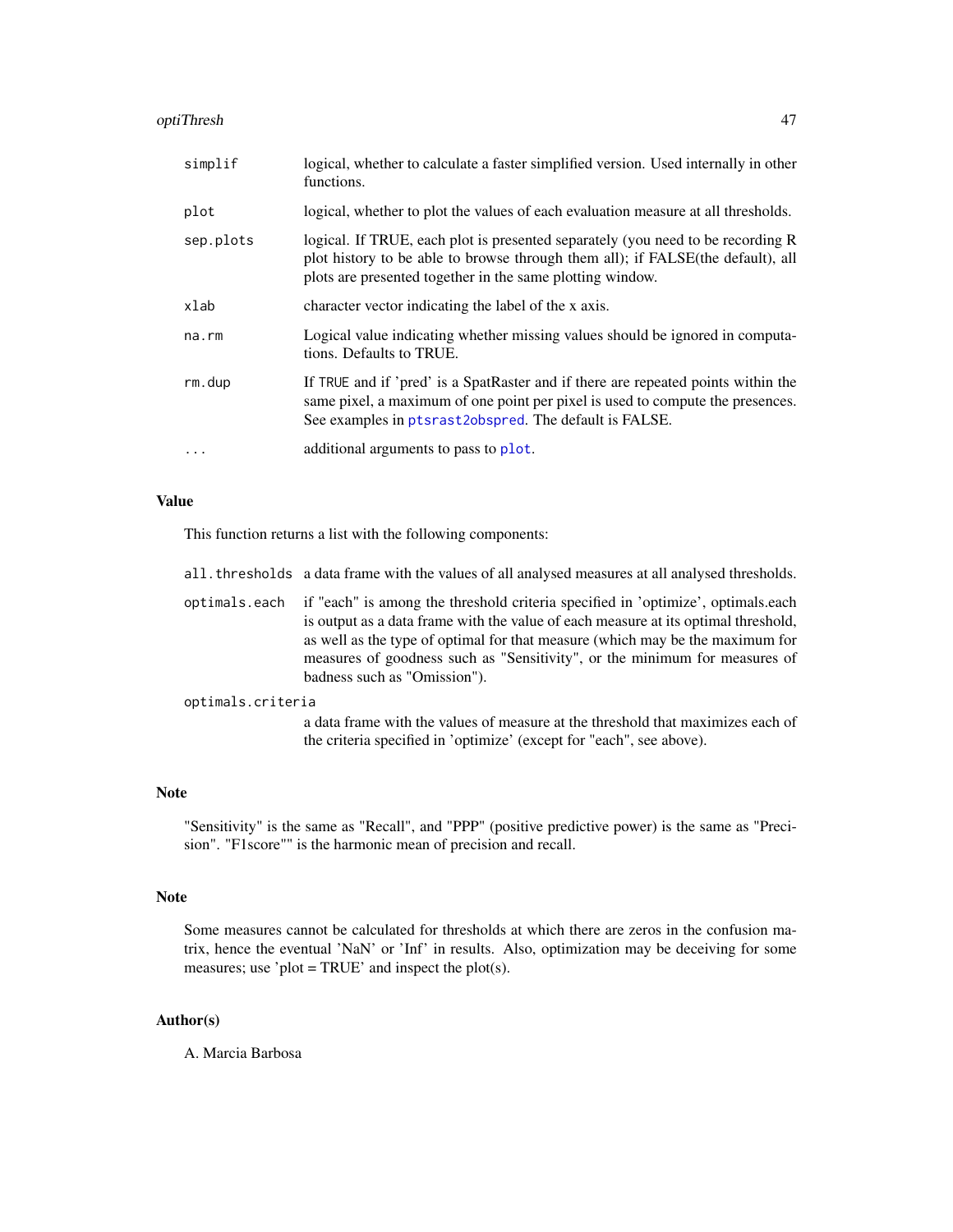### <span id="page-47-0"></span>References

Jimenez-Valverde A. & Lobo J.M. (2007) Threshold criteria for conversion of probability of species presence to either-or presence-absence. Acta Oecologica 31: 361-369.

Liu C., Berry P.M., Dawson T.P. & Pearson R.G. (2005) Selecting thresholds of occurrence in the prediction of species distributions. Ecography 28: 385-393.

Nenzen H.K. & Araujo M.B. (2011) Choice of threshold alters projections of species range shifts under climate change. Ecological Modelling 222: 3346-3354.

#### See Also

```
threshMeasures, optiPair
```
### Examples

```
# load sample models:
data(rotif.mods)
# choose a particular model to play with:
mod <- rotif.mods$models[[1]]
## Not run:
optiThresh(model = mod)
## End(Not run)
# change some of the parameters:
optiThresh(model = mod, pch = 20,measures = c("CCR", "Sensitivity", "kappa", "TSS"), ylim = c(0, 1))
# you can also use optiThresh with vectors of observed and predicted
# values instead of with a model object:
## Not run:
optiThresh(obs = mod$y, pred = mod$fitted.values, pch = 20)
## End(Not run)
# 'obs' can also be a table of presence point coordinates
# and 'pred' a SpatRaster of predicted values
```
<span id="page-47-1"></span>plotGLM *Plot a generalized linear model*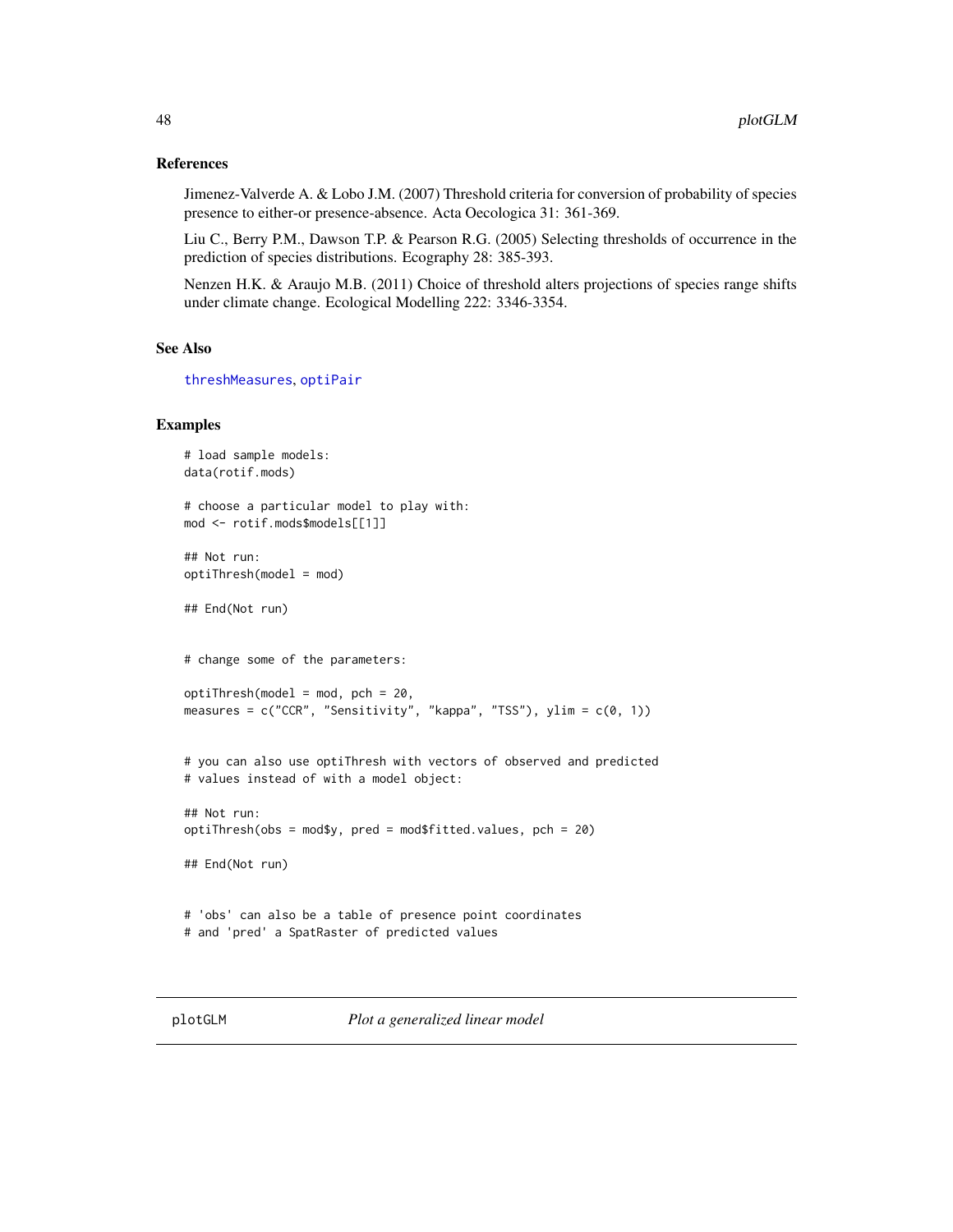#### <span id="page-48-0"></span>plotGLM  $\sim$  49

### Description

This function plots the observed (presence/absence) data and the predicted (probability) values of a Generalized Linear Model against the y regression equation (logit) values. Only logistic regression (binomial response, logit link) is currently implemented.

### Usage

```
plotGLM(model = NULL, obs = NULL, pred = NULL, link = "logit",
plot.values = TRUE, plot.digits = 3, xlab = "Logit (Y)",
ylab = "Predicted probability", main = "Model plot", na.rm = TRUE,
rm.dup = FALSE, ...)
```

| model       | a binary-response model object of class " $g1m$ ". If this argument is provided,<br>'obs' and 'pred' will be extracted with mod2obspred. Alternatively, you can<br>input the 'obs' and 'pred' arguments instead of 'model'.                                                                                                                                                                                                                                                                                                             |
|-------------|-----------------------------------------------------------------------------------------------------------------------------------------------------------------------------------------------------------------------------------------------------------------------------------------------------------------------------------------------------------------------------------------------------------------------------------------------------------------------------------------------------------------------------------------|
| obs         | alternatively to 'model' and together with 'pred', a numeric vector of observed<br>presences (1) and absences (0) of a binary response variable. Alternatively (and<br>if 'pred' is a 'SpatRaster'), a two-column matrix or data frame containing, re-<br>spectively, the x (longitude) and y (latitude) coordinates of the presence points,<br>in which case the 'obs' vector will be extracted with ptsrast2obspred. This<br>argument is ignored if 'model' is provided.                                                              |
| pred        | alternatively to 'model' and together with 'obs', a vector with the correspond-<br>ing predicted values of presence probability, habitat suitability, environmental<br>favourability or alike. Must be of the same length and in the same order as 'obs'.<br>Alternatively (and if 'obs' is a set of point coordinates), a 'SpatRaster' map of<br>the predicted values for the entire evaluation region, in which case the 'pred'<br>vector will be extracted with ptsrast2obspred. This argument is ignored if<br>'model' is provided. |
| link        | the link function of the GLM; only 'logit' (the default) is implemented.                                                                                                                                                                                                                                                                                                                                                                                                                                                                |
| plot.values | logical, whether to include in the plot diagnostic values such as explained de-<br>viance (calculated with the Dsquared function) and pseudo-R-squared measures<br>(calculated with the RsqGLM function). Defaults to TRUE.                                                                                                                                                                                                                                                                                                             |
| plot.digits | integer number indicating the number of digits to which the values in the plot<br>should be rounded (if 'plot.values = TRUE'). Defaults to 3.                                                                                                                                                                                                                                                                                                                                                                                           |
| xlab        | character string specifying the label for the x axis.                                                                                                                                                                                                                                                                                                                                                                                                                                                                                   |
| ylab        | character string specifying the label for the y axis.                                                                                                                                                                                                                                                                                                                                                                                                                                                                                   |
| main        | character string specifying the title for the plot.                                                                                                                                                                                                                                                                                                                                                                                                                                                                                     |
| $na$ . $rm$ | Logical value indicating whether missing values should be ignored in computa-<br>tions. Defaults to TRUE.                                                                                                                                                                                                                                                                                                                                                                                                                               |
| rm.dup      | If TRUE and if 'pred' is a SpatRaster and if there are repeated points within the<br>same pixel, a maximum of one point per pixel is used to compute the presences.<br>See examples in ptsrast2obspred. The default is FALSE.                                                                                                                                                                                                                                                                                                           |
| $\cdots$    | additional arguments to pass to plot.                                                                                                                                                                                                                                                                                                                                                                                                                                                                                                   |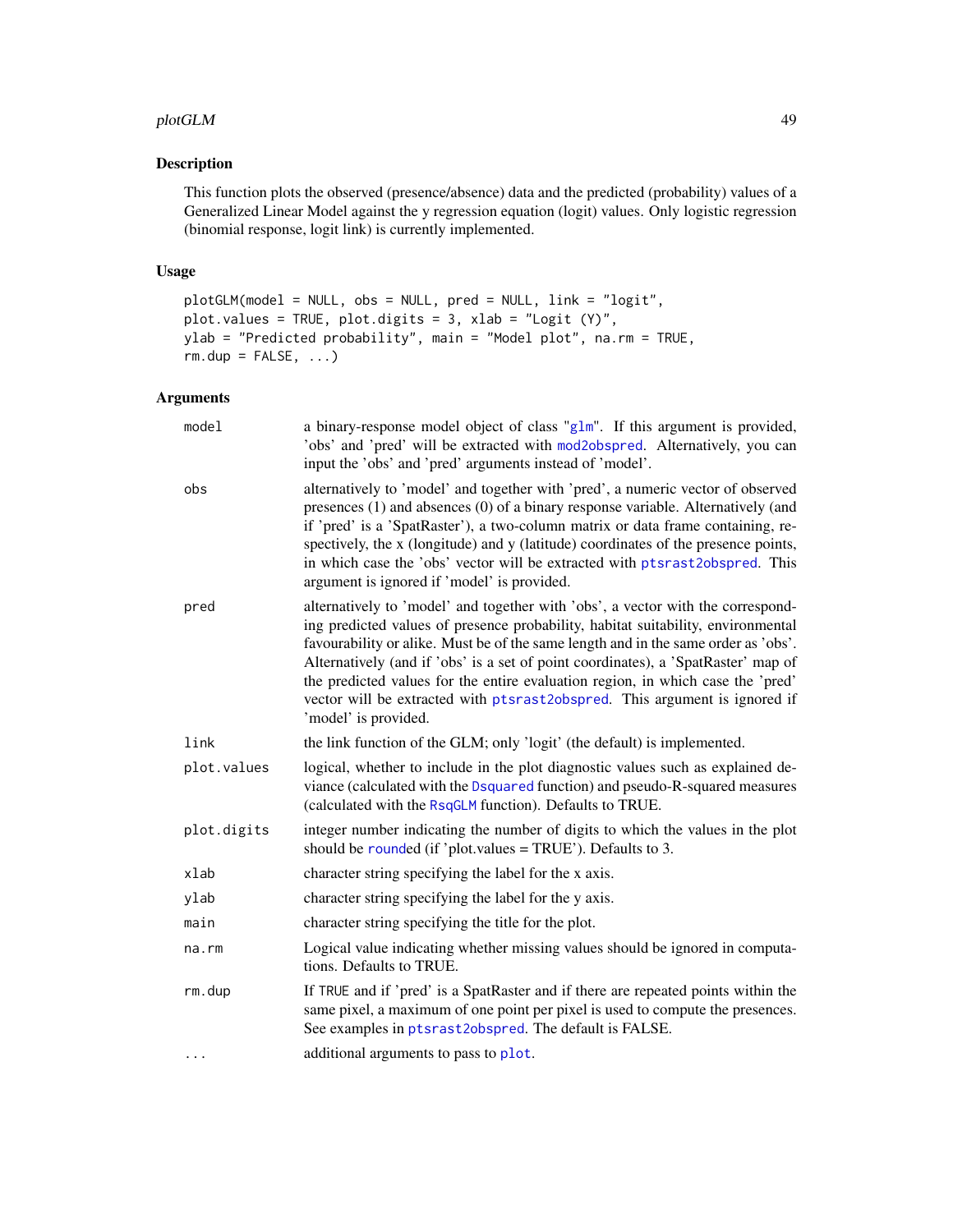<span id="page-49-0"></span>This function outputs a plot of model predictions against observations.

### Author(s)

A. Marcia Barbosa

### References

Guisan A. & Zimmermann N.E. (2000) Predictive habitat distribution models in ecology. Ecological Modelling 135: 147-186

Weisberg S. (1980) Applied Linear Regression. Wiley, New York

### See Also

[predPlot](#page-51-1), [predDensity](#page-49-1)

### Examples

```
# load sample models:
data(rotif.mods)
# choose a particular model to play with:
mod <- rotif.mods$models[[1]]
plotGLM(model = mod)
plotGLM(model = mod, plot.values = FALSE)
# you can also use 'plotGLM' with vectors of observed and
# predicted values instead of with a model object:
plotGLM(obs = mod$y, pred = mod$fitted.values)
# 'obs' can also be a table of presence point coordinates
# and 'pred' a SpatRaster of predicted values
```
<span id="page-49-1"></span>predDensity *Plot the density of predicted values for presences and absences.*

### Description

This function produces a histogram and/or a kernel density plot of predicted values for a binomial GLM, by default separately for the observed presences and absences, given a model object or a vector of predicted values and (optionally) a vector of the corresponding observed values.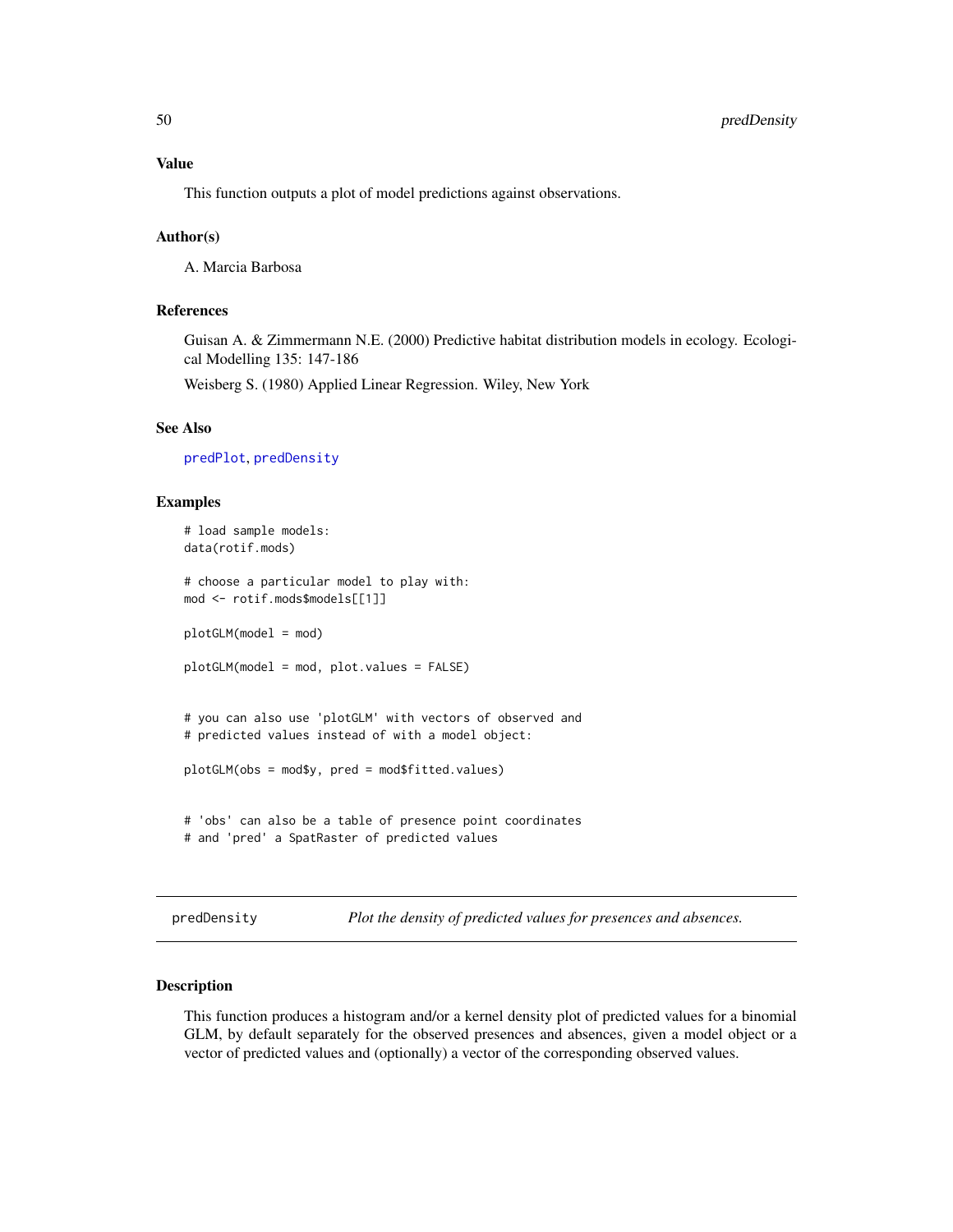### <span id="page-50-0"></span>predDensity 51

### Usage

```
predDensity(model = NULL, obs = NULL, pred = NULL, separate = TRUE,
type = c("both"), legend.pos = "topright", main = "Density of predicted values",
na.rm = TRUE, rm.dup = FALSE)
```
### Arguments

| model      | a binary-response model object of class "glm", "gam", "gbm", "randomForest"<br>or "bart". If this argument is provided, 'obs' and 'pred' will be extracted with<br>mod2obspred. Alternatively, you can input the 'obs' and 'pred' arguments in-<br>stead of 'model'.                                                                                                                                                                                                                                                                                                               |
|------------|------------------------------------------------------------------------------------------------------------------------------------------------------------------------------------------------------------------------------------------------------------------------------------------------------------------------------------------------------------------------------------------------------------------------------------------------------------------------------------------------------------------------------------------------------------------------------------|
| obs        | alternatively to 'model' and together with 'pred', a numeric vector of observed<br>presences (1) and absences (0) of a binary response variable. Alternatively (and<br>if 'pred' is a 'SpatRaster'), a two-column matrix or data frame containing, re-<br>spectively, the x (longitude) and y (latitude) coordinates of the presence points,<br>in which case the 'obs' vector will be extracted with ptsrast2obspred. This ar-<br>gument may be omitted (to show the density plot of all 'pred' values combined),<br>and it is ignored if 'model' is provided.                    |
| pred       | alternatively to 'model' (and optionally together with 'obs'), a vector with the<br>corresponding predicted values of presence probability, habitat suitability, envi-<br>ronmental favourability or alike. Must be of the same length and in the same or-<br>der as 'obs' (if the latter is provided). Alternatively (and if 'obs' is a set of point<br>coordinates), a 'SpatRaster' map of the predicted values for the entire evaluation<br>region, in which case the 'pred' vector will be extracted with ptsrast2obspred.<br>This argument is ignored if 'model' is provided. |
| separate   | logical value indicating whether prediction densities should be computed sepa-<br>rately for observed presences (ones) and absences (zeros). Defaults to TRUE,<br>but is necessarily changed to FALSE if either 'model' or 'obs' are not provided.                                                                                                                                                                                                                                                                                                                                 |
| type       | character vector specifying whether to produce a "histogram", a "density" plot,<br>or "both" (the default). Partial argument matching is used.                                                                                                                                                                                                                                                                                                                                                                                                                                     |
| legend.pos | character specifying the position for the legend; NA or "n" for no legend. Posi-<br>tion can be "topright" (the default), "topleft, "bottomright"", "bottomleft", "top",<br>"bottom", "left", "right", or "center". Partial argument matching is used.                                                                                                                                                                                                                                                                                                                             |
| main       | main title for the plot.                                                                                                                                                                                                                                                                                                                                                                                                                                                                                                                                                           |
| na.rm      | Logical value indicating whether missing values should be ignored in computa-<br>tions. Defaults to TRUE.                                                                                                                                                                                                                                                                                                                                                                                                                                                                          |
| rm.dup     | If TRUE and if 'pred' is a SpatRaster and if there are repeated points within the<br>same pixel, a maximum of one point per pixel is used to compute the presences.<br>See examples in ptsrast2obspred. The default is FALSE.                                                                                                                                                                                                                                                                                                                                                      |
|            |                                                                                                                                                                                                                                                                                                                                                                                                                                                                                                                                                                                    |

### Details

For more details, please refer to the documentation of the functions mentioned under "See Also".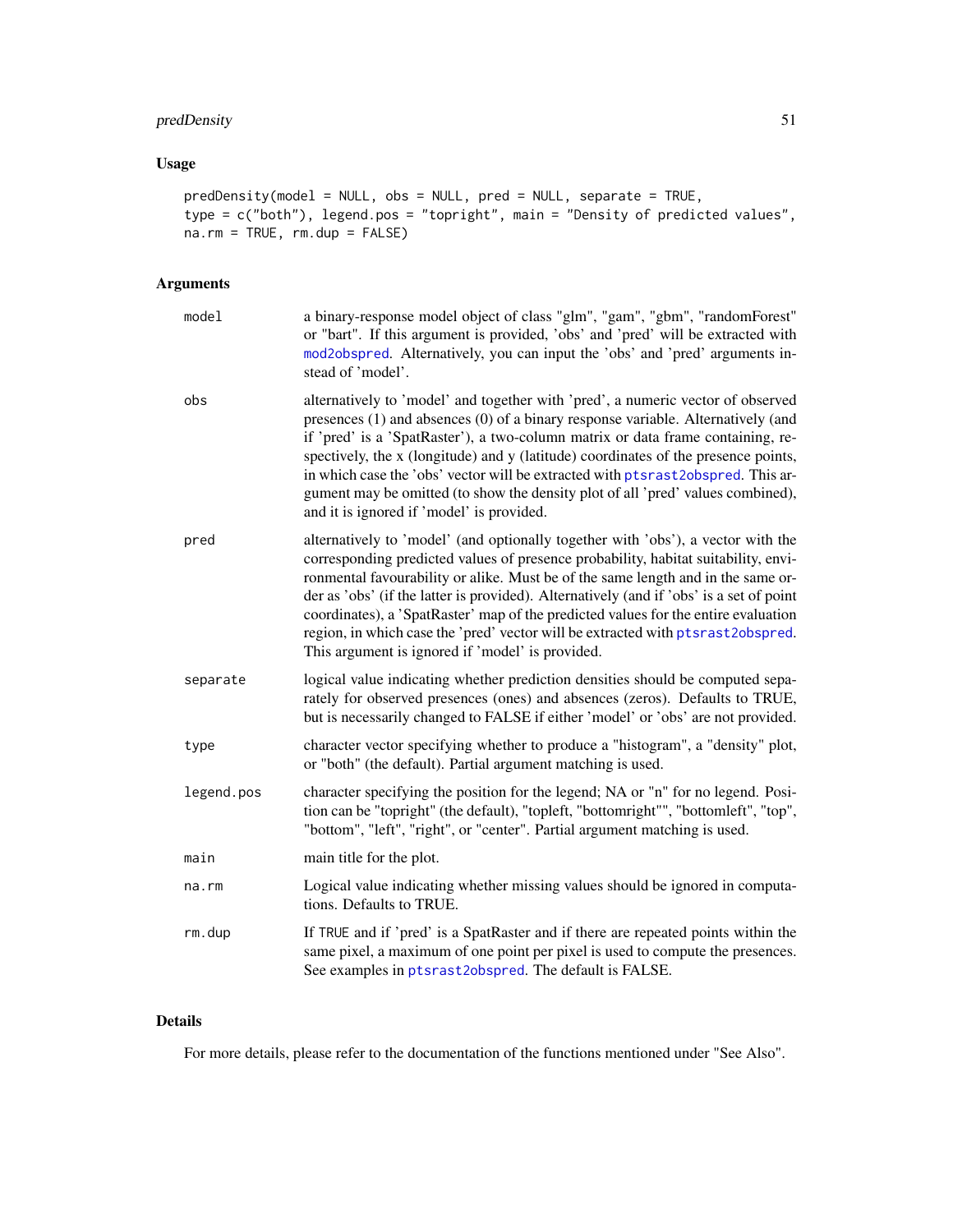### Value

This function outputs and plots the object(s) specified in 'type' – by default, a [density](#page-0-0) object and a [hist](#page-0-0)ogram.

### Author(s)

A. Marcia Barbosa

### See Also

[hist](#page-0-0), [density](#page-0-0), [predPlot](#page-51-1)

### Examples

```
# load sample models:
data(rotif.mods)
# choose a particular model to play with:
mod <- rotif.mods$models[[1]]
predDensity(model = mod)
predDensity(model = mod, type = "histogram")
predDensity(model = mod, type = "density")
# you can also use 'predDensity' with vectors of
# observed and predicted values, instead of a model object:
presabs <- mod$y
prediction <- mod$fitted.values
predDensity(obs = presabs, pred = prediction)
predDensity(pred = prediction)
# 'obs' can also be a table of presence point coordinates
# and 'pred' a SpatRaster of predicted values
```
<span id="page-51-1"></span>predPlot *Plot predicted values for presences and absences, classified according to a prediction threshold.*

### Description

This function plots predicted values separated into observed presences and absences and coloured according to whether they are above or below a given prediction threshold. The plot imitates (with permission from the author) one of the graphical outputs of the 'summary' of models built with

<span id="page-51-0"></span>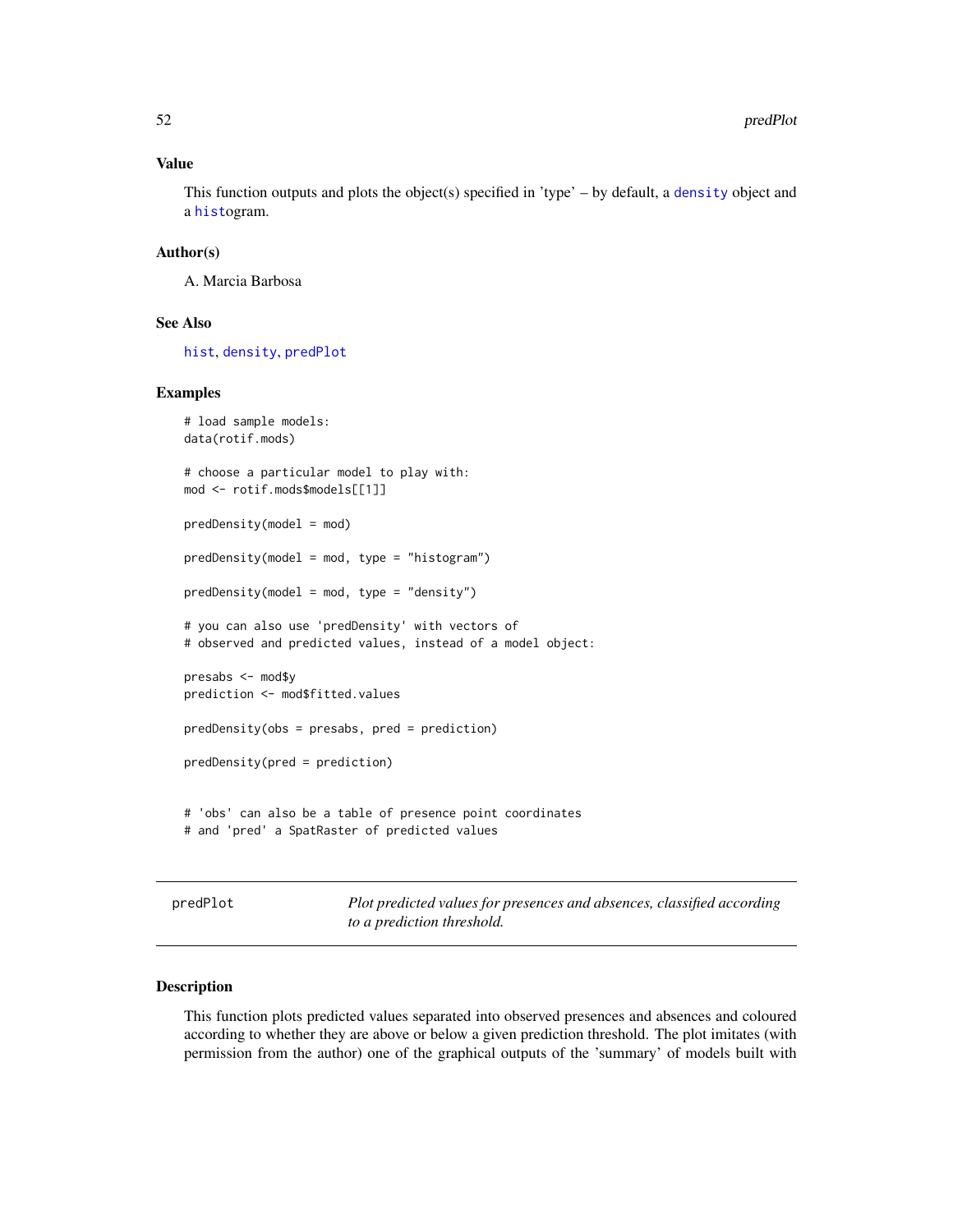#### <span id="page-52-0"></span>predPlot 53

the embarcadero package (Carlson, 2020), but it can be applied to any 'glm' object or any set of observed and predicted values, and it allows specifying a user-defined threshold.

### Usage

```
predPlot(model = NULL, obs = NULL, pred = NULL, thresh = "preval",
main = "Classified predicted values", legend.pos = "n", pch = 1, cex = 0.5,
col = c("black", "grey"), na.rm = TRUE, rm.dup = FALSE, interval = 0.01,quant = 0)
```

| model      | a binary-response model object of class "glm", "gam", "gbm", "randomForest"<br>or "bart". If this argument is provided, 'obs' and 'pred' will be extracted with<br>mod2obspred. Alternatively, you can input the 'obs' and 'pred' arguments in-<br>stead of 'model'.                                                                                                                                                                                                                                                                    |
|------------|-----------------------------------------------------------------------------------------------------------------------------------------------------------------------------------------------------------------------------------------------------------------------------------------------------------------------------------------------------------------------------------------------------------------------------------------------------------------------------------------------------------------------------------------|
| obs        | alternatively to 'model' and together with 'pred', a numeric vector of observed<br>presences (1) and absences (0) of a binary response variable. Alternatively (and<br>if 'pred' is a 'SpatRaster'), a two-column matrix or data frame containing, re-<br>spectively, the x (longitude) and y (latitude) coordinates of the presence points,<br>in which case the 'obs' vector will be extracted with ptsrast2obspred. This<br>argument is ignored if 'model' is provided.                                                              |
| pred       | alternatively to 'model' and together with 'obs', a vector with the correspond-<br>ing predicted values of presence probability, habitat suitability, environmental<br>favourability or alike. Must be of the same length and in the same order as 'obs'.<br>Alternatively (and if 'obs' is a set of point coordinates), a 'SpatRaster' map of<br>the predicted values for the entire evaluation region, in which case the 'pred'<br>vector will be extracted with ptsrast2obspred. This argument is ignored if<br>'model' is provided. |
| thresh     | threshold value to separate predicted presences from predicted absences in 'pred';<br>can be "preval" (the default), to use the prevalence (i.e. proportion of pres-<br>ences) in 'obs', or any real number between 0 and 1. This value will be used to<br>draw a vertical line on the plot and to colour the points (predicted values) ac-<br>cording to whether they fall below or above the threshold. Run modEvAmeth-<br>ods("getThreshold") for available options, and see Details in getThreshold for<br>their description.       |
| main       | Main title for the plot.                                                                                                                                                                                                                                                                                                                                                                                                                                                                                                                |
| legend.pos | character value specifying the position for the legend on the plot. Can be "bot-<br>tomleft", "bottom", "bottomright", "topleft", "left", "top", "topright", "right",<br>"center", or NA or "n" for no legend (the default). Partial argument matching is<br>used.                                                                                                                                                                                                                                                                      |
| pch        | plotting character for the presences and absences (see par).                                                                                                                                                                                                                                                                                                                                                                                                                                                                            |
| cex        | relative size of the plotting character (see par).                                                                                                                                                                                                                                                                                                                                                                                                                                                                                      |
| col        | vector of length 2 indicating the colours with which to plot predicted presences<br>and absences (points above and below the threshold), respectively.                                                                                                                                                                                                                                                                                                                                                                                  |
| na.rm      | Logical value indicating whether missing values should be ignored in computa-<br>tions. Defaults to TRUE.                                                                                                                                                                                                                                                                                                                                                                                                                               |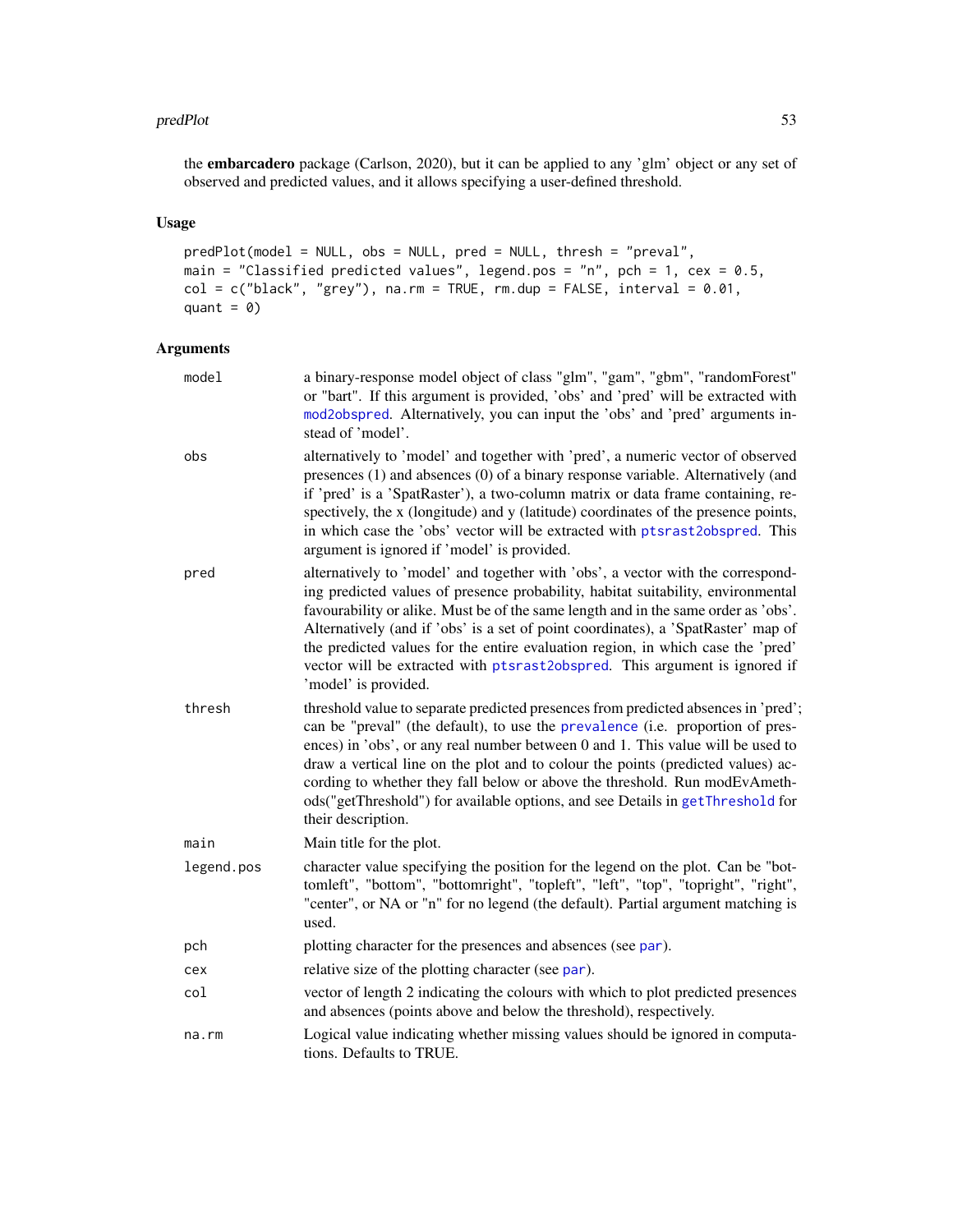<span id="page-53-0"></span>

| rm.dup   | If TRUE and if 'pred' is a SpatRaster and if there are repeated points within the<br>same pixel, a maximum of one point per pixel is used to compute the presences.<br>See examples in ptsrast2obspred. The default is FALSE.                                                                                                             |
|----------|-------------------------------------------------------------------------------------------------------------------------------------------------------------------------------------------------------------------------------------------------------------------------------------------------------------------------------------------|
| interval | Argument to pass to optitude indicating the interval between the thresholds<br>to test, if 'thresh' implies optimizing a threshold-based measure. The default<br>is 0.01. Smaller values may provide more precise results but take longer to<br>compute.                                                                                  |
| quant    | Numeric value indicating the proportion of presences to discard if thresh="MTP"<br>(minimum training presence). With the default value 0, MTP will be the thresh-<br>old at which all observed presences are classified as such; with e.g. quant=0.05,<br>MTP will be the threshold at which 5% presences will be classified as absences. |

### Value

This function outputs a plot as per 'Description'.

### Note

Points are [jitter](#page-0-0)ed randomly along the y axis to minimize visual overlap. So, each run of 'pred-Plot' (unless you use [set.seed](#page-0-0) first) will produce a different arrangement of points for the same data, although their x-axis values are faithful.

### Author(s)

A. Marcia Barbosa

### References

Carlson C.J. (2020) embarcadero: Species distribution modelling with Bayesian additive regression trees in R. Methods in Ecology and Evolution, 11: 850-858.

### See Also

[predDensity](#page-49-1), [plotGLM](#page-47-1)

### Examples

```
# load sample models:
data(rotif.mods)
# choose a particular model to play with:
mod <- rotif.mods$models[[1]]
predPlot(model = mod)
predPlot(model = mod, thresh = 0.5)
```
# you can first select a threshold optimized according to a particular metric: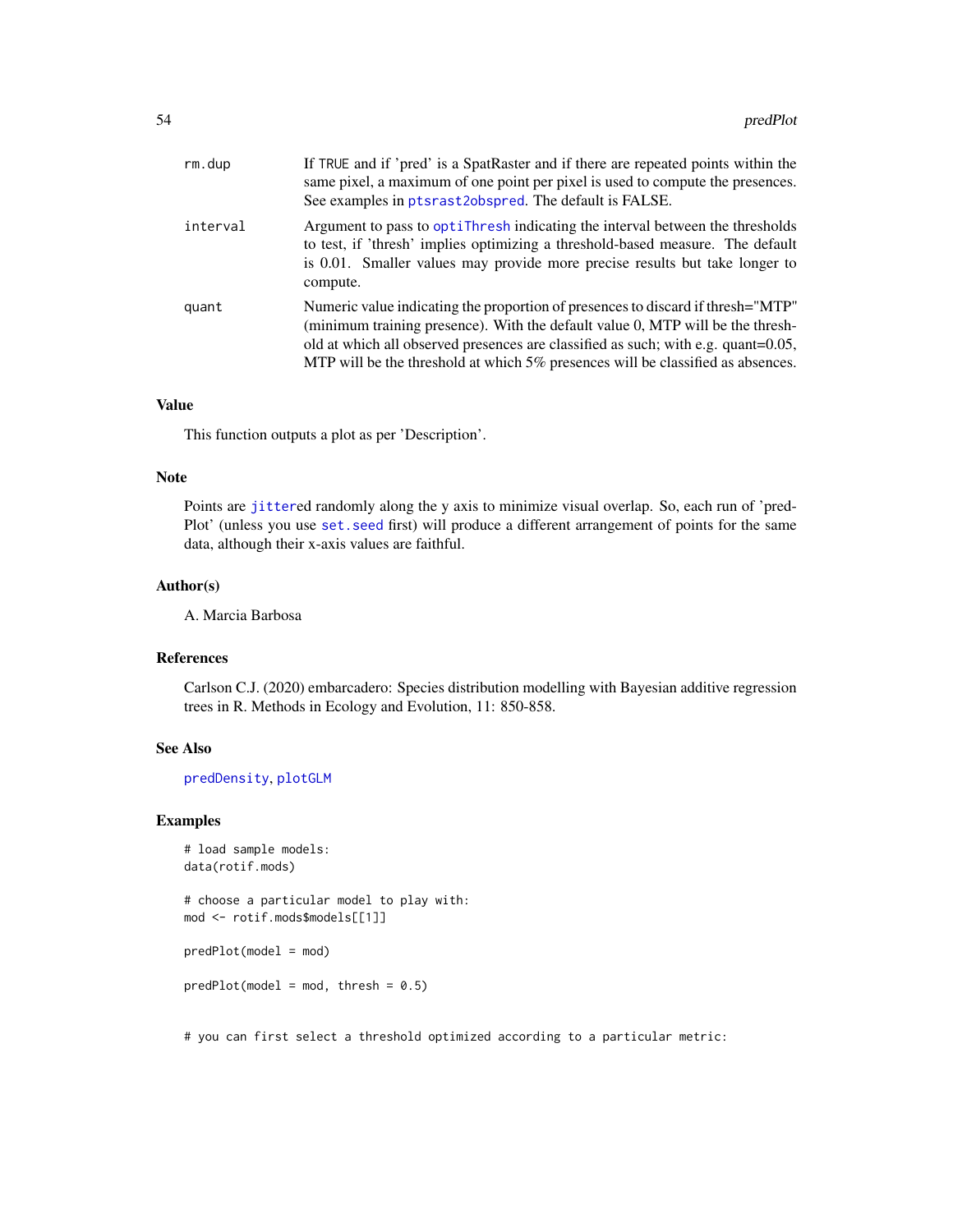#### <span id="page-54-0"></span>prevalence 55

```
## Not run:
threshold <- optiThresh(mod, measures = "TSS", optimize = "each")
threshold <- threshold$optimals.each[ , "threshold"]
threshold
predPlot(model = mod, thresh = threshold)
## End(Not run)
# you can also use 'predPlot' with vectors of observed and predicted values
# instead of a model object:
presabs <- mod$y
prediction <- mod$fitted.values
predPlot(obs = presabs, pred = prediction)
predPlot(obs = presabs, pred = prediction, thresh = 0.5)# 'obs' can also be a table of presence point coordinates
# and 'pred' a SpatRaster of predicted values
```
<span id="page-54-1"></span>prevalence *Prevalence*

#### Description

For building and evaluating species distribution models, the porportion of presences of the species may be an issue to take into account (e.g. Jimenez-Valverde & Lobo 2006, Barbosa et al. 2013). The prevalence function calculates this measure.

#### Usage

prevalence(obs, model = NULL, event = 1, na.rm = TRUE)

| obs   | a vector or a factor of binary observations (e.g. 1 vs. 0, male vs. female, disease<br>vs. no disease, etc.). This argument is ignored if 'model' is provided.                               |
|-------|----------------------------------------------------------------------------------------------------------------------------------------------------------------------------------------------|
| model | alternatively to 'obs', a binary-response model object of class "glm", "gam",<br>"gbm", "randomForest" or "bart". If this argument is provided, 'obs' will be<br>extracted with mod2obspred. |
| event | the value whose prevalence we want to calculate (e.g. 1, "present", etc.). This<br>argument is ignored if 'model' is provided.                                                               |
| na.rm | logical, whether NA values should be excluded from the calculation. The default<br>is TRUE.                                                                                                  |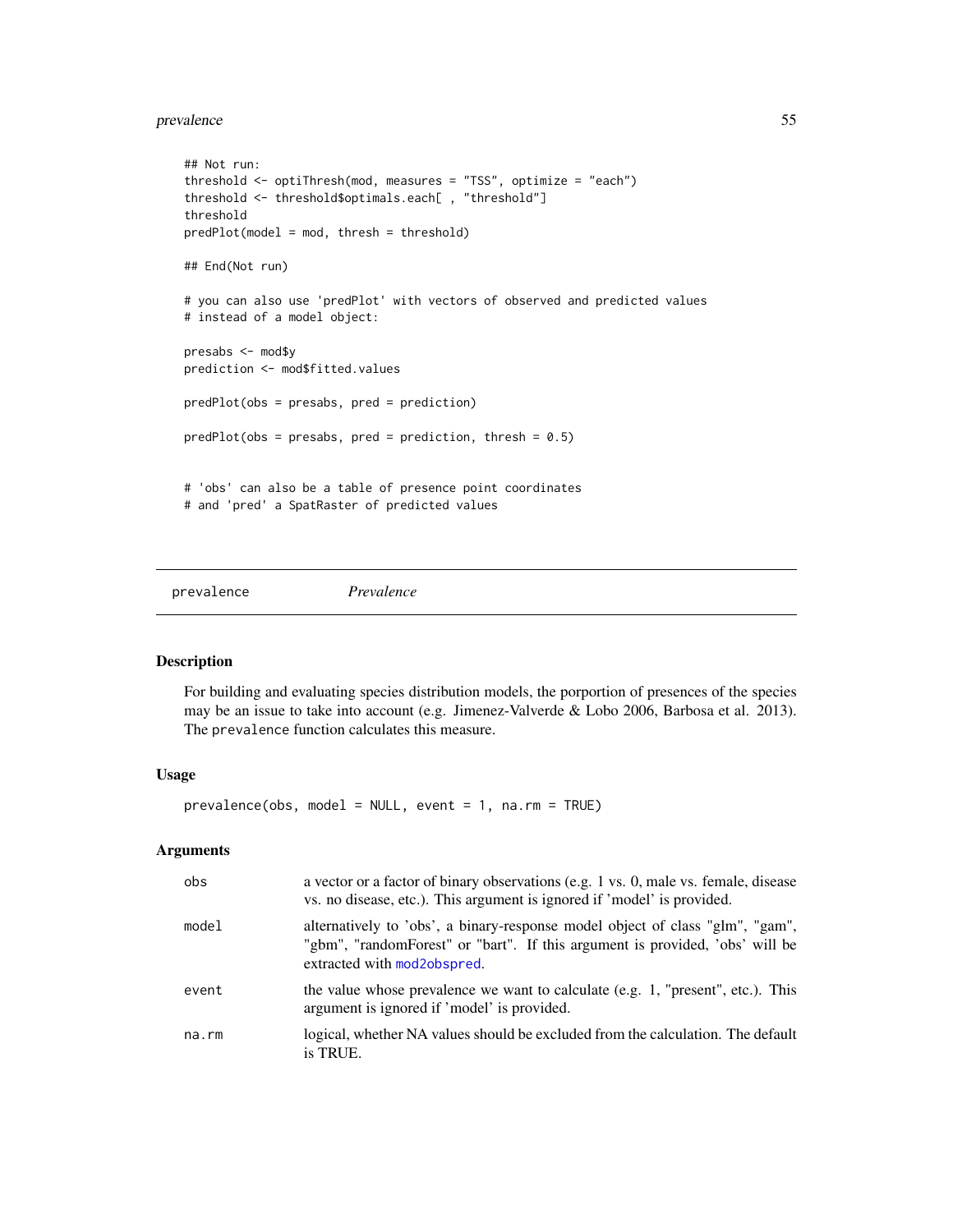<span id="page-55-0"></span>Numeric value of the prevalence of event in the obs vector.

### Author(s)

A. Marcia Barbosa

### References

Barbosa A.M., Real R., Munoz A.R. & Brown J.A. (2013) New measures for assessing model equilibrium and prediction mismatch in species distribution models. Diversity and Distributions, in press

Jimenez-Valverde A. & Lobo J.M. (2006) The ghost of unbalanced species distribution data in geographical model predictions. Diversity and Distributions, 12: 521-524.

#### See Also

[evenness](#page-18-1)

### Examples

# calculate prevalence from binary vectors:

```
(x \leq -\text{rep}(c(0, 1), \text{ each } = 5))
```

```
(y <- c(rep(0, 3), rep(1, 7)))
```
 $(z < -c(rep(\theta, 7), rep(1, 3)))$ 

prevalence(x)

prevalence(y)

prevalence(z)

(w <- c(rep("yes", 3), rep("nope", 7)))

```
prevalence(w, event = "yes")
```
# calculate prevalence from a model object:

data(rotif.mods)

prevalence(mod = rotif.mods\$models[[1]])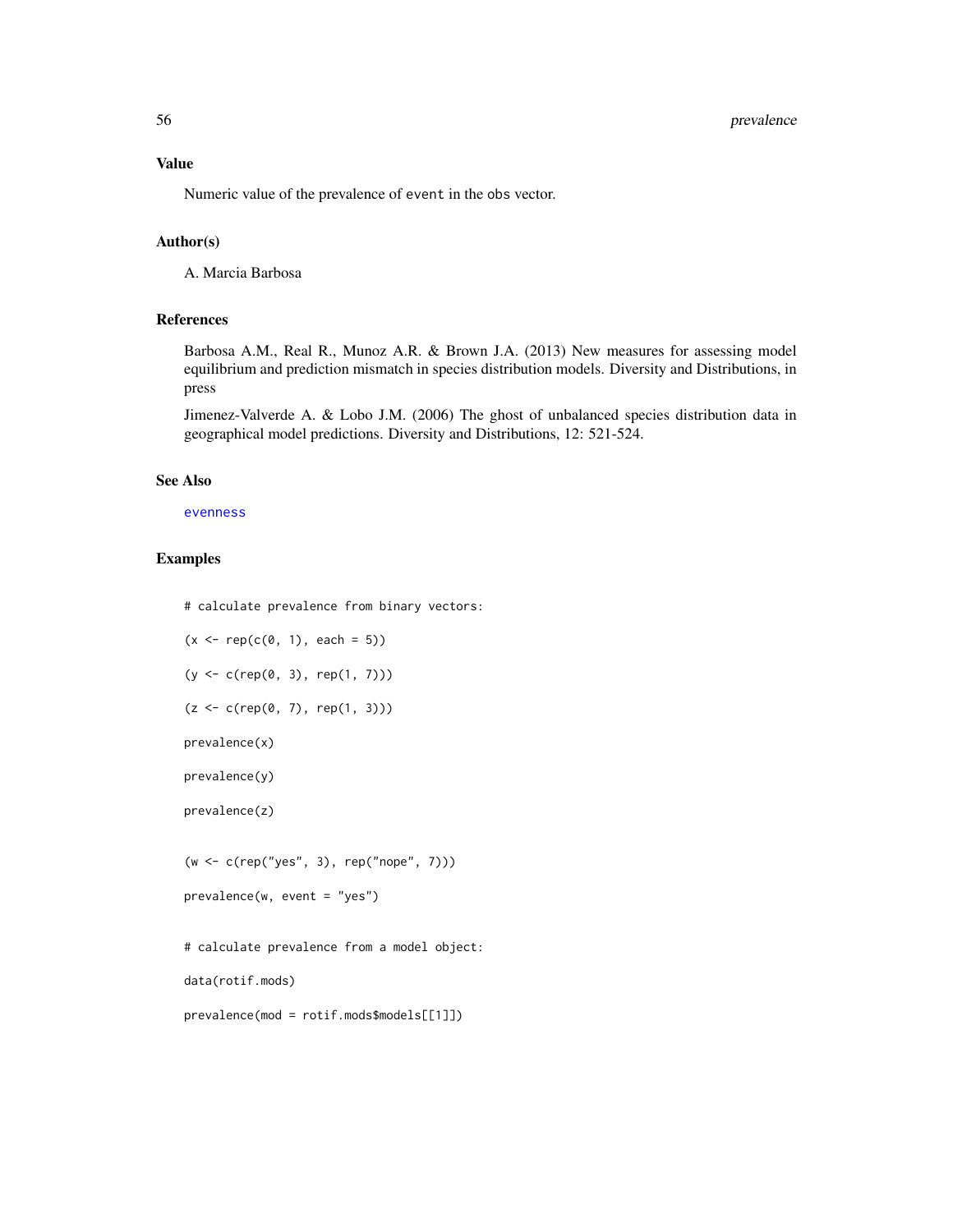### <span id="page-56-1"></span><span id="page-56-0"></span>Description

This function takes presence points or coordinates and a raster map of model predictions, and it returns a data frame with two columns containing, respectively, the observed (presence or no presence) and the predicted value for each pixel. Duplicate points (i.e., points falling in the same pixel, whether or not they have the exact same coordinates) can be kept or removed.

#### Usage

```
ptsrast2obspred(pts, rst, rm.dup = FALSE, na.rm = FALSE, verbosity = 2)
```
#### Arguments

| pts       | a 'SpatVector' map of the presence points, or a two-column matrix or data frame<br>containing their x (longitude) and y (latitude) coordinates, respectively.                    |
|-----------|----------------------------------------------------------------------------------------------------------------------------------------------------------------------------------|
| rst       | a one-layer 'SpatRaster' map of the model predictions, in the same CRS as<br>'pts'. If you have a raster map in another format, you can try to convert it with<br>'tern::rast()' |
| rm.dup    | logical, whether repeated points within the same pixel should be removed. See<br>Examples. The default is FALSE.                                                                 |
| na.rm     | logical, whether presence points with missing or non-finite values of 'rst' should<br>be excluded from the output. The default is FALSE.                                         |
| verbosity | integer value indicating the amount of messages to display. Defaults to 2, for<br>the maximum amount of messages.                                                                |

### Value

This function outputs a data frame with one column containing the observed (1 for presence, 0 for absence) and another column containing the corresponding predicted values from 'rst'.

#### Author(s)

A. Marcia Barbosa

### Examples

```
## Not run:
# you can run these examples if you have the 'terra' package installed
require(terra)
# get an example raster map:
rst <- terra::rast(system.file("ex/elev.tif", package = "terra"))
rst <- terra::aggregate(rst, 10)
```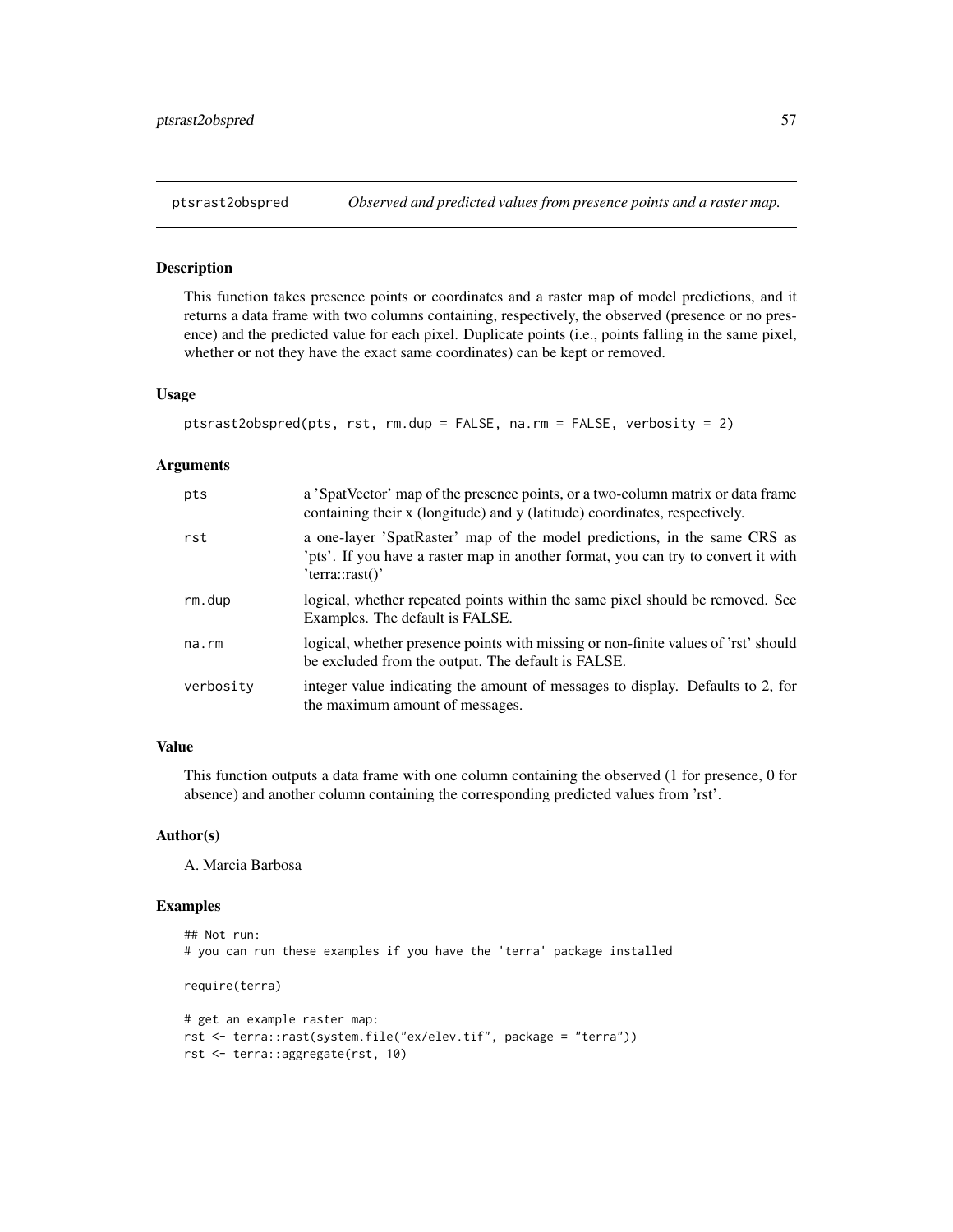```
plot(rst)
# generate some random presence points within it:
set.seed(8)
presences <- terra::spatSample(as.polygons(ext(rst)), 10)
plot(presences, add = TRUE)
# use 'ptsrast2obspred' on this points + raster data:
# without removing duplicates (the default):
obspred <- ptsrast2obspred(pts = crds(presences), rst = rst)
obspred
nrow(obspred) # you get as many 'obs' as pixels + additional points per pixel
sum(obspred$obs) # as many presences as points that overlay 'pred'
# with removal of duplicates:
obspred_rmdup <- ptsrast2obspred(pts = crds(presences), rst = rst[[1]],
rm.dup = TRUE) # you get as many 'obs' as pixels
obspred_rmdup
nrow(obspred_rmdup) # you get as many 'obs' as pixels
sum(obspred_rmdup$obs) # as many presences as pixels that contain (one or more) points
## End(Not run)
```
<span id="page-57-1"></span>range01 *Shrink or stretch a vector to make it range between 0 and 1*

### Description

This function re-scales a numeric vector so that it ranges between 0 and 1. So, the lowest value becomes 0, the highest becomes 1, and the ones in the middle retain their rank and relative diference.

#### Usage

 $range@1(x, na.rm = TRUE)$ 

#### **Arguments**

|       | a numeric vector.                     |
|-------|---------------------------------------|
| na.rm | logical, whether to remove NA values. |

#### Details

This function was borrowed from http://stackoverflow.com/questions/5468280/scale-a-series-betweentwo-points-in-r/5468527#5468527 and adapted to handle also missing values.

<span id="page-57-0"></span>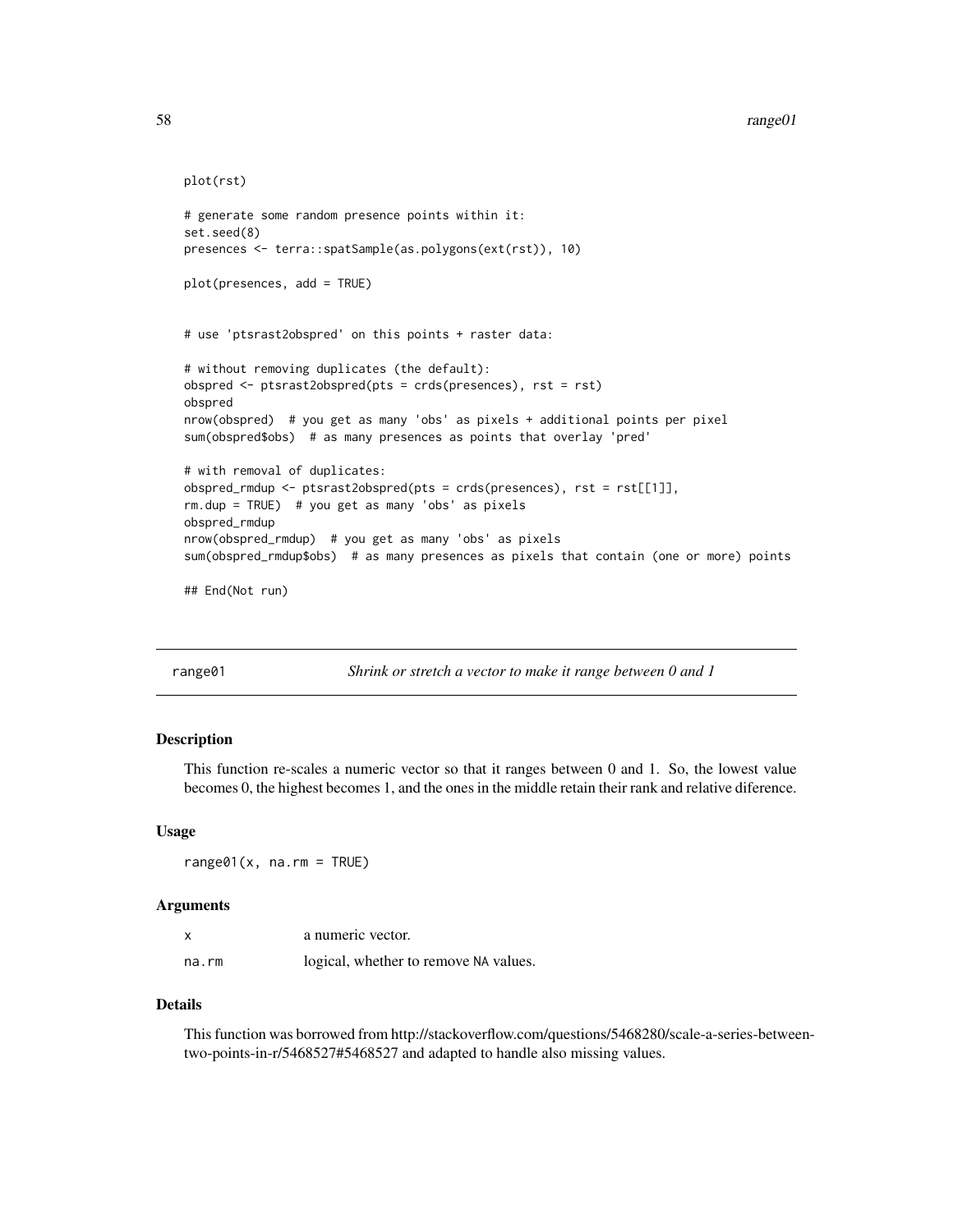#### <span id="page-58-0"></span>rotif.mods 59

### Value

A numeric vector of the same length as the input, now with the values ranging from 0 to 1.

#### Author(s)

A. Marcia Barbosa

### See Also

[standard01](#page-61-1)

### Examples

range01(0:10)

range01(-12.3 : 21.7)

### rotif.mods *Rotifer distribution models*

### Description

A set of generalized linear models of rotifer species distributions on TDWG level 4 regions of the world (Fontaneto et al. 2012), together with their predicted values. Mind that these models are provided just as sample data and have limited application, due to limitations in the underlying distribution records. See Details for more information.

### Usage

data(rotif.mods)

### Format

A list of 2 elements:

\$ predictions: a data.frame with 291 observations of 60 variables, namely the presence probability (P) and environmental favourability (F) for each of 30 species of rotifers, obtained from the rotif.env dataset in the 'fuzzySim' R-Forge package

\$ models: a list of the 30 generalized linear model ([glm](#page-0-0)) objects which generated those predictions.

### Details

These models were obtained with the 'multGLM' function and the rotif.env dataset from R-Forge package 'fuzzySim' using the following code:

require(fuzzySim)

data(rotif.env)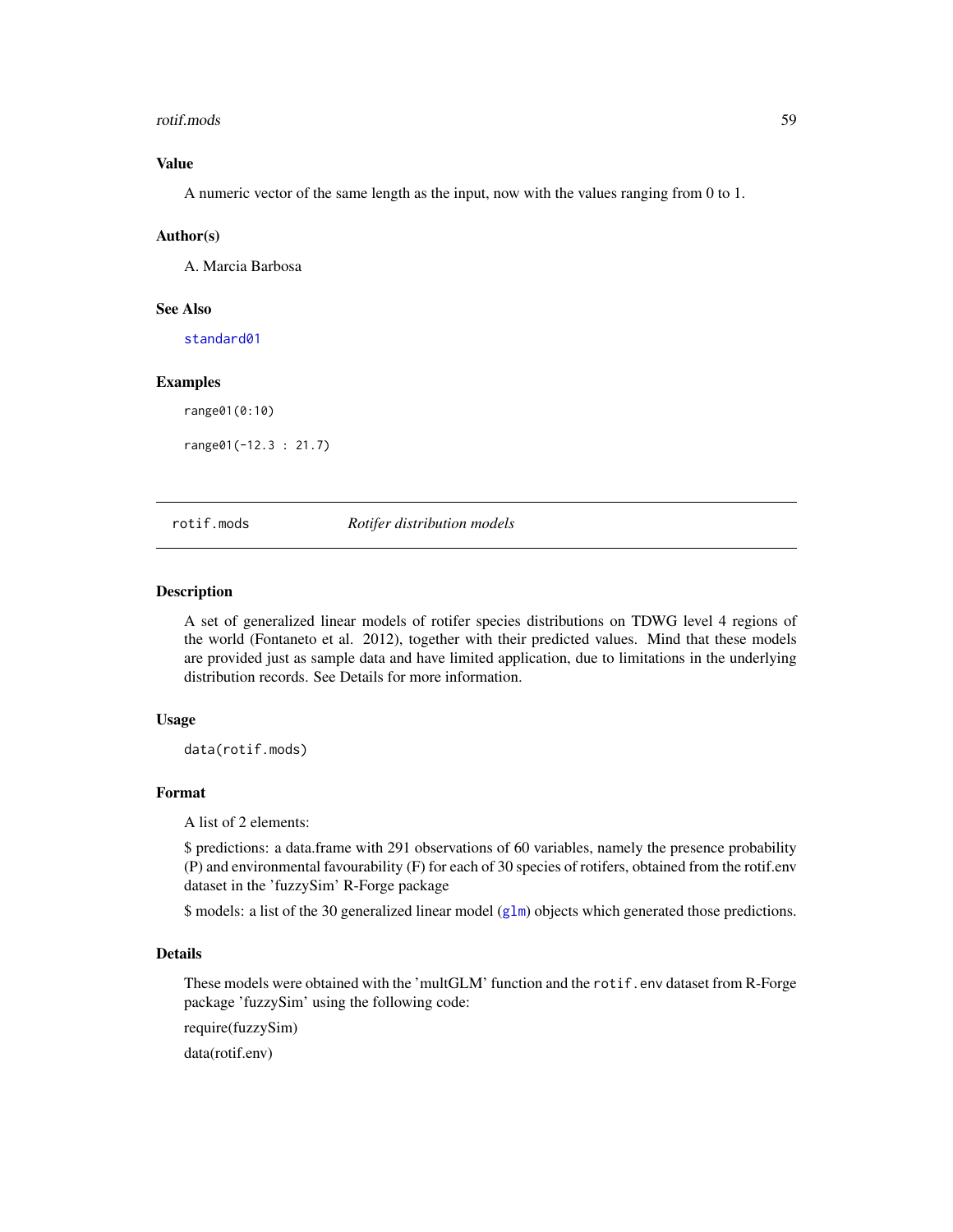<span id="page-59-0"></span>rotif.mods  $\le$ - multGLM(data = rotif.env, sp.cols = 18:47, var.cols = 5:17, step = FALSE, trim = TRUE)

See package 'fuzzySim' (currently available on R-Forge at [http://fuzzysim.r-forge.r-project](http://fuzzysim.r-forge.r-project.org). [org](http://fuzzysim.r-forge.r-project.org)) for more information on the source data that were used to build these models.

### References

Fontaneto D., Barbosa A.M., Segers H. & Pautasso M. (2012) The 'rotiferologist' effect and other global correlates of species richness in monogonont rotifers. Ecography, 35: 174-182.

### Examples

```
data(rotif.mods)
head(rotif.mods$predictions)
rotif.mods$models[[1]]
```
RsqGLM *R-squared measures for GLMs*

### Description

This function calculates some (pseudo) R-squared statistics for binomial Generalized Linear Models.

#### Usage

```
RsqGLM(model = NULL, obs = NULL, pred = NULL, use = "pairwise.complete.obs",
plot = TRUE, ...
```

| model     | a binary-response model object of class "glm". Alternatively, you can input the<br>'obs' and 'pred' arguments instead of 'model'.                                                                                                             |
|-----------|-----------------------------------------------------------------------------------------------------------------------------------------------------------------------------------------------------------------------------------------------|
| obs       | alternatively to 'model' and together with 'pred', a vector of observed presences<br>$(1)$ and absences $(0)$ of a binary response variable. This argument is ignored if<br>'model' is provided.                                              |
| pred      | alternatively to 'model' and together with 'obs', a vector with the corresponding<br>predicted values of presence probability. Must be of the same length and in the<br>same order as 'obs'. This argument is ignored if 'model' is provided. |
| use       | argument to be passed to cor for handling mising values.                                                                                                                                                                                      |
| plot      | logical value indicating whether or not to display a barplot of the calculated<br>measures.                                                                                                                                                   |
| $\ddotsc$ | additional arguments to pass to the plot function (see Examples).                                                                                                                                                                             |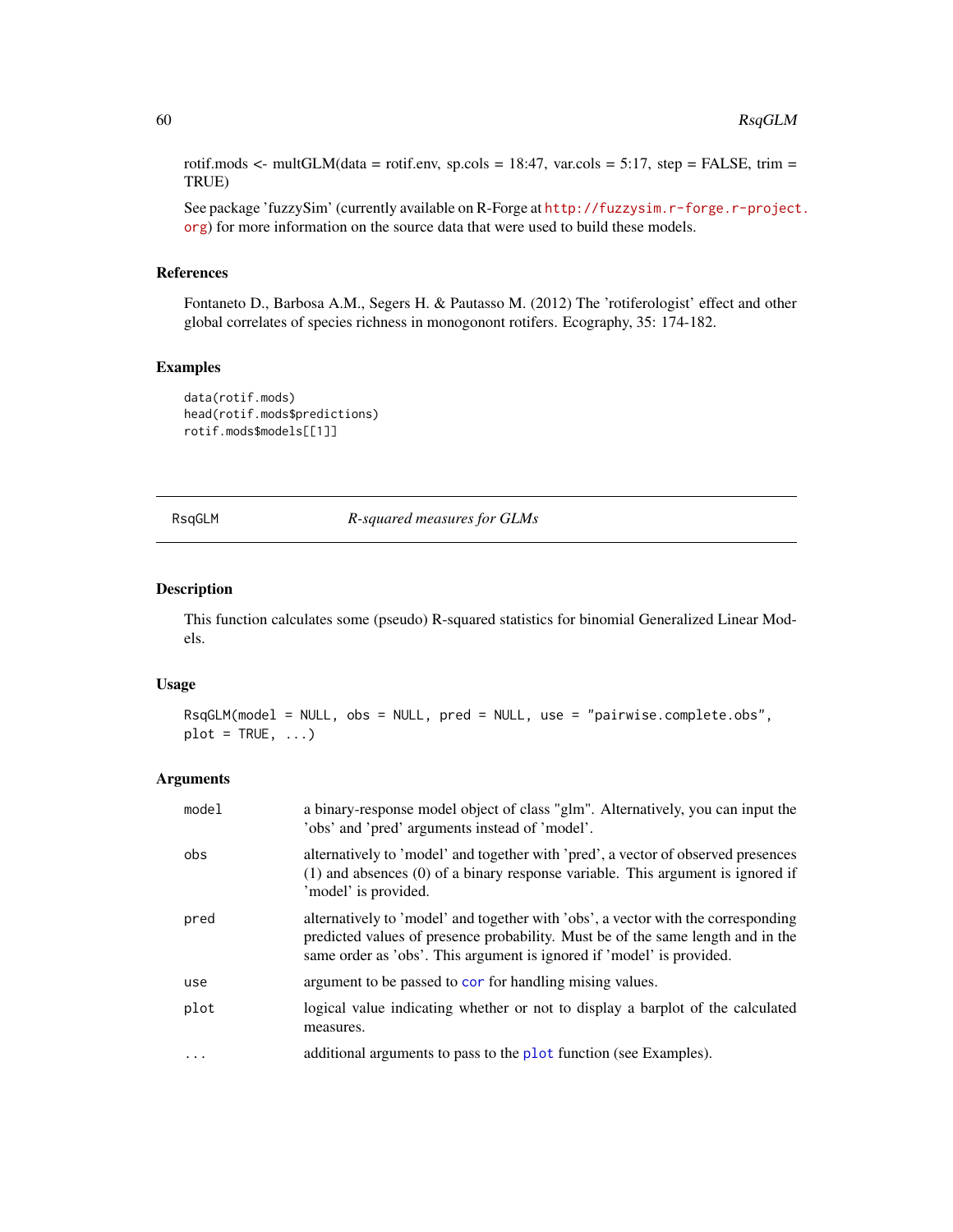#### <span id="page-60-0"></span> $RsqGLM$  61

### Details

Implemented measures include the R-squareds of McFadden (1974), Cox-Snell (1989), Nagelkerke (1991, which corresponds to the corrected Cox-Snell, eliminating its upper bound), and Tjur (2009). See Allison (2014) for a brief review of these measures.

### Value

The function returns a named list of the calculated R-squared values.

### Note

Tjur's R-squared can only be calculated for models with binomial response variable; otherwise, NA will be returned.

### Author(s)

A. Marcia Barbosa

### References

Allison P. (2014) Measures of fit for logistic regression. SAS Global Forum, Paper 1485-2014

Cox, D.R. & Snell E.J. (1989) The Analysis of Binary Data, 2nd ed. Chapman and Hall, London

McFadden, D. (1974) Conditional logit analysis of qualitative choice behavior. In: Zarembka P. (ed.) Frontiers in Economics. Academic Press, New York

Nagelkerke, N.J.D. (1991) A note on a general definition of the coefficient of determination. Biometrika, 78: 691-692

Tjur T. (2009) Coefficients of determination in logistic regression models - a new proposal: the coefficient of discrimination. The American Statistician, 63: 366-372.

### See Also

[Dsquared](#page-15-1), [AUC](#page-6-1), [threshMeasures](#page-62-1), [HLfit](#page-26-1)

### Examples

```
# load sample models:
data(rotif.mods)
```
# choose a particular model to play with: mod <- rotif.mods\$models[[1]]

```
RsgGLM(model = mod)
```
# you can also use RsqGLM with vectors of observed and predicted values # instead of a model object:

RsqGLM(obs = mod\$y, pred = mod\$fitted.values)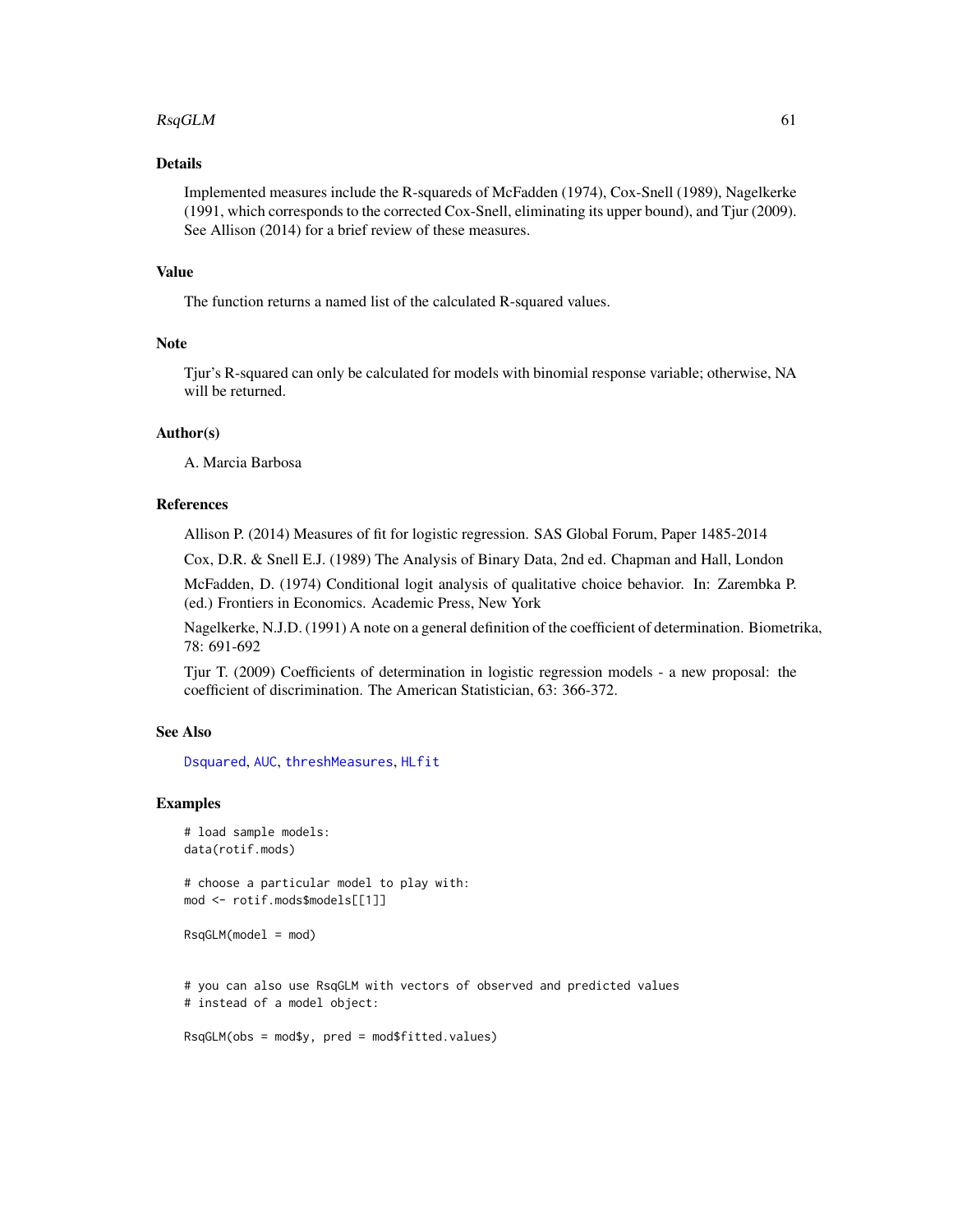```
# plotting arguments can be modified:
par(max = c(6, 3, 2, 1))RsqGLM(obs = mod$y, pred = mod$fitted.values, col = "seagreen", border = NA,
ylim = c(0, 1), las = 2, main = "Pseudo-R-squared values")
```
<span id="page-61-1"></span>standard01 *Standardize to 0-1 (or vice-versa)*

### **Description**

This function converts the score of a measure that ranges from -1 to 1 (e.g. a kappa or TSS value obtained for a model) into its (linearly) corresponding value in 0-to-1 scale, so that it can be compared directly with measures that range between 0 and 1 (such as CCR or AUC). It can also perform the conversion in the opposite direction.

#### Usage

```
standard01(score, direction = c("-1+1to01", "01to-1+1"))
```
#### Arguments

| score     | numeric value indicating the score of the measure of interest.                    |
|-----------|-----------------------------------------------------------------------------------|
| direction | character value indicating the direction in which to perform the standardization. |
|           | The default. " $-1+1$ to 01", can be switched to "01to $-1+1$ ".                  |

### Details

While most of the threshold-based measures of model evaluation range theoretically from 0 to 1, some of them (such as Cohen's kappa and the true skill statistic, TSS) may range from -1 to 1 (Allouche et al. 2006). Thus, the values of different measures may not be directly comparable (Barbosa 2015). We do not usually get negative values of TSS or kappa (nor values under 0.5 for CCR or AUC, for example) because that only happens when model predictions perform worse than random guesses; still, such values are mathematically possible, and can occur e.g. when extrapolating models to regions where where the species-environment relationships differ. This standardization is included as an option in the [threshMeasures](#page-62-1) function.

### Value

The numeric value of 'score' when re-scaled to the  $0$ -to-1 (or to the  $-1$  to  $+1$ ) scale.

#### Note

Note that this is not the same as re-scaling a vector so that it ranges between 0 and 1, which is done by [range01](#page-57-1).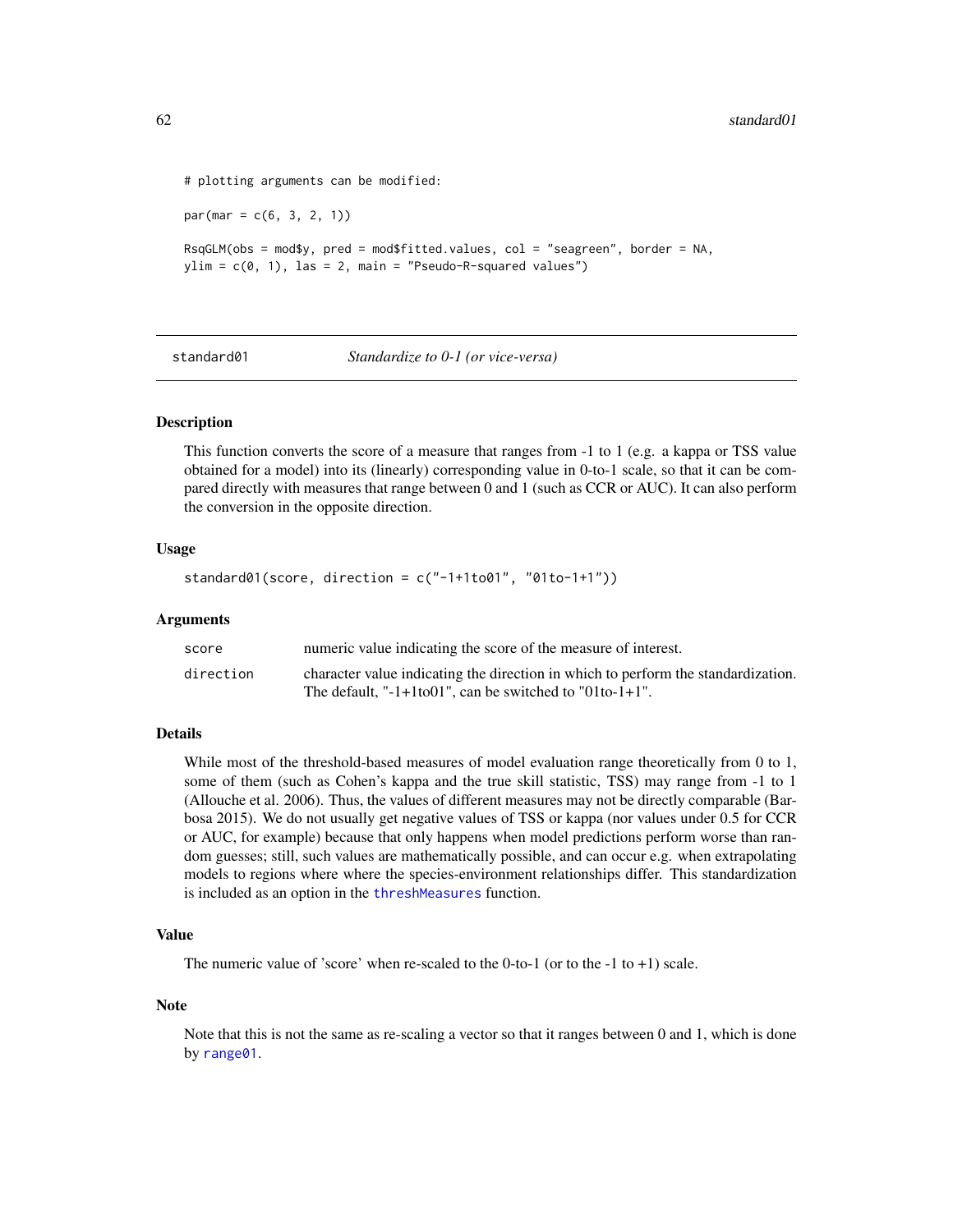#### <span id="page-62-0"></span>threshMeasures 63

### Author(s)

A. Marcia Barbosa

### References

Allouche O., Tsoar A. & Kadmon R. (2006) Assessing the accuracy of species distribution models: prevalence, kappa and the true skill statistic (TSS). Journal of Applied Ecology 43: 1223-1232

Barbosa, A.M. (2015) Re-scaling of model evaluation measures to allow direct comparison of their values. The Journal of Brief Ideas, 18 Feb 2015, DOI: 10.5281/zenodo.15487

### See Also

[threshMeasures](#page-62-1), [range01](#page-57-1)

### Examples

```
standard01(0.6)
standard@1(0.6, direction = "-1+1to@1")standard01(0.6, direction = "01to-1+1")
```
<span id="page-62-1"></span>threshMeasures *Threshold-based measures of model evaluation*

### Description

This function calculates a number of measures for evaluating the classification accuracy of a species distribution (or ecological niche, or bioclimatic envelope...) model against observed presenceabsence data (Fielding & Bell 1997; Liu et al. 2011; Barbosa et al. 2013), upon the choice of a threshold value above which the model is considered to predict that the species should be present.

#### Usage

```
threshMeasures(model = NULL, obs = NULL, pred = NULL, thresh,
measures = modEvAmethods("threshMeasures"), simplif = FALSE,
plot = TRUE, plot.ordered = FALSE, standardize = TRUE, verbosity = 2,
ylim = c(0, 1), interval = 0.01, quant = 0, na.rm = TRUE, rm.dup = FALSE, ...)
```
### Arguments

model a binary-response model object of class "glm", "gam", "gbm", "randomForest" or "bart". If this argument is provided, 'obs' and 'pred' will be extracted with [mod2obspred](#page-36-1). Alternatively, you can input the 'obs' and 'pred' arguments instead of 'model'.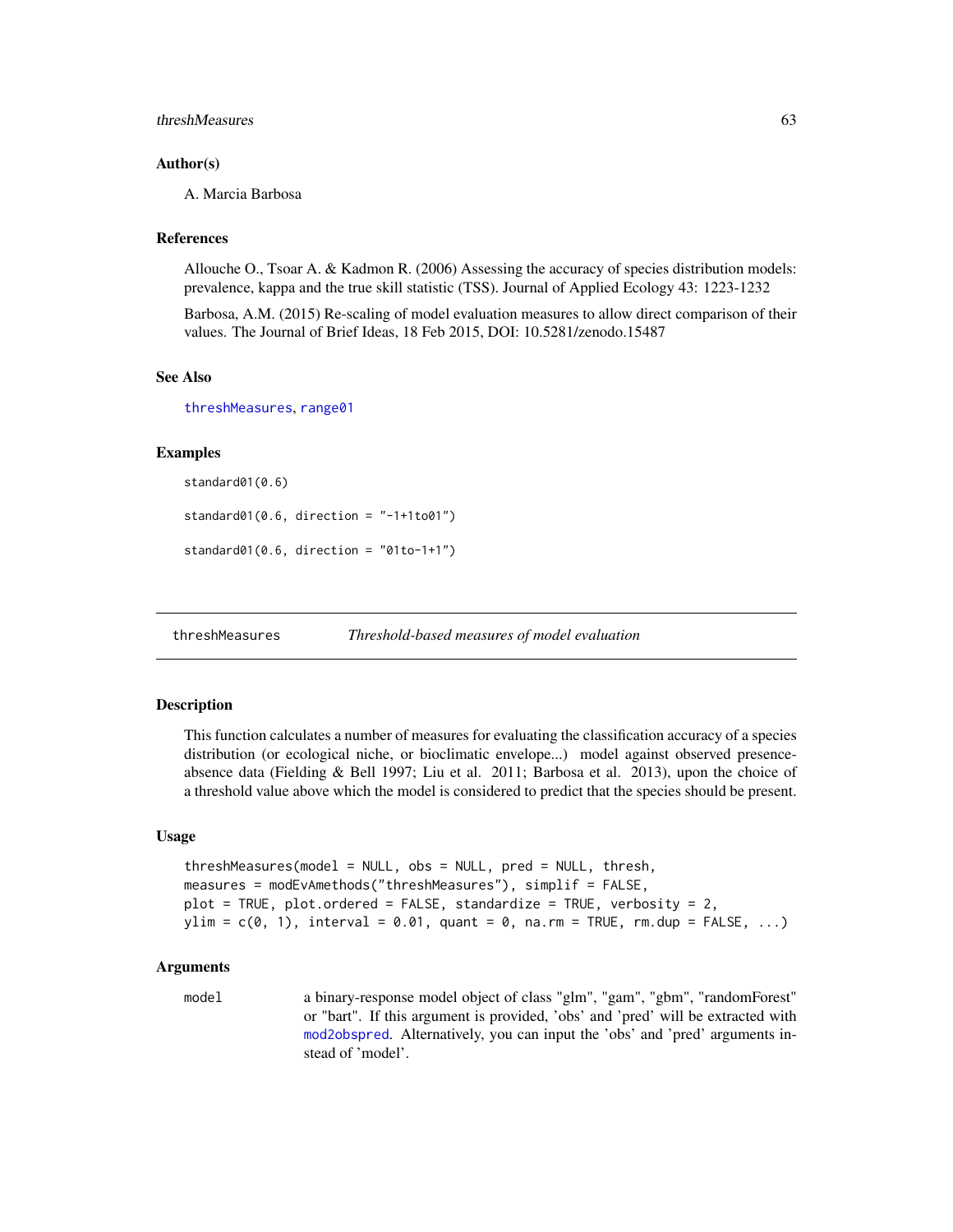<span id="page-63-0"></span>

| obs          | alternatively to 'model' and together with 'pred', a numeric vector of observed<br>presences (1) and absences (0) of a binary response variable. Alternatively (and<br>if 'pred' is a 'SpatRaster'), a two-column matrix or data frame containing, re-<br>spectively, the x (longitude) and y (latitude) coordinates of the presence points,<br>in which case the 'obs' vector will be extracted with ptsrast2obspred. This<br>argument is ignored if 'model' is provided.                                                              |
|--------------|-----------------------------------------------------------------------------------------------------------------------------------------------------------------------------------------------------------------------------------------------------------------------------------------------------------------------------------------------------------------------------------------------------------------------------------------------------------------------------------------------------------------------------------------|
| pred         | alternatively to 'model' and together with 'obs', a vector with the correspond-<br>ing predicted values of presence probability, habitat suitability, environmental<br>favourability or alike. Must be of the same length and in the same order as 'obs'.<br>Alternatively (and if 'obs' is a set of point coordinates), a 'SpatRaster' map of<br>the predicted values for the entire evaluation region, in which case the 'pred'<br>vector will be extracted with ptsrast2obspred. This argument is ignored if<br>'model' is provided. |
| thresh       | threshold to separate predicted presences from predicted absences in 'model' or<br>'pred'; can be a numeric value between 0 and 1, or any of the options provided<br>with modEvAmethods("getThreshold"). See Details in ?getThreshold for a<br>description of the available options, and also Details below for a more informed<br>choice.                                                                                                                                                                                              |
| measures     | character vector of the evaluation measures to use. By default, all measures<br>available in 'modEvAmethods("threshMeasures")' are calculated.                                                                                                                                                                                                                                                                                                                                                                                          |
| simplif      | logical, whether to calculate a faster, simplified version. Used internally by other<br>functions in the package. Defaults to FALSE.                                                                                                                                                                                                                                                                                                                                                                                                    |
| plot         | logical, whether to produce a barplot of the calculated measures. Defaults to<br>TRUE.                                                                                                                                                                                                                                                                                                                                                                                                                                                  |
| plot.ordered | logical, whether to plot the measures in decreasing order rather than in input<br>order. Defaults to FALSE.                                                                                                                                                                                                                                                                                                                                                                                                                             |
| standardize  | logical, whether to change measures that may range between -1 and +1 (namely<br>kappa and TSS) to their corresponding value in the 0-to-1 scale (skappa and<br>sTSS), so that they can compare directly to other measures (see standard01).<br>The default is TRUE, but a message is displayed to inform the user about it.                                                                                                                                                                                                             |
| verbosity    | integer specifying the amount of messages to display. Defaults to the maximum<br>implemented; lower numbers (down to 0) decrease the number of messages.                                                                                                                                                                                                                                                                                                                                                                                |
| ylim         | limits for the y axis.                                                                                                                                                                                                                                                                                                                                                                                                                                                                                                                  |
| interval     | Numeric value, used if 'thresh' is a threshold optimization method such as<br>"maxKappa" or "maxTSS", indicating the interval between the thresholds to<br>test. The default is 0.01. Smaller values may provide more precise results but<br>take longer to compute.                                                                                                                                                                                                                                                                    |
| quant        | Numeric value indicating the proportion of presences to discard if thresh="MTP"<br>(minimum training presence). With the default value 0, MTP will be the thresh-<br>old at which all observed presences are classified as such; with e.g. quant=0.05,<br>MTP will be the threshold at which 5% presences will be classified as absences.                                                                                                                                                                                               |
| na.rm        | Logical value indicating whether missing values should be ignored in computa-<br>tions. Defaults to TRUE.                                                                                                                                                                                                                                                                                                                                                                                                                               |
| rm.dup       | If TRUE and if 'pred' is a SpatRaster and if there are repeated points within the<br>same pixel, a maximum of one point per pixel is used to compute the presences.<br>See examples in ptsrast2obspred. The default is FALSE.                                                                                                                                                                                                                                                                                                           |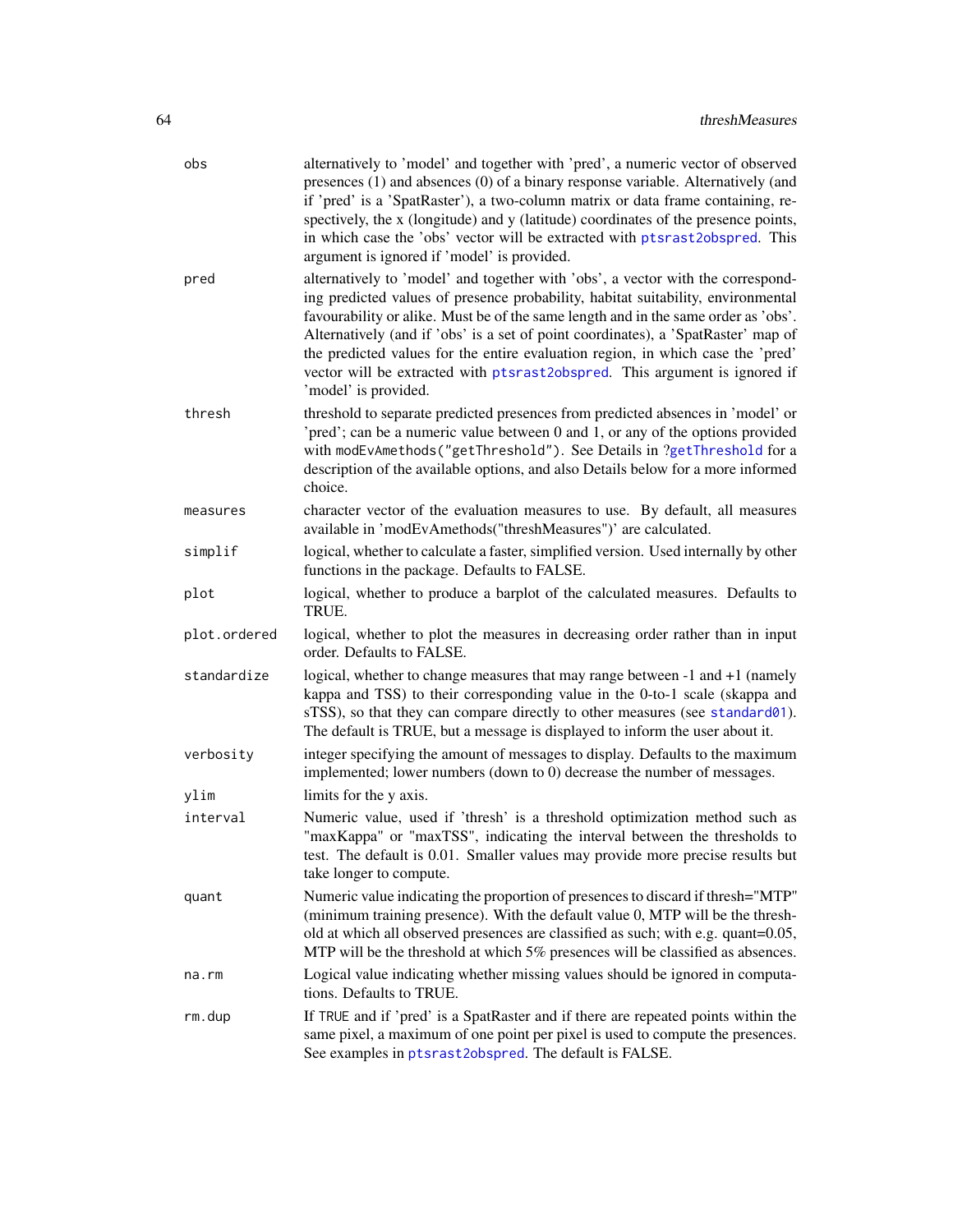#### <span id="page-64-0"></span>threshMeasures 65

... additional arguments to be passed to the [plot](#page-0-0) function.

### Details

The threshold value can be chosen according to a number of criteria (see e.g. Liu et al. 2005, 2013; Jimenez-Valverde & Lobo 2007; Nenzen & Araujo 2011). You can choose a fixed numeric value, or set 'thresh' to "preval" (species' prevalence or proportion of presences in the data input to this function), or calculate optimal threshold values according to different criteria with the [getThreshold](#page-24-1), [optiThresh](#page-45-1) or [optiPair](#page-42-1) function. If you are using "environmental favourability" as input 'pred' data (Real et al. 2006; see 'Fav' function in R package fuzzySim), then the 0.5 threshold equates to using training prevalence in logistic regression (GLM with binomial error distribution and logit link function).

While most of these threshold-based measures range from 0 to 1, some of them (such as kappa and TSS) may range from -1 to 1 (Allouche et al. 2006), so their raw scores are not directly comparable. 'threshMeasures' includes an option (used by default) to standardize these measures to 0-1 (Barbosa 2015) using the [standard01](#page-61-1) function, so that you obtain the standardized versions skappa and sTSS.

This function can also be used to calculate the agreement between different presence-absence (or other types of binary) data, as e.g. Barbosa et al. (2012) did for comparing mammal distribution data from atlas and range maps. Notice, however, that some of these measures, such as TSS or NMI, are not symmetrical (obs vs. pred is different from pred vs. obs).

#### Value

If 'simplif = TRUE', the output is a numeric matrix with the name and value of each measure. If 'simplif = FALSE' (the default), the ouptut is a list with the following components:

| N               | the number of observations (records) in the analysis.  |
|-----------------|--------------------------------------------------------|
| Prevalence      | the prevalence (proportion of presences) in 'obs'.     |
| Threshold       | the threshold value used to calculate the 'measures'.  |
| ConfusionMatrix |                                                        |
|                 | the confusion matrix obtained with the used threshold. |

ThreshMeasures a numeric matrix with the name and value of each measure.

### **Note**

"Sensitivity" is the same as "Recall", and "PPP" (positive predictive power) is the same as "Precision". "F1score"" is the harmonic mean of precision and recall.

### Note

"Sensitivity" is the same as "Recall", and "PPP" (positive predictive power) is the same as "Precision". Some of these measures (like NMI, UPR, OPR, PPP, NPP) cannot be calculated for thresholds at which there are zeros in the confusion matrix, so they can yield NaN values.

### Author(s)

A. Marcia Barbosa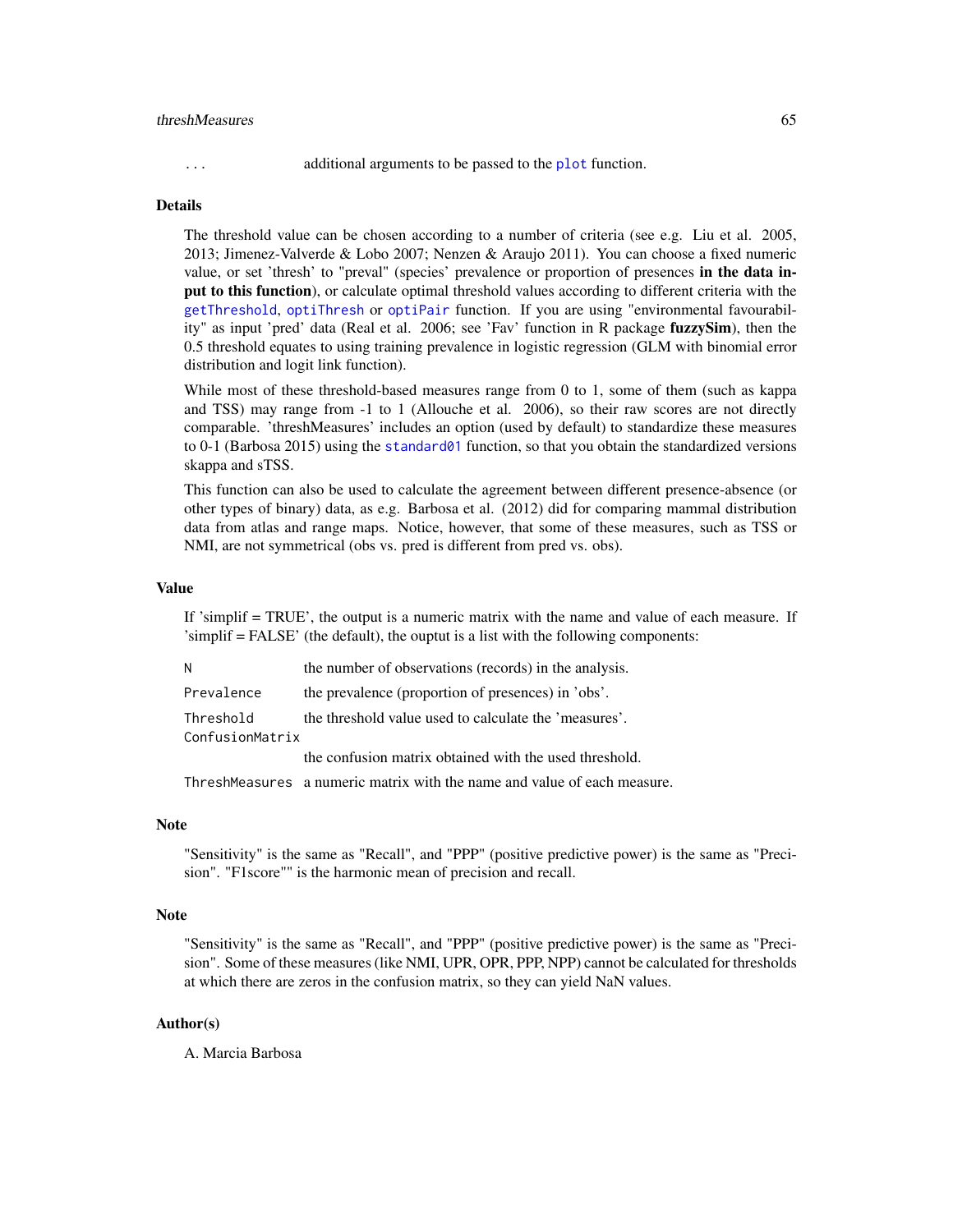### <span id="page-65-0"></span>References

Allouche O., Tsoar A. & Kadmon R. (2006) Assessing the accuracy of species distribution models: prevalence, kappa and the true skill statistic (TSS). Journal of Applied Ecology 43: 1223-1232.

Barbosa, A.M. (2015) Re-scaling of model evaluation measures to allow direct comparison of their values. The Journal of Brief Ideas, 18 Feb 2015, DOI: 10.5281/zenodo.15487

Barbosa A.M., Estrada A., Marquez A.L., Purvis A. & Orme C.D.L. (2012) Atlas versus range maps: robustness of chorological relationships to distribution data types in European mammals. Journal of Biogeography 39: 1391-1400

Barbosa A.M., Real R., Munoz A.R. & Brown J.A. (2013) New measures for assessing model equilibrium and prediction mismatch in species distribution models. Diversity and Distributions 19: 1333-1338

Fielding A.H. & Bell J.F. (1997) A review of methods for the assessment of prediction errors in conservation presence/absence models. Environmental Conservation 24: 38-49

Jimenez-Valverde A. & Lobo J.M. (2007) Threshold criteria for conversion of probability of species presence to either-or presence-absence. Acta Oecologica 31: 361-369

Liu C., Berry P.M., Dawson T.P. & Pearson R.G. (2005) Selecting thresholds of occurrence in the prediction of species distributions. Ecography 28: 385-393

Liu C., White M. & Newell G. (2011) Measuring and comparing the accuracy of species distribution models with presence-absence data. Ecography 34: 232-243

Liu C., White M. & Newell G. (2013) Selecting thresholds for the prediction of species occurrence with presence-only data. Journal of Biogeography, 40: 778-789

Nenzen H.K. & Araujo M.B. (2011) Choice of threshold alters projections of species range shifts under climate change. Ecological Modelling 222: 3346-3354

Real R., Barbosa A.M. & Vargas J.M. (2006) Obtaining environmental favourability functions from logistic regression. Environmental and Ecological Statistics 13: 237-245

#### See Also

[optiThresh](#page-45-1), [optiPair](#page-42-1), [AUC](#page-6-1)

### Examples

```
# load sample models:
data(rotif.mods)
# choose a particular model to play with:
mod <- rotif.mods$models[[1]]
threshMeasures(model = mod, simplif = TRUE, thresh = 0.5)
```
 $threshold = mod, thresh = "preval")$ 

threshMeasures(model = mod, plot.ordered = TRUE, thresh = "preval")

threshMeasures(model = mod, measures =  $c("CCR", "TSS", "kappa"),$ 

thresh =  $"$ preval")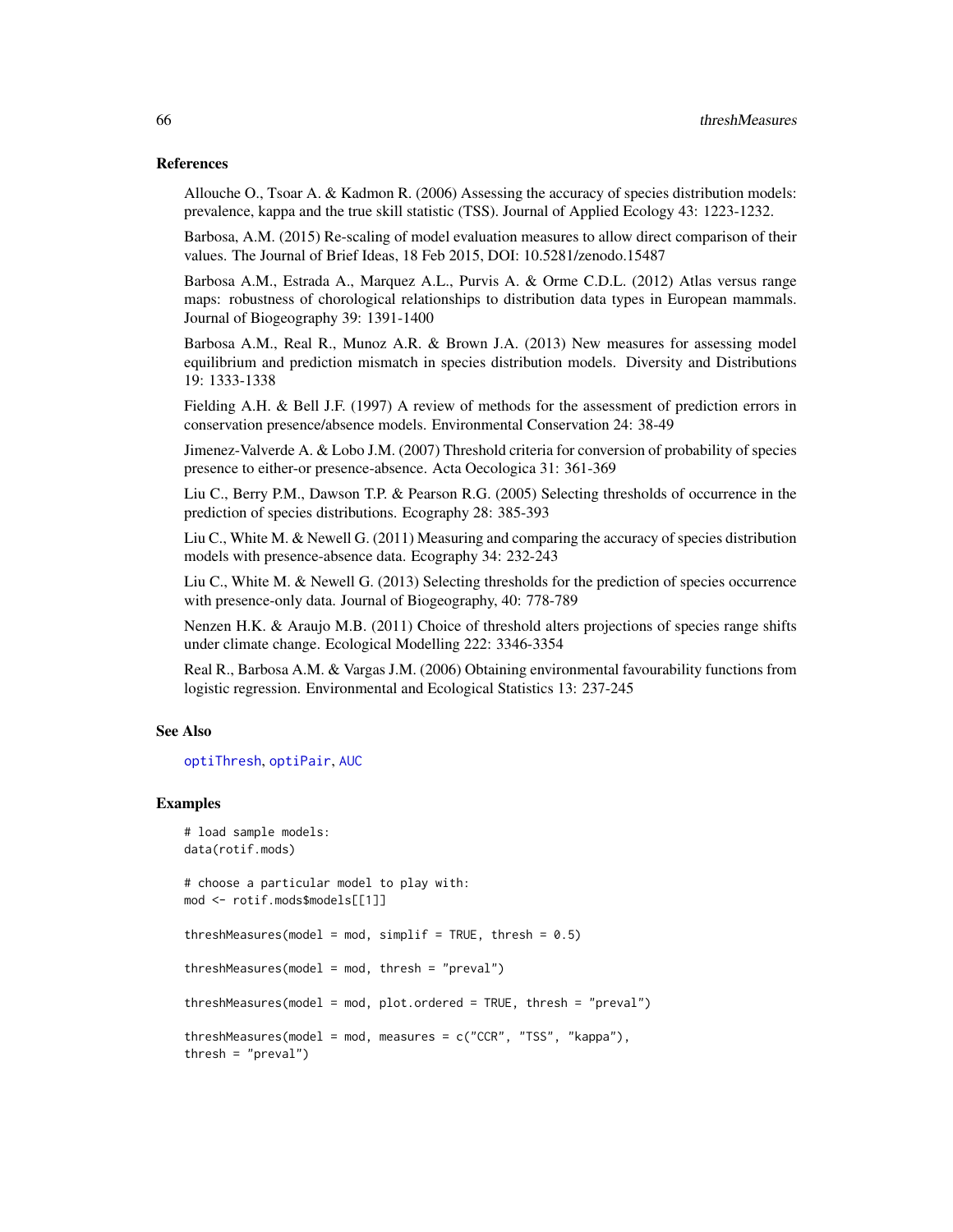#### <span id="page-66-0"></span>varPart 67

```
threshMeasures(model = mod, plot.ordered = TRUE, thresh = "preval")
# you can also use threshMeasures with vectors of observed and
# predicted values instead of with a model object:
threshMeasures(obs = mod$y, pred = mod$fitted.values, thresh = "preval")
# 'obs' can also be a table of presence point coordinates
# and 'pred' a SpatRaster of predicted values
```
varPart *Variation partitioning*

### Description

This function performs variation partitioning (Borcard et al. 1992) among two factors (e.g. Ribas et al. 2006) or three factors (e.g. Real et al. 2003) for either multiple linear regression models (LM) or generalized linear models (GLM).

### Usage

```
varPart(A, B, C = NA, AB, AC = NA, BC = NA, ABC = NA,model.type = NULL, A.name = "Factor A", B.name = "Factor B",
C.name = "Factor C", plot = TRUE, plot.digits = 3, cex.names = 1.5,
cex.values = 1.2, main = "", cex.main = 2, plot.unexpl = TRUE,
coloured = FALSE)
```

| A   | numeric value of the R-squared of the regression of the response variable on the<br>variables related to factor 'A'                                      |
|-----|----------------------------------------------------------------------------------------------------------------------------------------------------------|
| B   | numeric value of the R-squared of the regression of the response variable on the<br>variables related to factor 'B'                                      |
| C   | (optionally, if there are 3 factors) numeric value of the R-squared of the regres-<br>sion of the response on the variables related to factor 'C'        |
| AB  | numeric value of the R-squared of the regression of the response on the variables<br>of factors 'A' and 'B' simultaneously                               |
| АC  | (if there are 3 factors) numeric value of the R-squared of the regression of the<br>response on the variables of factors 'A' and 'C' simultaneously      |
| ВC  | (if there are 3 factors) numeric value of the R-squared of the regression of the<br>response on the variables of factors 'B' and 'C' simultaneously      |
| ABC | (if there are 3 factors) numeric value of the R-squared of the regression of the<br>response on the variables of factors 'A', 'B' and 'C' simultaneously |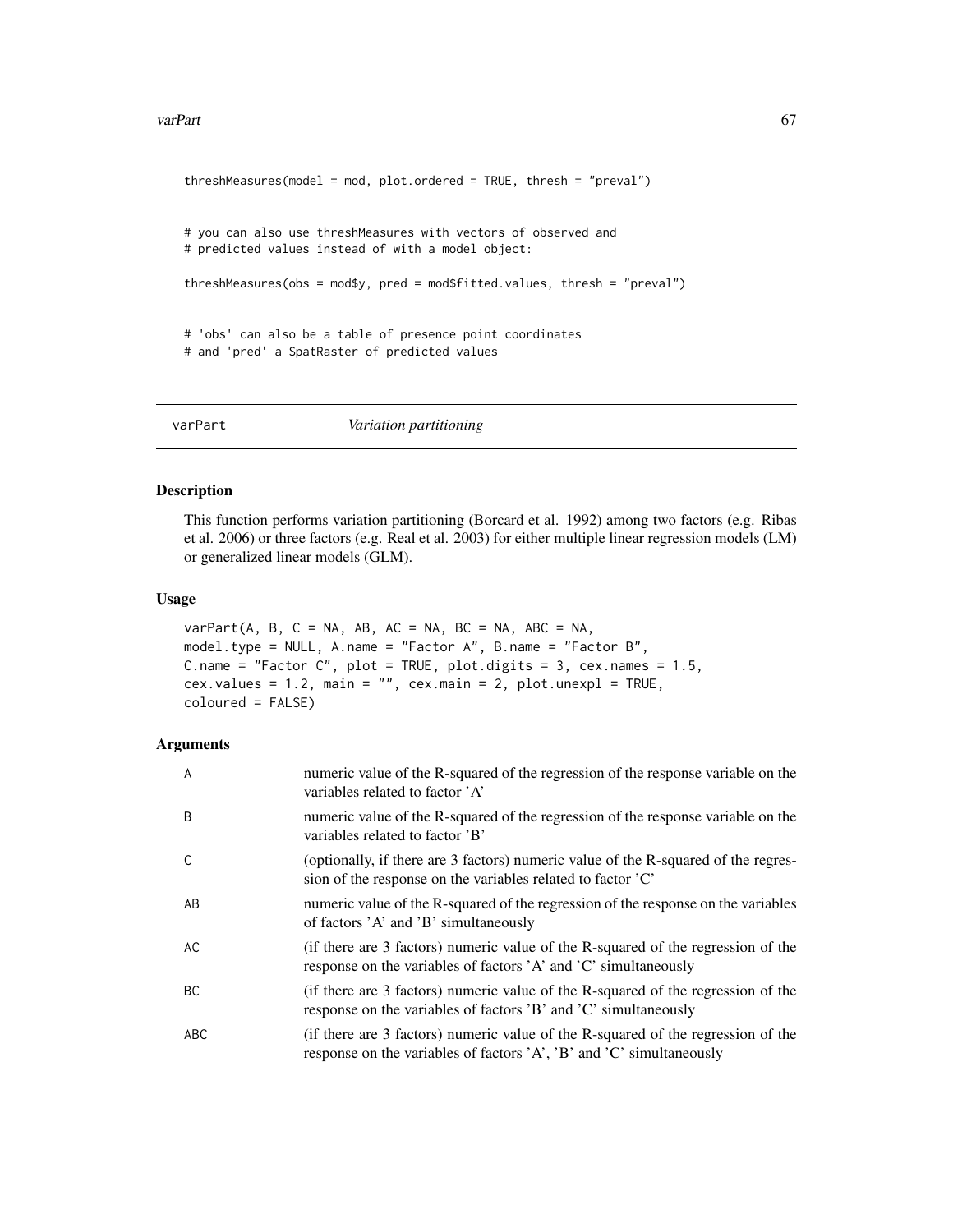<span id="page-67-0"></span>

| model.type  | deprecated argument, kept here for back-compatibility                                                                        |
|-------------|------------------------------------------------------------------------------------------------------------------------------|
| A.name      | character string indicating the name of factor 'A'                                                                           |
| B.name      | character string indicating the name of factor 'B'                                                                           |
| $C$ . name  | character string indicating the name of factor $C'$ (if there are 3 factors)                                                 |
| plot        | logical, whether to plot the variation partitioning diagram. The default is TRUE.                                            |
| plot.digits | integer value of the number of digits to which to round the values in the plot.<br>The default is 3.                         |
| cex.names   | numeric value indicating character expansion factor to define the size of the<br>names of the factors displayed in the plot. |
| cex.values  | numeric value indicating character expansion factor to define the size of the<br>values displayed in the plot.               |
| main        | optional character string indicating the main title for the plot. The default is<br>empty.                                   |
| cex.main    | numeric value indicating character expansion factor to define the font size of the<br>plot title (if provided).              |
| plot.unexpl | logical value indicating whether the amount of unexplained variation should be<br>included in the plot. The default is TRUE. |
| coloured    | logical value indicating whether or not to colour the circles in the plot. The<br>default is FALSE for back-compatibility.   |

### **Details**

If you have linear models, input data for 'varPart' are the coefficients of determination (R-squared values) of the linear regressions of the target variable on all the variables in the model, on the variables related to each particular factor, and (when there are 3 factors) on the variables related to each pair of factors. The outputs are the amounts of variance explained exclusively by each factor, the amounts explained exclusively by the overlapping effects of each pair of factors, and the amount explained by the overlap of the 3 factors if this is the case (e.g. Real et al. 2003). The amount of variation not explained by the complete model is also provided.

If you have generalized linear models (GLMs) such as logistic regression (see [glm](#page-0-0)), you have no true R-squared values; inputs can then be the squared coefficients of correlation between the model predictions given by each factor (or pair of factors) and the predictions of the complete model (e.g. Munoz & Real 2006), or the R-squared values of the corresponding logit (y) functions (Real et al. 2013), or an adjusted R-squared (De Araujo et al. 2013). In these cases, the "total variation" (AB or ABC, depending on whether you have two or three factors) is 1 (correlation of the predictions of the complete model with themselves), and output values are not the total amounts of variance (of the target variable) explained by factors and overlaps, but rather their proportional contribution to the total variation explained by the model.

### Value

The output consists of a data frame indicating the proportion of variance accounted for by each of the factors, and (if 'plot = TRUE') a Venn diagram of the contributions of each factor.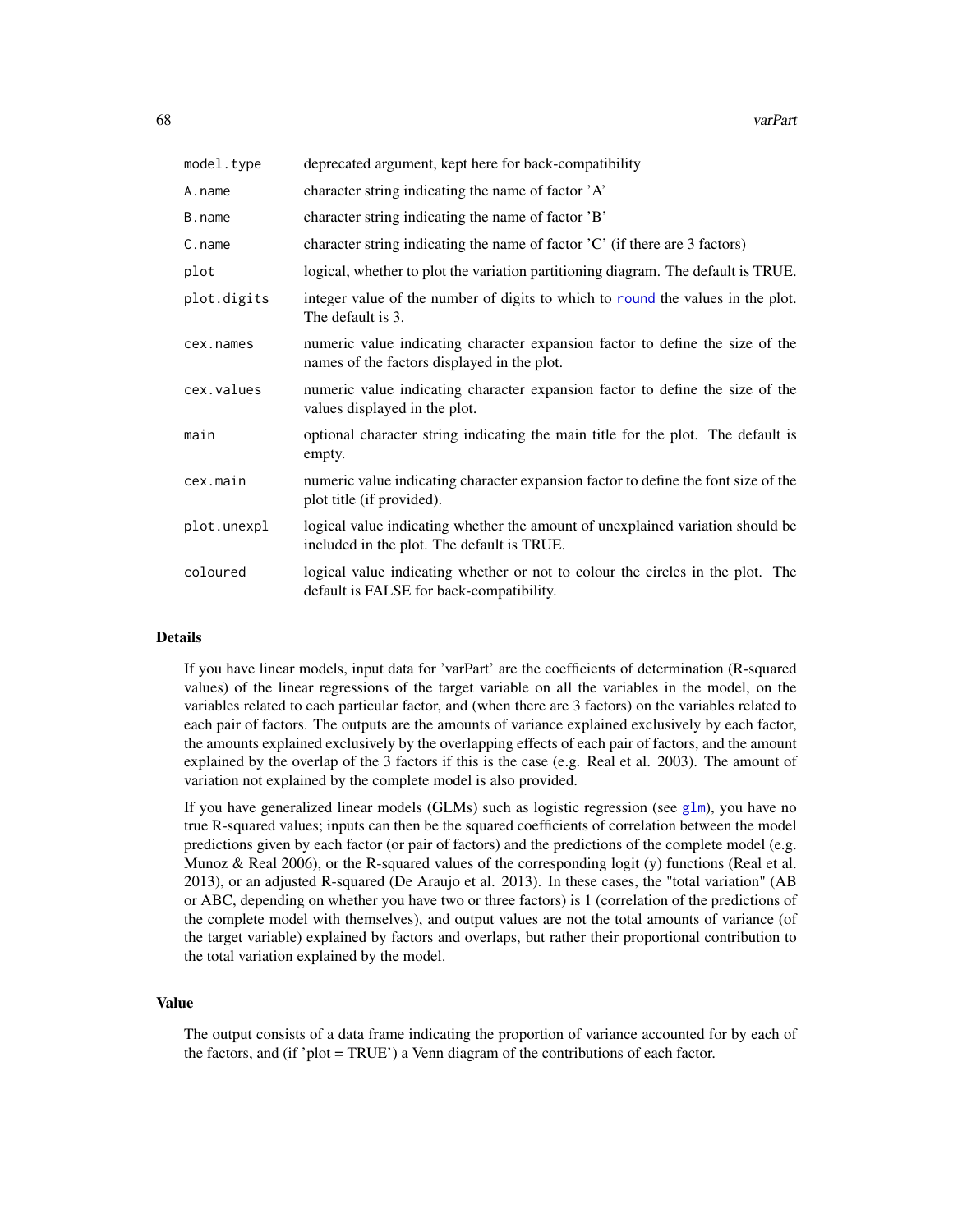#### varPart 69

#### **Note**

These results derive from arithmetic operations between your input values, and they always sum up to 1; if your input is incorrect, the results will be incorrect as well, even if they sum up to 1.

This function had a bug up to modEvA version 0.8: a badly placed line break prevented the ABC overlap from being calculated correctly. Thanks to Jurica Levatic for pointing this out and helping to solve it!

Oswald van Ginkel also suggested a fix to some plotting awkwardness when using only two factors, and a nice option for colouring the plot. Many thanks!

### Author(s)

A. Marcia Barbosa

### References

Borcard D., Legendre P., Drapeau P. (1992) Partialling out the spatial component of ecological variation. Ecology 73: 1045-1055

De Araujo C.B., Marcondes-Machado L.O. & Costa G.C. (2013) The importance of biotic interactions in species distribution models: a test of the Eltonian noise hypothesis using parrots. Journal of Biogeography, early view (DOI: 10.1111/jbi.12234)

Munoz A.-R. & Real R. (2006) Assessing the potential range expansion of the exotic monk parakeet in Spain. Diversity and Distributions 12: 656-665.

Real R., Barbosa A.M., Porras D., Kin M.S., Marquez A.L., Guerrero J.C., Palomo L.J., Justo E.R. & Vargas J.M. (2003) Relative importance of environment, human activity and spatial situation in determining the distribution of terrestrial mammal diversity in Argentina. Journal of Biogeography 30: 939-947.

Real R., Romero D., Olivero J., Estrada A. & Marquez A.L. (2013) Estimating how inflated or obscured effects of climate affect forecasted species distribution. PLoS ONE 8: e53646.

Ribas A., Barbosa A.M., Casanova J.C., Real R., Feliu C. & Vargas J.M. (2006) Geographical patterns of the species richness of helminth parasites of moles (Talpa spp.) in Spain: separating the effect of sampling effort from those of other conditioning factors. Vie et Milieu 56: 1-8.

### Examples

```
# if you have a linear model (LM), use (non-adjusted) R-squared values
# for each factor and for their combinations as inputs:
# with 2 factors:
varPart(A = 0.456, B = 0.315, AB = 0.852, A.name = "Spatial",B.name = "Environmental", main = "Small whale")
varPart(A = 0.456, B = 0.315, AB = 0.852, A.name = "Spatial",B.name = "Environmental", main = "Small whale", col = TRUE)
```
# with 3 factors: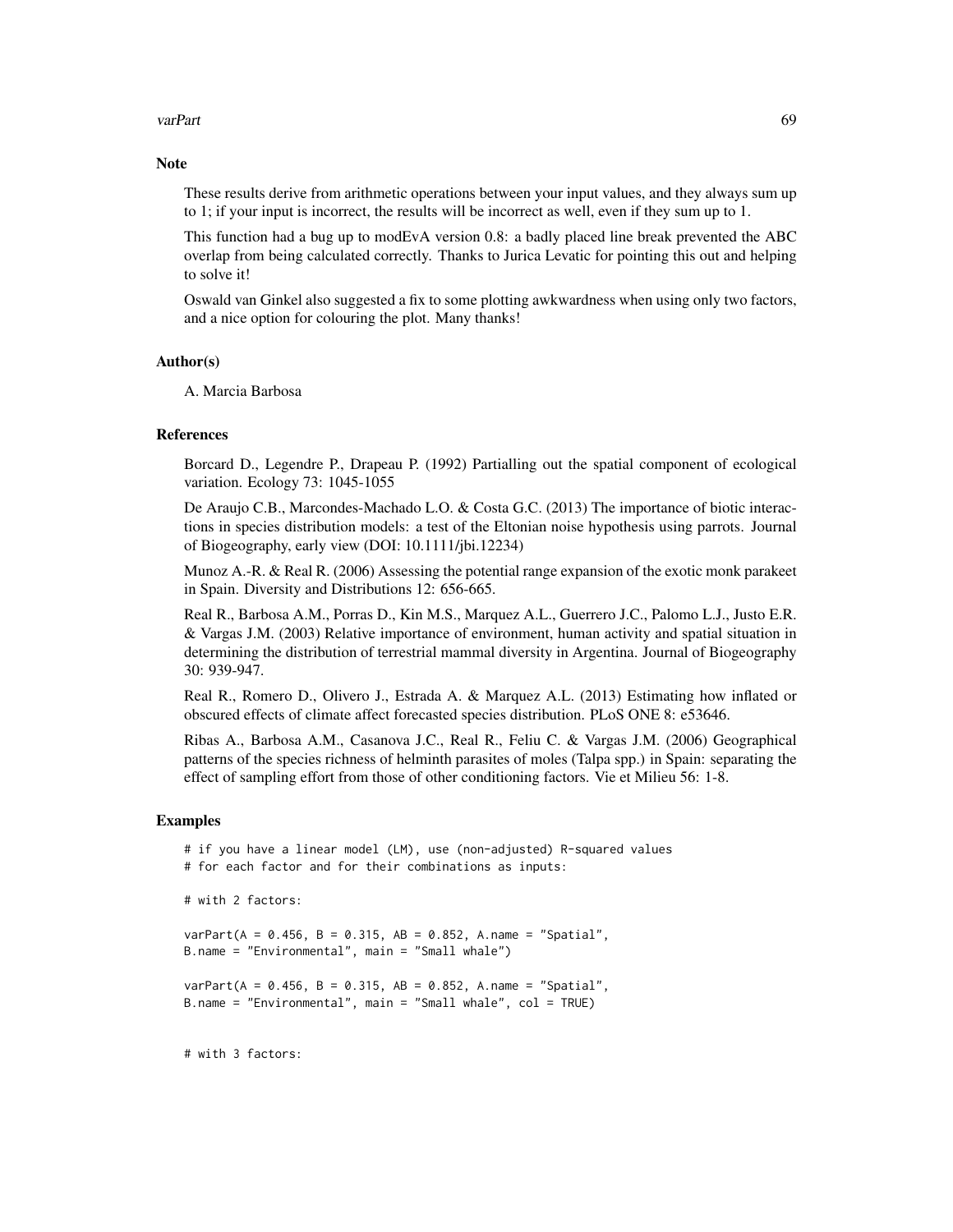#### 70 varPart

```
varPart(A = 0.456, B = 0.315, C = 0.281, AB = 0.051, BC = 0.444,AC = 0.569, ABC = 0.624, A.name = "Spatial", B.name = "Human",
C.name = "Environmental", main = "Small whale")
```

```
varPart(A = 0.456, B = 0.315, C = 0.281, AB = 0.051, BC = 0.444,AC = 0.569, ABC = 0.624, A.name = "Spatial", B.name = "Human",C.name = "Environmental", main = "Small whale", col = TRUE)
```

```
# if you have a generalized linear model (GLM),
# you can use squared correlation coefficients of the
# predictions of each factor with those of the complete model:
```

```
varPart(A = (-0.005)^2, B = 0.698^2, C = 0.922^2, AB = 0.696^2,
BC = 0.994^2, AC = 0.953^2, ABC = 1, A.name = "Topographic",B.name = "Climatic", C.name = "Geographic", main = "Big bird")
```

```
# but "Unexplained variation" can be deceiving in these cases
# (see Details); try also adding 'plot.unexpl = FALSE'
```